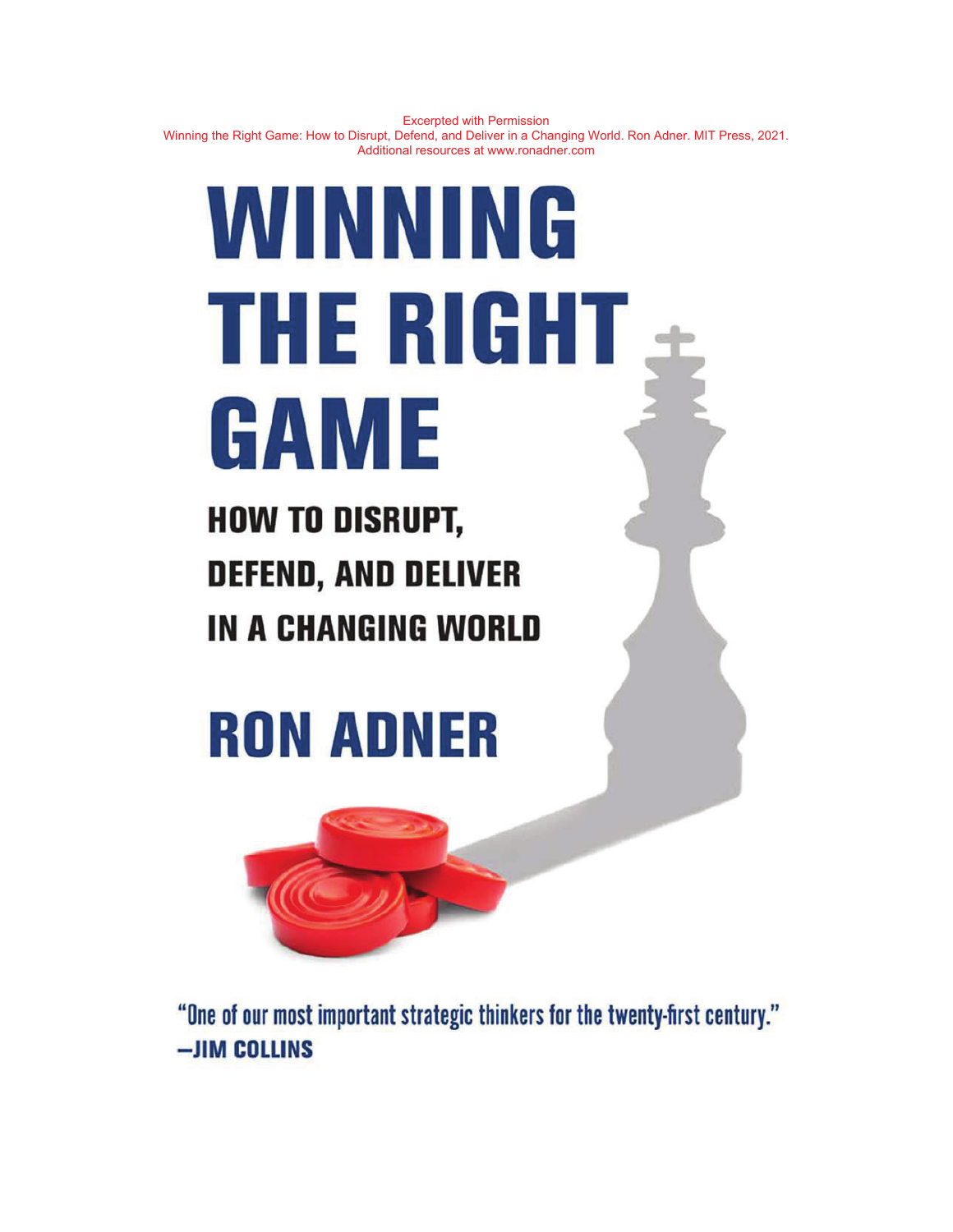#### business/leadership

"Ron Adner teaches with clarity and conviction that, in a world beset by roiling waves of turbulent disruption, the next big winners will be those who craft a deeply resilient strategic architecture. While many strategists focus on the firm and its industry, Adner urgently pushes us to zoom out, to see—and ultimately to harness—the larger map of connections and interdependencies in an entire ecosystem. Rigorous and relevant, thoughtful and practical, Adner is proving himself to be one of our most important strategic thinkers for the twenty-first century."

**—JIM COLLINS**, author of Good to Great and How the Mighty Fall, coauthor of Built to Last and Great by Choice

"Winning the Right Game is a landmark contribution to the strategy literature. Any leader who does not understand their value architecture risks being blindsided by ecosystem disruption. Essential reading for anyone involved in setting strategy—or who wants to be."

**—REBECCA HENDERSON**, John and Natty McArthur University Professor, Harvard University; author of Reimagining Capitalism in a World on Fire

"Once again, Ron Adner has written a book that changes how you think about value creation and competitive outlook. This book is a powerful tool for executives leading transformations under uncertainty. I found myself reading it again and again for inspiration."

**—QUE DALLARA**, President & CEO, Honeywell Connected Enterprise

"In times of radical change, the ability to reinvent organizations from a position of strength is key to staying relevant. Winning the Right Game offers a brilliant strategic framework to lead the transformation of entire value chains through an ecosystem approach."

**—JIM HAGEMANN SNABE**, Chairman, Siemens and A. P. Moller Maersk

"After living through a major industry transformation at Kodak, I know that the challenges of disruption cannot be met by just doing what you've historically done well even better. Ron Adner's book provides critical insight into how to determine what the emerging competitive environment will likely hold and how to prosper in it."

**—STEVE SASSON**, Kodak (retired), inventor of the digital camera

#### **THE MIT PRESS**

Massachusetts Institute of Technology Cambridge, Massachusetts 02142 http://mitpress.mit.edu

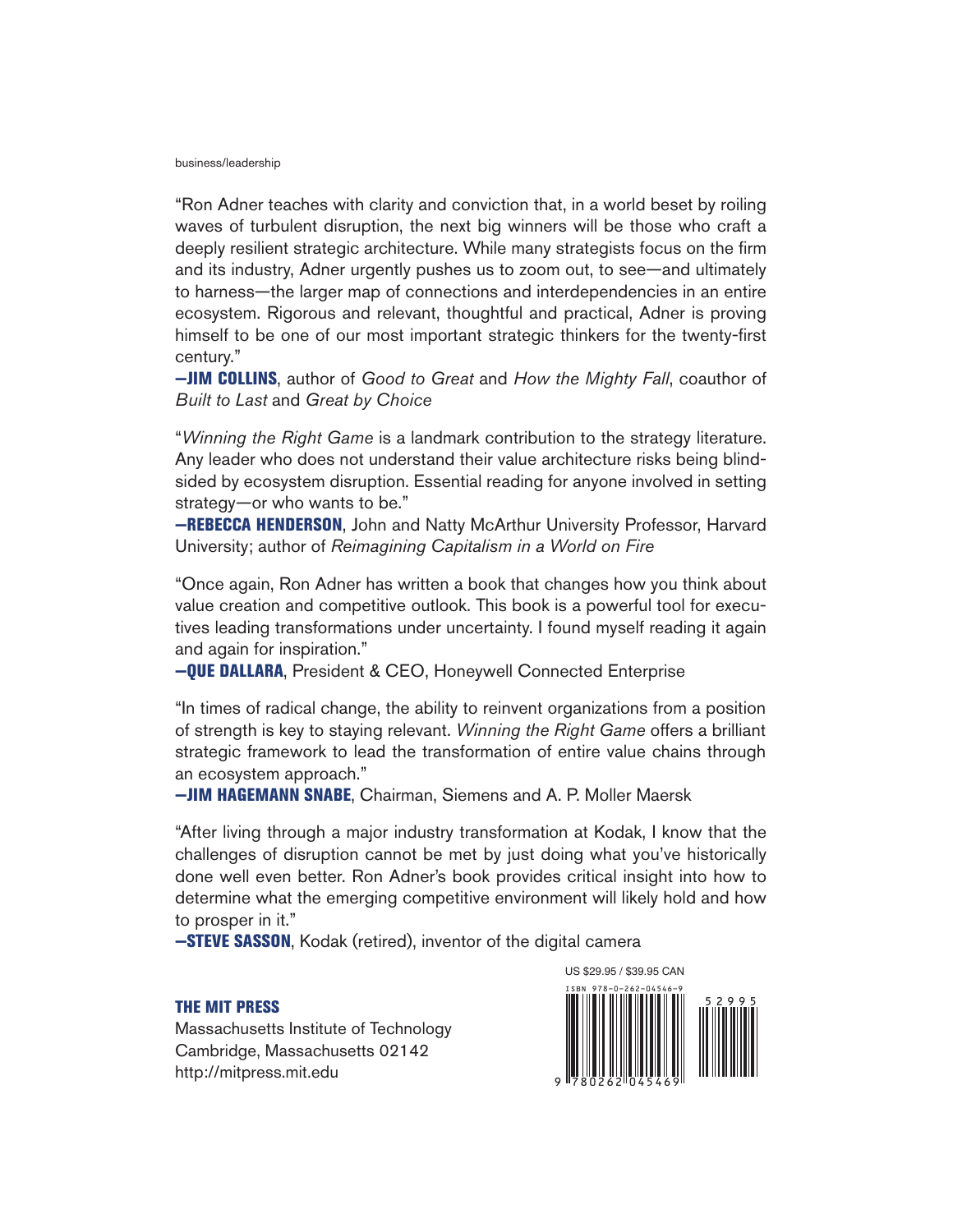# Winning the Right Game

How to Disrupt, Defend, and Deliver in a Changing World

**Ron Adner**

**The MIT Press Cambridge, Massachusetts London, England**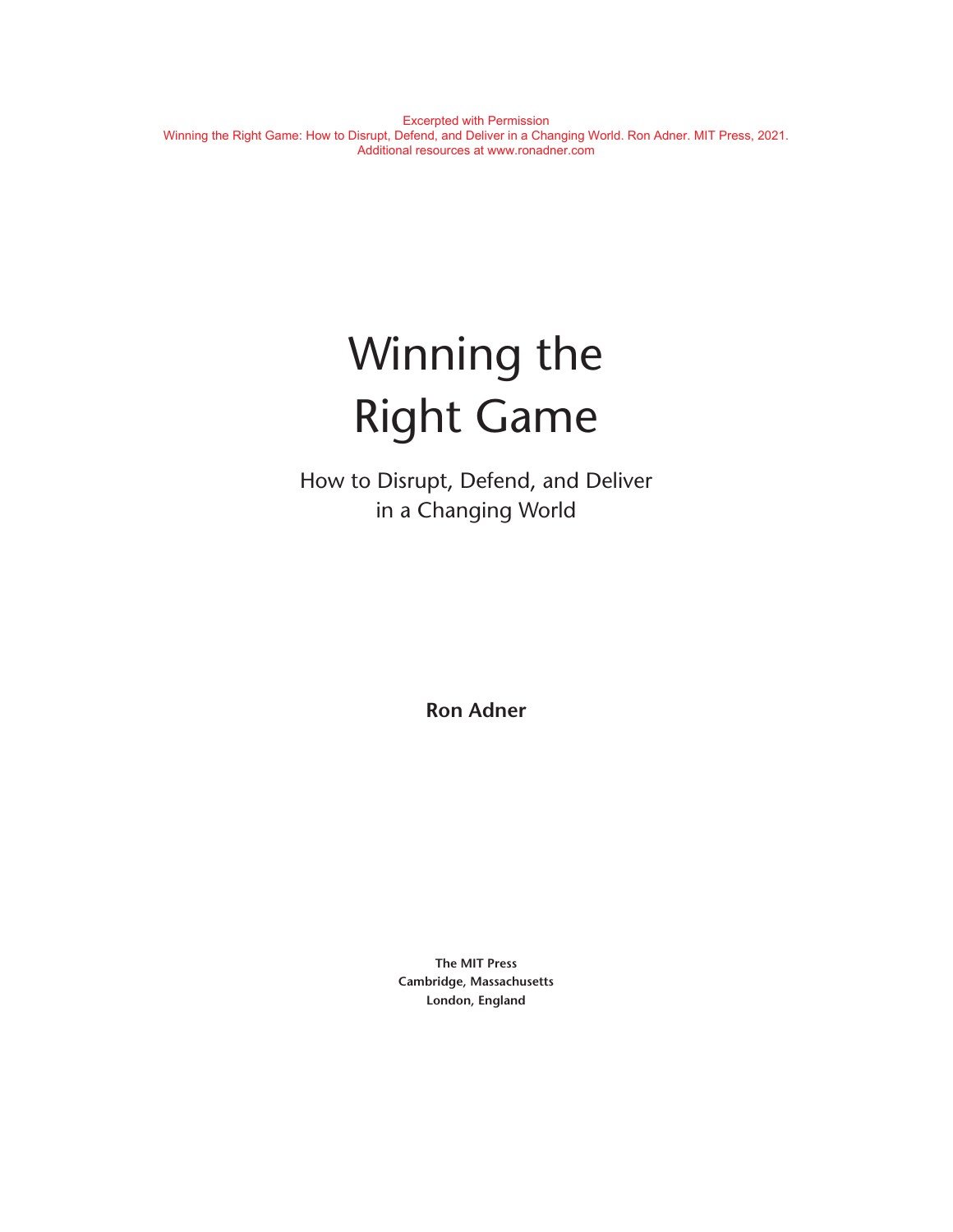#### © 2021 Ron Adner

All rights reserved. No part of this book may be reproduced in any form by any electronic or mechanical means (including photocopying, recording, or information storage and retrieval) without permission in writing from the publisher.

The MIT Press would like to thank the anonymous peer reviewers who provided comments on drafts of this book. The generous work of academic experts is essential for establishing the authority and quality of our publications. We acknowledge with gratitude the contributions of these otherwise uncredited readers.

This book was set in Stone Serif Medium by Westchester Publishing Services.

Library of Congress Cataloging-in-Publication Data

Names: Adner, Ron, author.

- Title: Winning the right game : how to disrupt, defend, and deliver in a changing world / Ron Adner.
- Description: Cambridge, Massachusetts : The MIT Press, [2021] | Series: Management on the cutting edge series | Includes bibliographical references and index.
- Identifiers: LCCN 2020054536 | ISBN 9780262045469 (hardcover)
- Subjects: LCSH: Management. | Organizational change. | Strategic planning. | Disruptive technologies.
- Classification: LCC HD31.2 .A36 2021 | DDC 658.4/063- dc23
- LC record available at https://lccn.loc.gov/2020054536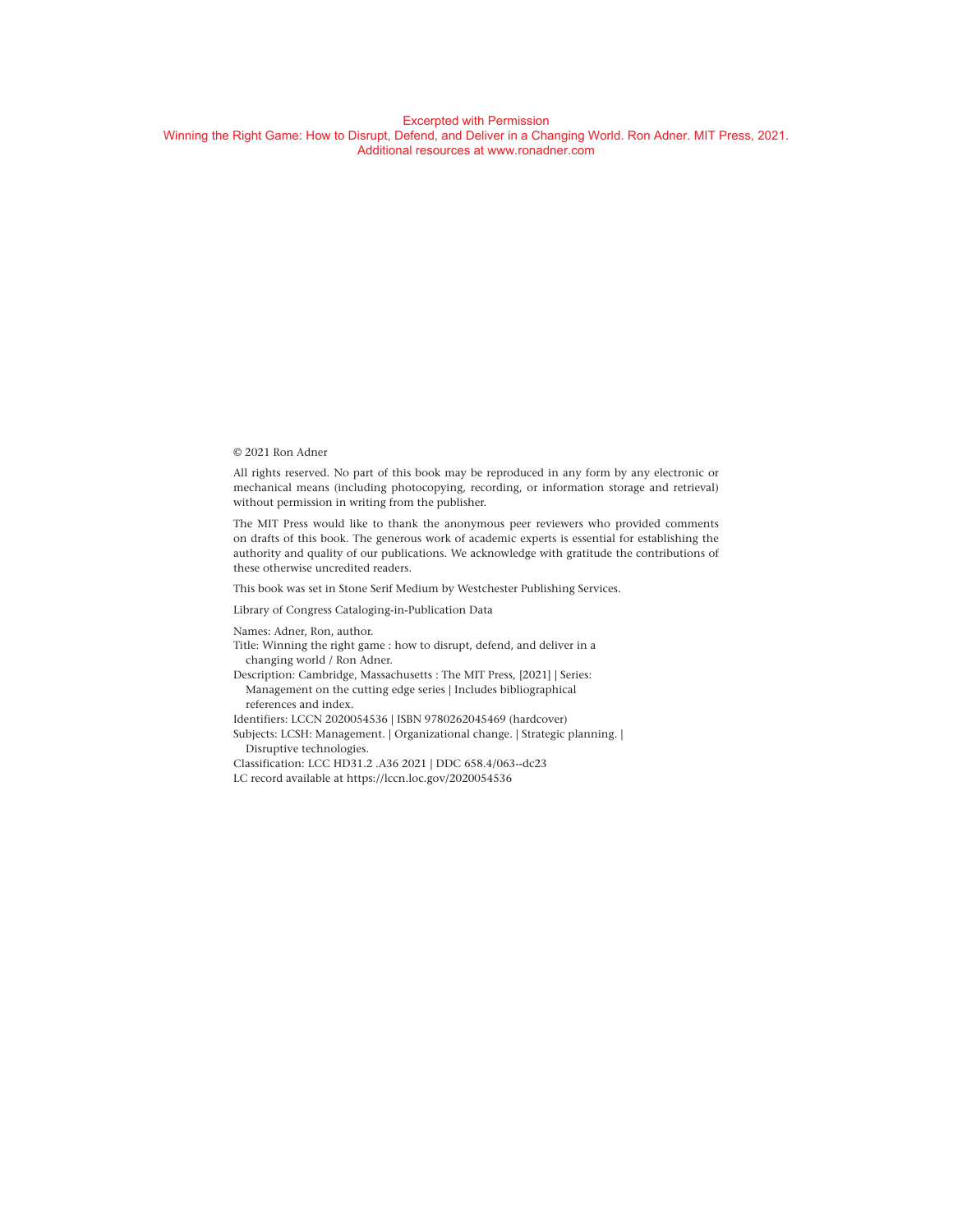### **Contents**

Series Foreword ix Introduction Ecosystem Disruption: How to Compete When Boundaries Collapse xi

- **1 Winning the Wrong Game Means Losing** 1
- **2 Ecosystem Defense Is Collective** 37
- **3 Ecosystem Offense: From Adding Competition to Changing Competition** 71
- **4 Timing Ecosystem Disruption: Too Early Can Be Worse Than Too Late** 107
- **5 The** *Ego***-System Trap** 137
- **6 Mindsets Matter: Establishing Leadership Is Different from Exercising Leadership** 161
- **7 Strategic Clarity Is Collective** 187 **Afterword: Confronting Ecosystem Disruption beyond the Private Sector** 195

Acknowledgments 199 Notes 201 Sources and Citations 209 Index 235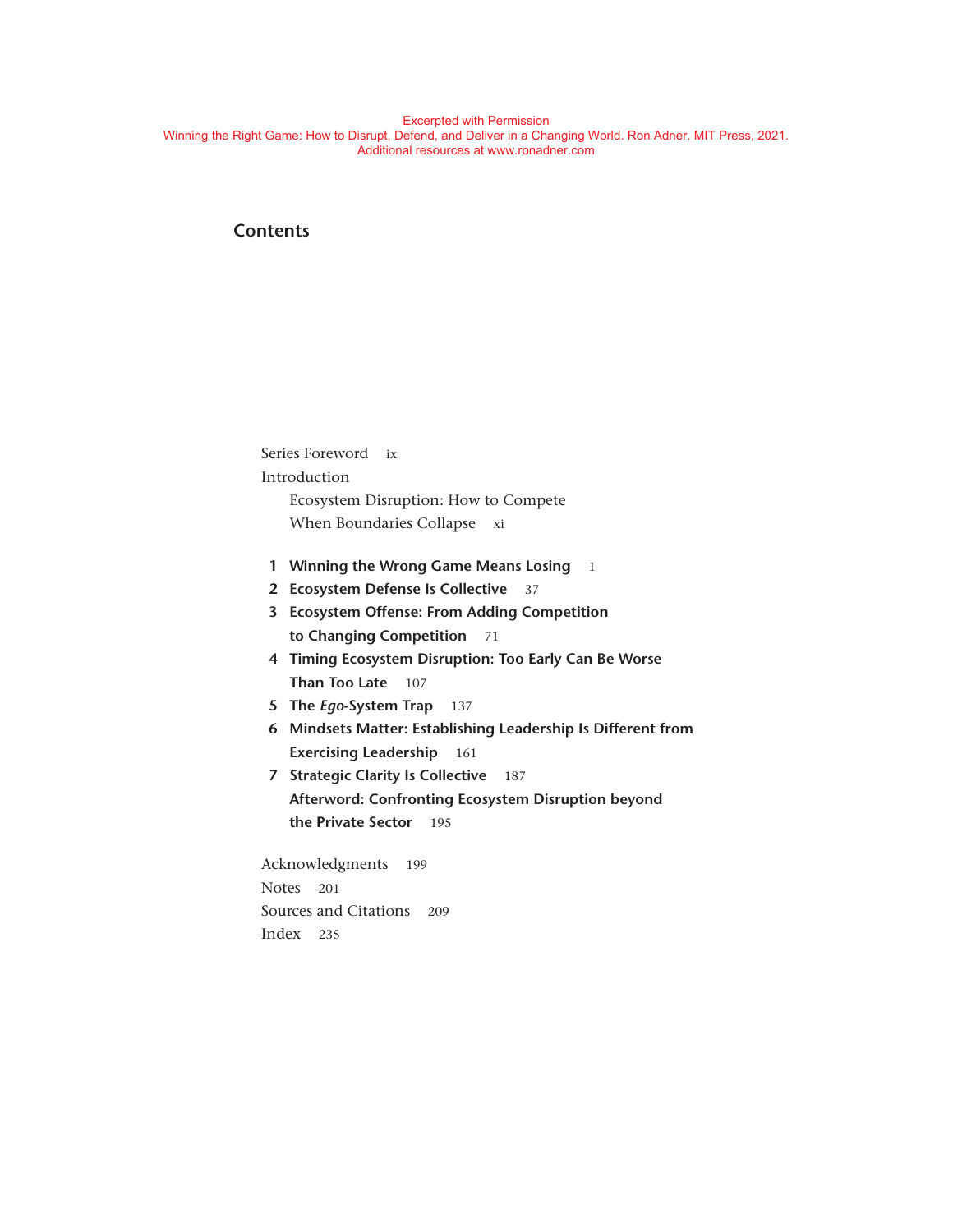#### **Introduction**

# **Ecosystem Disruption: How to Compete When Boundaries Collapse**

The basis of competition is changing. Are you prepared? Rivalry is shifting from well- defined industries that deliver clear products and services to broader ecosystems that deliver expansive value propositions: from cars to mobility solutions; from banking to fintech platforms; from pharmacies to health management centers; from production lines to intelligent factories. Industry boundaries are collapsing everywhere you look, and the trend is accelerating.

This book is not yet another wake-up call. Today's leaders are already wakeful, even to the point of insomnia. For many, however, wakefulness has added confusion rather than clarity. Why? Because as competition has spilled beyond traditional boundaries, their strategic challenges no longer fit within their strategic frameworks.

Classic disruption was industry disruption. Modern disruption is ecosystem disruption.

Ecosystem disruption occurs when the introduction of new value propositions impacts competition across industries, erasing boundaries and overturning structure. Traditional rivals pursued the same prize with clear winners and losers; today's challengers are pursuing different goals and focusing on different metrics as they wage their attacks. Traditional rivals focused on their own execution to gain advantage in cost and quality; today's challengers assemble new sets of partners to create value in ways no individual firm could hope to deliver.

Ecosystem disruptors are not just adding competition, they are redefining the foundations of competition: they are changing the game. Whether you are attacking new markets, or trying to repel these attacks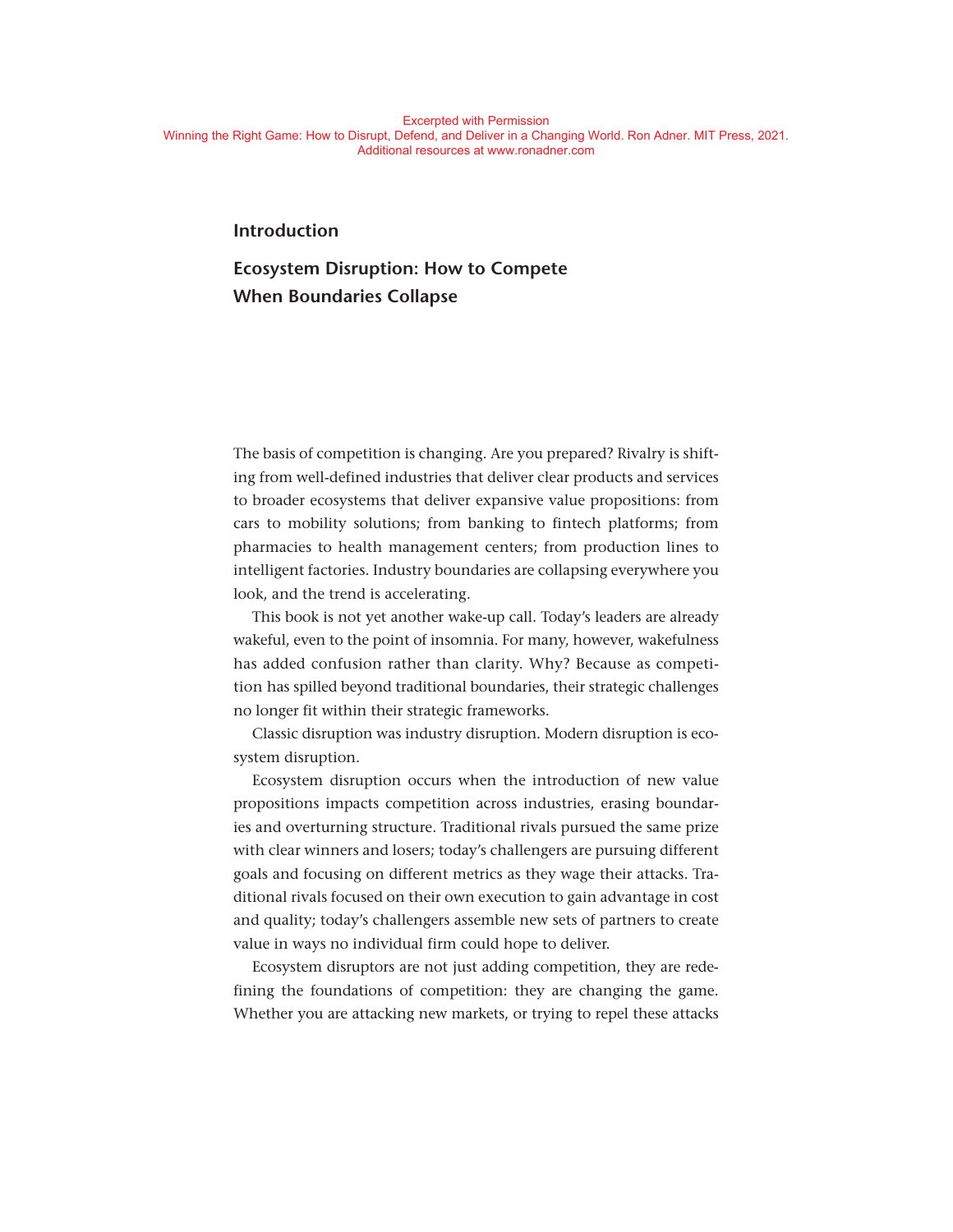#### **xii Introduction**

where you live, you need a new perspective on competition, growth, and leverage. Success is no longer simply about "winning," but about making sure that you are winning the right game.

With this book I make a simple promise: I will show you in detail how to play and win in the new ecosystem landscape. This is not about technology, or vision, or risk-taking, although they clearly play an important role. Rather, it is about a new approach—a new playbook for strategy when boundaries are shifting and rules are changing. Even if you already have a sense for the right answers, the concepts and language provided here will help you connect the dots of your own intuition and— perhaps more importantly— help you connect the dots for others, making it easier for them to follow your logic and your leadership.

At its heart, ecosystem strategy is about partner alignment. Customer insight and great execution are the *necessary but no longer sufficient* drivers of success. As delivering your value propositions has become more dependent on collaboration, finding ways to align your partners has moved to center stage. In industries, working with partners meant mastering supply chains and distribution channels— everyone understood their role and position. In ecosystems, the challenge is aligning critical partners whose vision of who-does-what may vary dramatically from your own.

This means that the notion of winning itself must become more nuanced. Winners in industries dominate at the top. Winners in ecosystems can create and capture value from a variety of positions, and choosing where to play is just as important as what, how, and when to play.

So much of what we could comfortably assume in a world of industries is overturned in today's world of ecosystems. But with a change in perspective, we can see new dimensions on the game board that let us ask new questions and craft new approaches:

- How can you identify the shifts that will disrupt your ecosystem, turn partners into rivals, and undermine your ability to win?
- How can you drive ecosystem disruption to collapse boundaries and upend established competitors?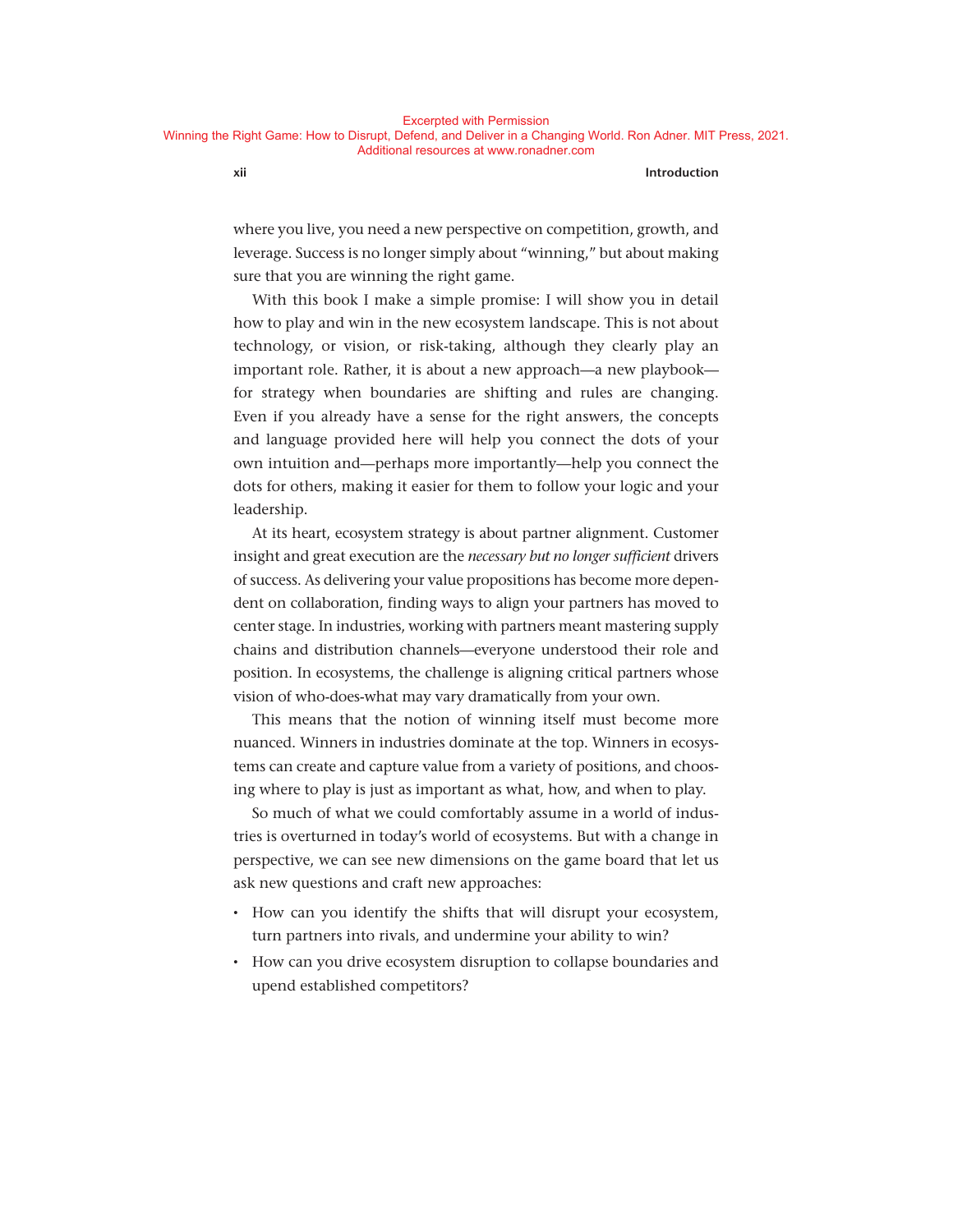#### Excerpted with Permission

Winning the Right Game: How to Disrupt, Defend, and Deliver in a Changing World. Ron Adner. MIT Press, 2021. Additional resources at www.ronadner.com

#### **Introduction** xiii

- How can you stand your ground against ecosystem giants, and even thrive in the face of their attacks?
- What is the unique advantage of established firms in playing the ecosystem game?
- How can you predict the timing of ecosystem disruption— when the window of opportunity will open, and when it will close?
- How can you safeguard your role in an ecosystem and avoid the *ego*system trap?
- How must the way you select and develop individual leaders change in the context of ecosystems?

For startups, getting these questions wrong manifests as painful pivots— attempts to reposition themselves in the market, not understanding that the key to success is not a different value proposition but rather a better approach to aligning the partners that will give life to their offer. For large corporations, it manifests as endless pilots— attempts at creating new value that succeed in their test-site demonstrations, but fail in the commercial market when partners refuse to scale on the terms you had envisioned. For all organizations, the result is hard work, by good people, that never gains the traction it deserves.

More broadly, we have entered an era that calls for organizations to approach their value creation holistically. The rise of stakeholder capitalism compels firms to recognize their roles and responsibilities in their communities and society at large. Rising to meet this challenge, and turning this requirement into an opportunity, demands an ecosystembased approach.

In the chapters that follow, we will develop a new perspective, and a new set of principles, for developing effective ecosystem strategies. Our focus is on how to compete, collaborate, and coexist when opportunities and threats no longer respect traditional rules or boundaries. We will dive into illustrative cases that range from familiar tech firms to stalwart incumbents to nimble startups to draw out the meaning and nuance of these principles. The cases will present the facts of how things unfolded. The frameworks will offer a logic for understanding why they unfolded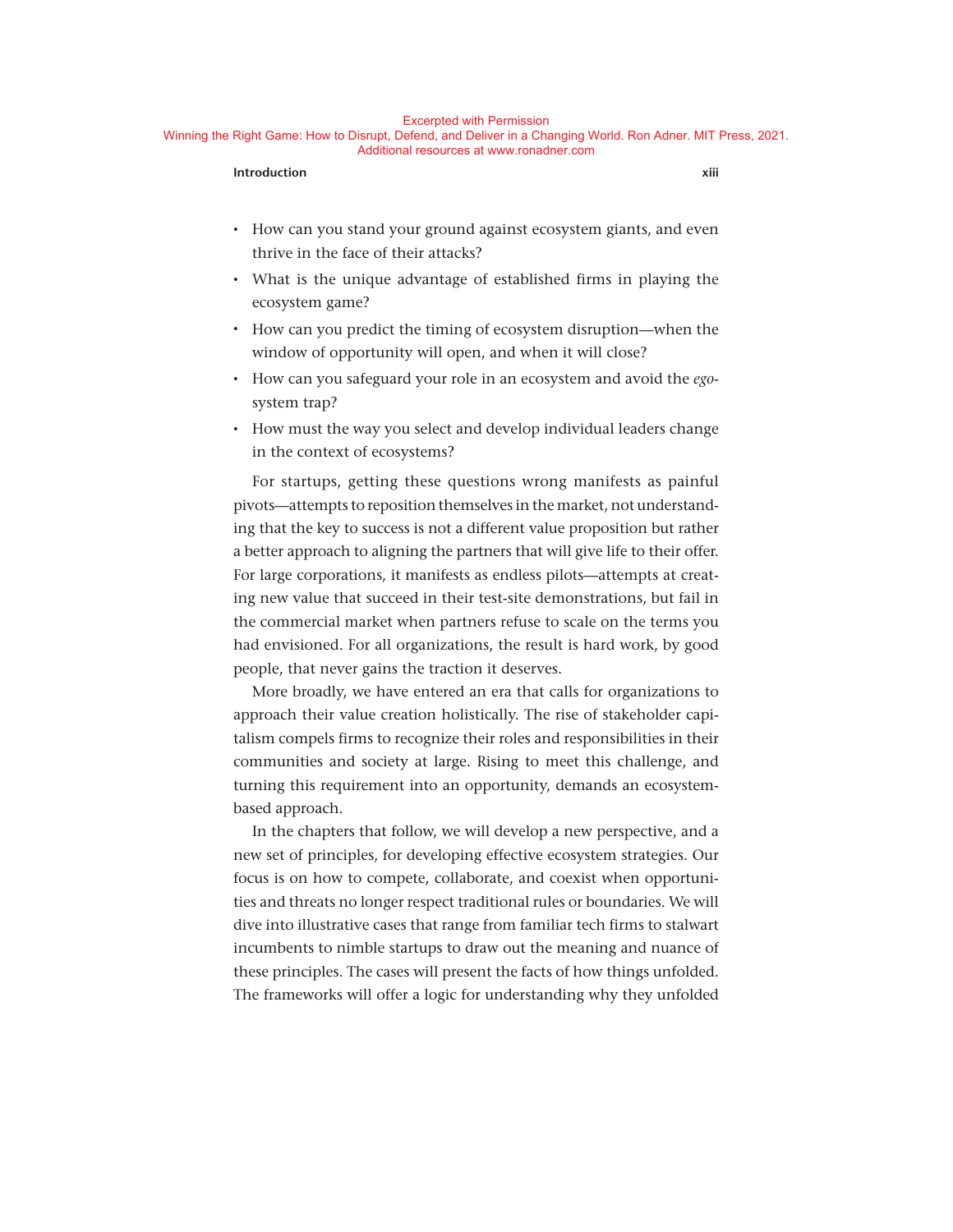#### Excerpted with Permission

#### Winning the Right Game: How to Disrupt, Defend, and Deliver in a Changing World. Ron Adner. MIT Press, 2021. Additional resources at www.ronadner.com

| xiv                                       |                                                              |                                                       |                                                                                     |                                                                                                                        | Introduction                              |                                                                     |
|-------------------------------------------|--------------------------------------------------------------|-------------------------------------------------------|-------------------------------------------------------------------------------------|------------------------------------------------------------------------------------------------------------------------|-------------------------------------------|---------------------------------------------------------------------|
| Ch. 1<br>Winning the<br><b>Wrong Game</b> | Ch. 2<br><b>Ecosystem</b><br><b>Defense</b>                  | Ch. 3<br><b>Ecosystem</b><br><b>Offense</b>           | Ch. 4<br><b>Timing</b><br>Ecosystem<br><b>Disruption</b>                            | Ch. 5<br>The<br>Ego-System<br>Trap                                                                                     | Ch. 6<br><b>Mindsets</b><br><b>Matter</b> | Ch. 7<br><b>Strategic</b><br><b>Clarity Is</b><br><b>Collective</b> |
| <b>Main Cases</b>                         |                                                              |                                                       |                                                                                     |                                                                                                                        |                                           |                                                                     |
| Kodak                                     | Wayfair vs. Amazon<br>TomTom vs. Google<br>Spotify vs. Apple | Amazon Alexa<br>Oprah Winfrev<br>ASSA ABLOY           | Tesla and<br>Autonomous Vehicles<br>Wolters Kluwer<br>23andMe<br>Zebra Technologies | Apple and<br><b>Mobile Payments</b><br><b>Electronic Books</b><br><b>GE Predix</b><br><b>Electronic Health Records</b> | Microsoft Azure                           |                                                                     |
| Tools                                     |                                                              |                                                       |                                                                                     | Microsoft vs. IBM                                                                                                      |                                           |                                                                     |
| Value Architecture<br>Value Inversion     | Three Principles of<br>Ecosystem Defense                     | <b>MVE</b><br>Staged Expansion<br>Ecosystem Carryover | <b>Trajectory Plot</b><br><b>Timing Framework</b>                                   | Leadership<br>Litmus Test<br><b>Hierarchy of Winners</b>                                                               | <b>Ecosystem Cycle</b>                    |                                                                     |

#### **Figure I.1** Plan of the book.

as they did, and how to consider alternatives when you find yourself facing similar situations.

Every case that we explore involves firms that were either born digital or that, as incumbents, had already embraced digital transformation. They all offer lessons— positive and negative— that demonstrate why addressing ecosystem disruption entails not just "becoming digital" but rather mastering what comes next. The plan of the book is summarized in figure I.1. All source material is referenced in the backmatter.

Organizations differ in their specifics. For this reason, answers regarding strategy are rarely right or wrong in a universal sense— a strategy that is great for one organization may be disastrous for another. Strategies very clearly are, however, better or worse in terms of consistency and fit. What matters then is crafting strategy that suits your firm, and communicating it persuasively enough to drive coherent action across the organization.

The tools and methods in this book offer a language for understanding and articulating strategy in ecosystem settings. They are the product of a decade-long journey through research and practice, tested and validated through scores of client engagements ranging from startups to Fortune 100 firms to nonprofit organizations to government entities. They are robust concepts that can become very powerful if you actively apply them to your context. As you progress through the book, it is critical to read beyond the cases and actively consider the implications for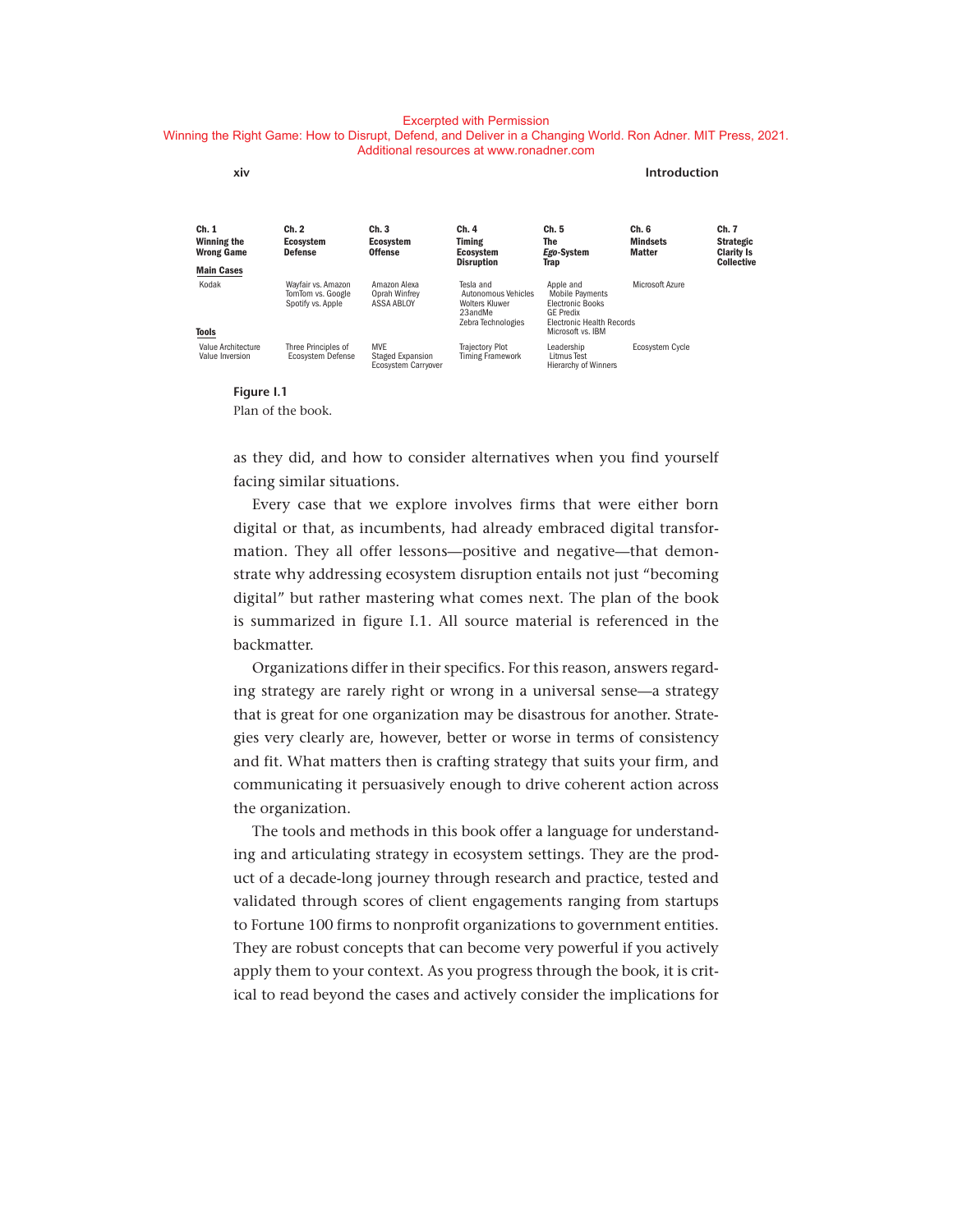#### **Introduction xv**

your own organization: Who are you in the story? Where is your strategy consistent with the principles? Where does it contradict? Where do you feel most and least comfortable with the difference? Most importantly, what must you do to bring your team and your organization along to the same level of understanding?

Everyone is playing to win— the key is to be sure you are trying to win the right game.

*Additional (free) resources, including discussion guides, a glossary, and figures, are available at* www . ronadner . com*.*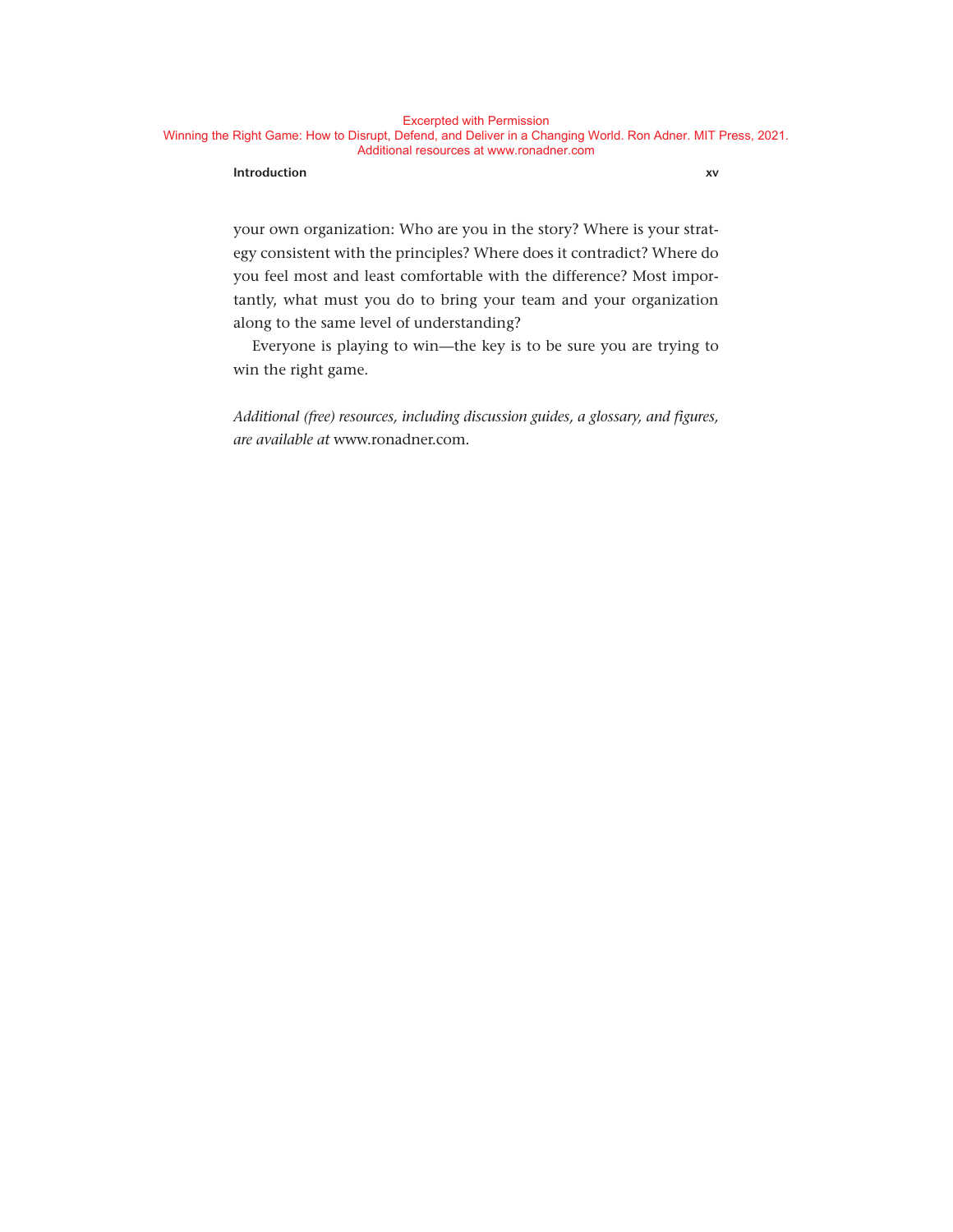# **1 Winning the Wrong Game Means Losing**

What gets us into trouble is not what we don't know. It's what we know for sure that just ain't so. — Mark Twain

It was a funeral for a king. When Kodak, an icon of American innovation, filed for bankruptcy protection in January 2012 the world grieved in sepia tones. Having invented the world's first digital camera in 1975, the conventional story goes, myopic managers allowed a bloated company to let inertia drive it off a cliff. Kodak stubbornly rooted itself in its high-margin analog photography business. It let the Sonys and Hewlett Packards of the world pass it by in digital cameras and digital printers, and ultimately collapsed in a failed rearguard effort to respond.

Today, Kodak has become a poster child for incompetence in the face of change, and a warning to all against complacency: a company stuck in its legacy business that *wouldn't* adapt to the new landscape. Alternatively, it is painted as a company whose resources, capabilities, workforce, and culture were so far removed from its new requirements that it *couldn't* adapt. "How could they not have seen it coming?," we wonder, questioning our own capacity to change. "We'd better embrace the future or we'll end up like Kodak!" we warn our own teams as we spur them to action.

Kodak failed. But not for the reasons you may think. Its story is among the most overtold of the digital age. It is also wrong. This matters not for the sake of Kodak but, for the sake everyone who draws on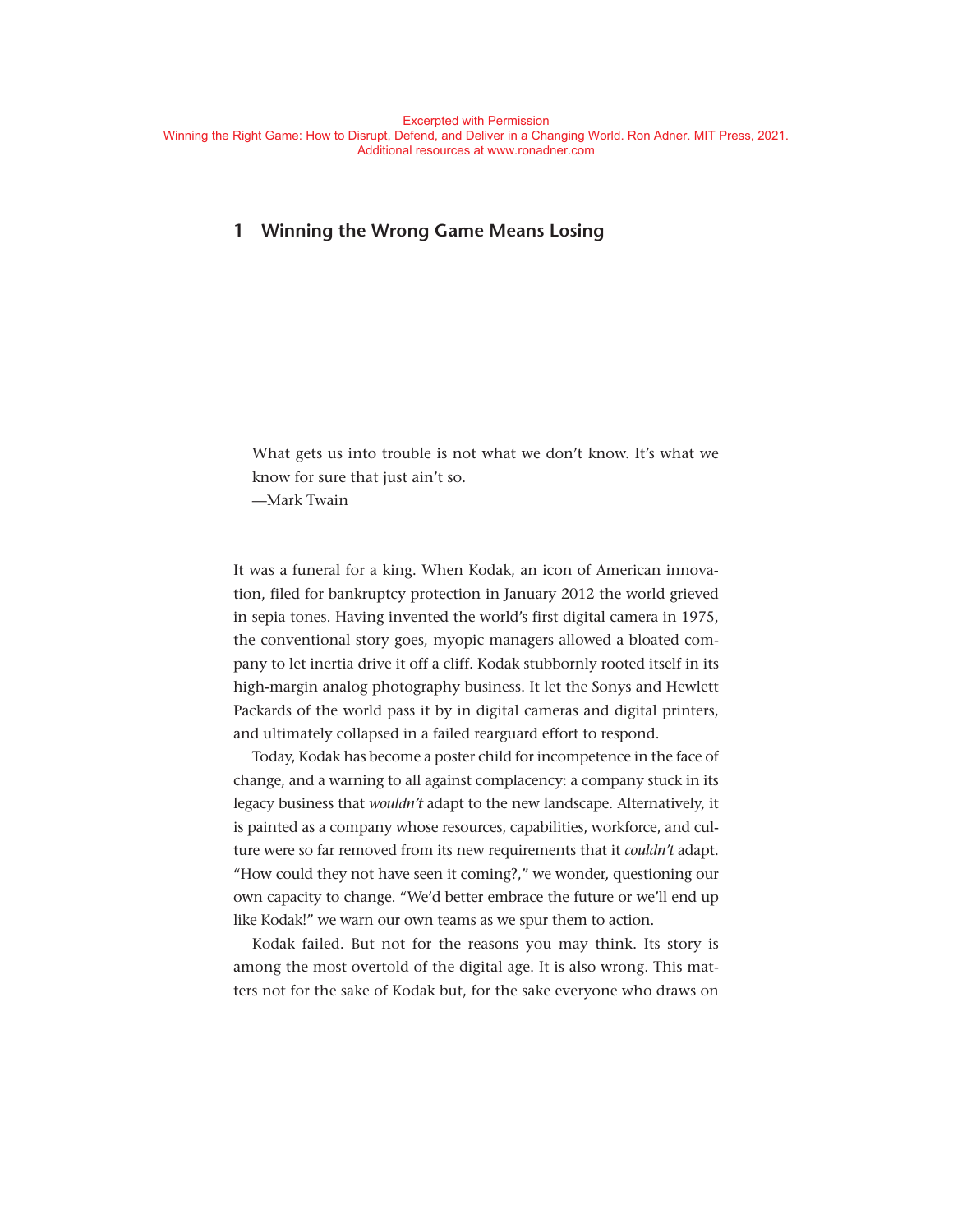Additional resources at www.ronadner.com

#### **2 Chapter 1**

such stories to guide management in turbulent times. As we will see, the usual lessons drawn from cases of failure in the face of change— be bolder, embrace innovation, and risk more to win the game— can do more harm than good. If we can understand the root cause of why Kodak's failure has been so misunderstood, we open a door to a new approach to developing strategy and to driving *effective* transformation. If not, we risk going down the same painful road.

The true Kodak story reveals a company that successfully overcame its (very real) early struggles and did everything right according to the old rules of classic disruption: It managed the shift in technology, it transformed its organization, it achieved its goals, and it became a leader in digital printing. But it mastered the business of digital printing just as printing itself was about to be replaced by digital viewing. Screens replaced photo paper, smartphones replaced photo albums, social media posts replaced duplicate prints, and Kodak's world came tumbling down.

The imperative question that Kodak should raise for managers, then, is not "How do you drive a faster transformation?" but rather "How do you make sure that your transformation is the right one?"

What Kodak missed were the new rules of modern disruption ecosystem disruption. These matter to anyone concerned with progress: whether you are growing a new venture, managing a hundred-year-old firm, leading an investment fund, setting government policy, or simply are curious about the changing context of business, understanding the shift from industries to ecosystems is critical to your success.

The threat in classic, industry-based disruption came from stealthy entrants becoming "good enough" and stealing market share in your core market— taking your piece of the pie. The threat in ecosystem disruption comes from helpful partners becoming "too good" and destroying the basis of your value creation— disintegrating the pie itself.

The real Kodak lesson: the greatest danger lies in doing everything to win, only to discover that you have won the wrong game. The old rules still matter, but they are no longer sufficient guides—two-dimensional strategy is inadequate for a three- dimensional world. If you do not expand your perspective on opportunities and threats, on rivals and partners, on the construction and timing of value creation, you are inviting failure.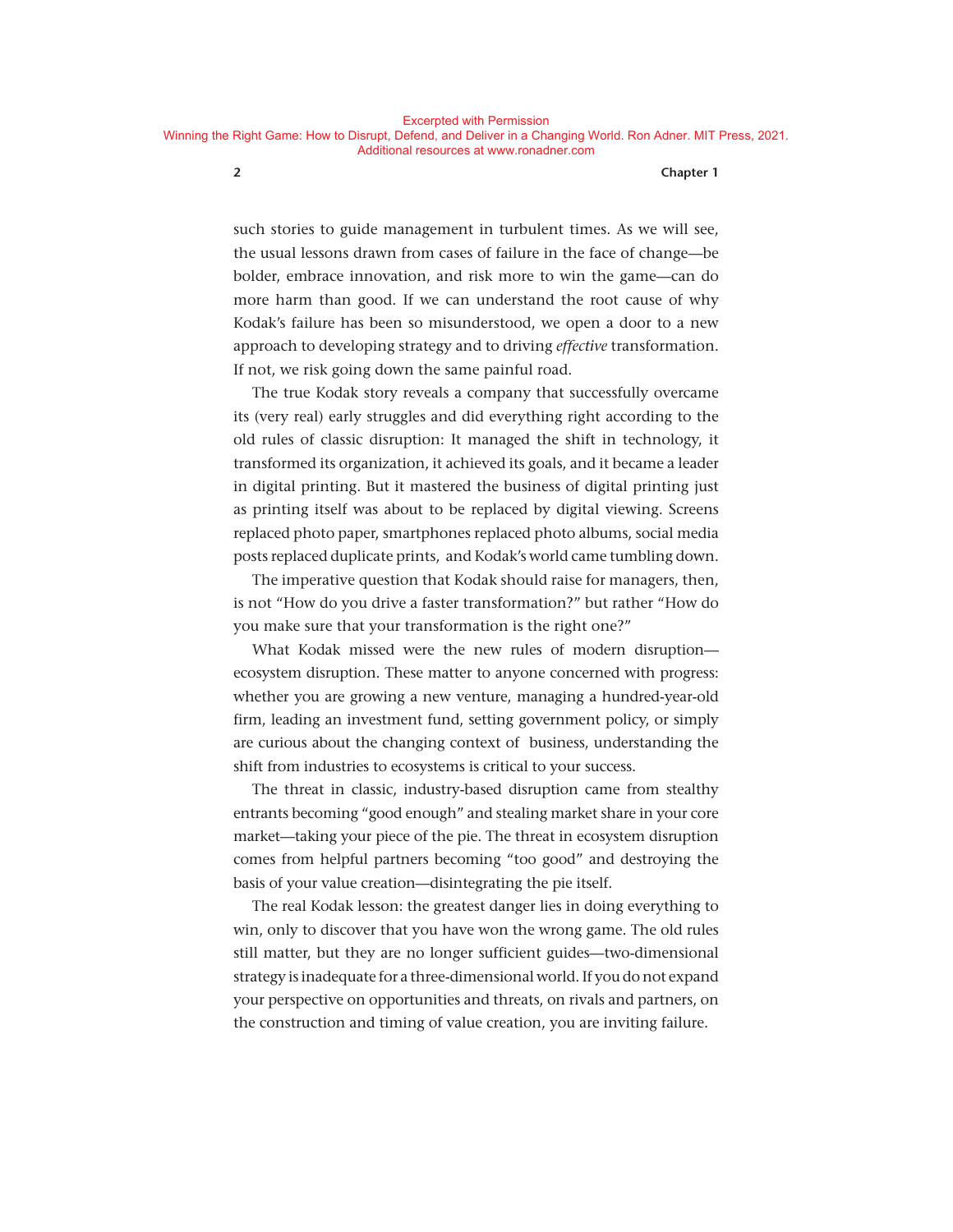#### **Winning the Wrong Game Means Losing 3**

In this chapter we will use the case of Kodak to introduce a new approach to crafting strategy. We will nail down the idea of an ecosystem— what it is, what it is not; and the *ecosystem cycle*— how ecosystems mature into industries, how industries dissolve into ecosystems. We will then develop a new concept, the *value architecture*, which will let us characterize our goals and our environment in a new way. With this in place, we will be able to clarify the foundations of ecosystem disruption, and to predict an entirely new category of competitive dynamics— *value inversion* through which ecosystem partners can become rivals, complements can become substitutes, and winners can become losers. These foundations will equip us with a new set of perspectives and tools that we will expand throughout the book, and that you should apply to your endeavors going forward.

#### **Kodak's Miraculous Transformation**

When Kodak engineer Steve Sasson invented the digital camera in 1975, he opened the door to twenty-five years of internal debate about whether, when, and how to incorporate digital imaging into the firm's commercial operations. Kodak showed robust commitment and effectiveness on the technology side: between 1980 and 1990, it invested approximately \$5 billion, or 45 percent of its R&D budget, in digital imaging; it made huge investments in new plants and personnel; by 2000, it had accrued over one thousand digital imaging patents.

While its technology footing was strong, Kodak's business-side decision making around digital was incoherent and flawed throughout the 1990s. Countless articles have discussed how the combination of legacy thinking, internal politics, and competitive pressures, hampered Kodak's digital transition. These issues highlight the universal challenges of change management— they are certainly true and certainly important. But they were *not* the driver of Kodak's bankruptcy in 2012. If you focus on them, you focus on the wrong part of the story.\*

<sup>\*</sup> Kodak emerged from Chapter 11 bankruptcy in 2013, a shadow of its former self. Its subsequent journey is not our focus here.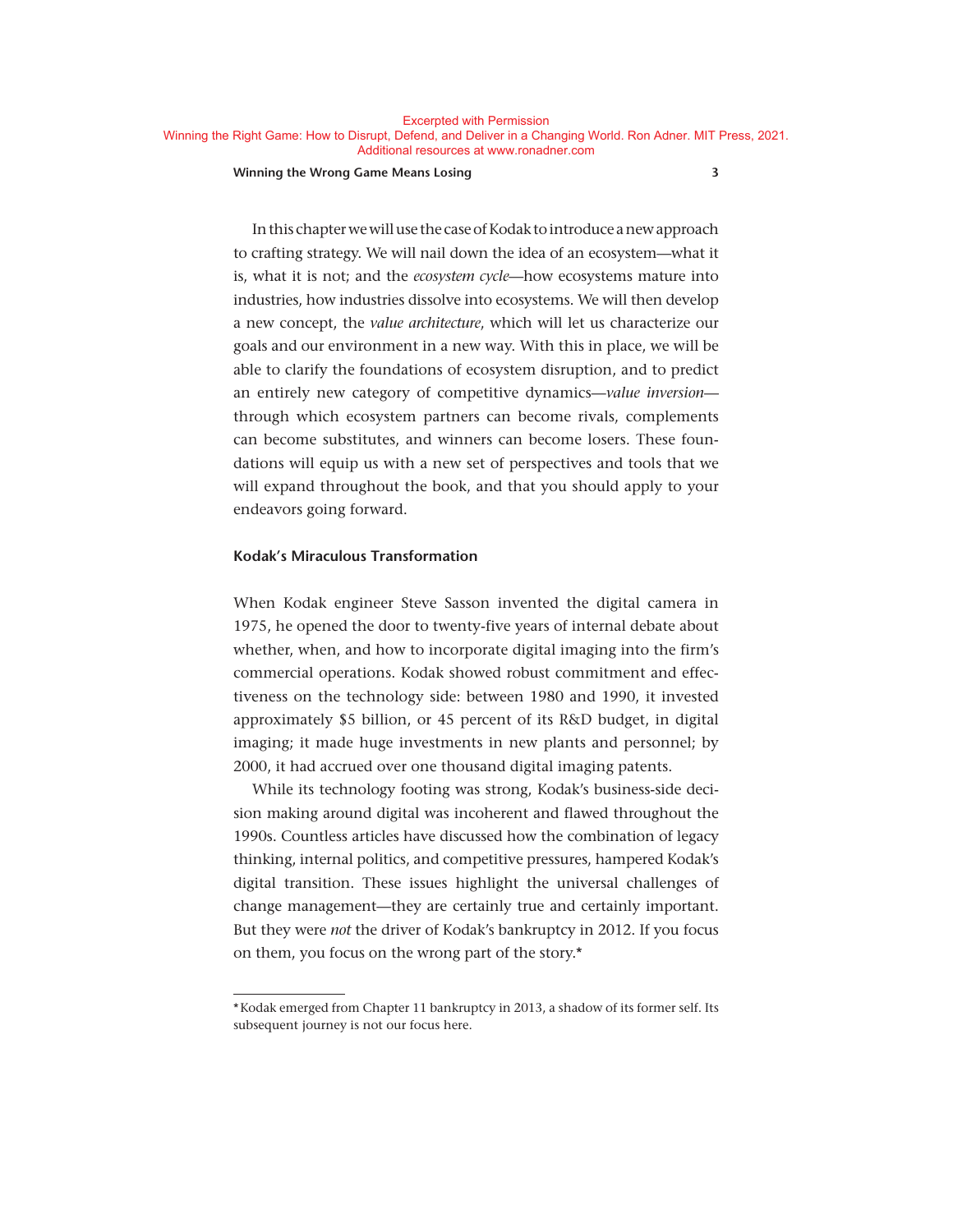Kodak began a new digital chapter in 2000, when the CEO role transitioned from George Fisher, a visionary outsider who was unable to shift internal mindsets, to Dan Carp, a trusted thirty- year insider who subscribed to the digital vision and had the internal legitimacy to drive it forward. "Today, we are experiencing a structural shift in our traditional film and paper business in developed markets," Carp proclaimed. "To address this shift, we've begun a transformation that is pragmatic and bold. We are determined to win in these new digital markets, and we are creating a Kodak that is geared for success."

Carp would open the door to ten years of miraculous, successful transformation in which Kodak became a champion in the digital marketplace. And it was not afraid to embrace capabilities beyond its own organization, as exemplified by its purchase Ofoto . com (later Kodak Gallery) in 2001, to create an online commerce platform where users could store, share, and print digital photos. Yes— Kodak ran a cloudbased social business that early in the game. By 2002, this business was growing 12 percent *per month*. *Bloomberg* dubbed Kodak "The Picture of Digital Success."

By 2005, Kodak ranked number one in U.S. digital- camera sales (number three globally), ahead of rivals Canon and Sony. It accepted the pain of adapting to a digital world, and in 2006 it shuttered film factories around the globe and cut 27,000 jobs. Doubling down on digital, Kodak sold off its profitable health imaging business in 2007 for \$2.35 billion. The cash would be deployed, in the words of Carp's successor as CEO Antonio Perez, "to focus our attention on the significant digital growth opportunities within our businesses in consumer and professional imaging and graphic communications." Perez had previously run Hewlett Packard's juggernaut printer business, and his recruitment and promotion at Kodak were further proof of its commitment to digital printing. "Soon," said Perez, "I'm not going to be answering questions about film because I won't know. It will be too small for me to get involved."

Kodak's embrace of digital printing was spurred by two critical realizations. First, the company discovered the hugely attractive margins of home printing consumables. At \$2,700 per gallon, black printer ink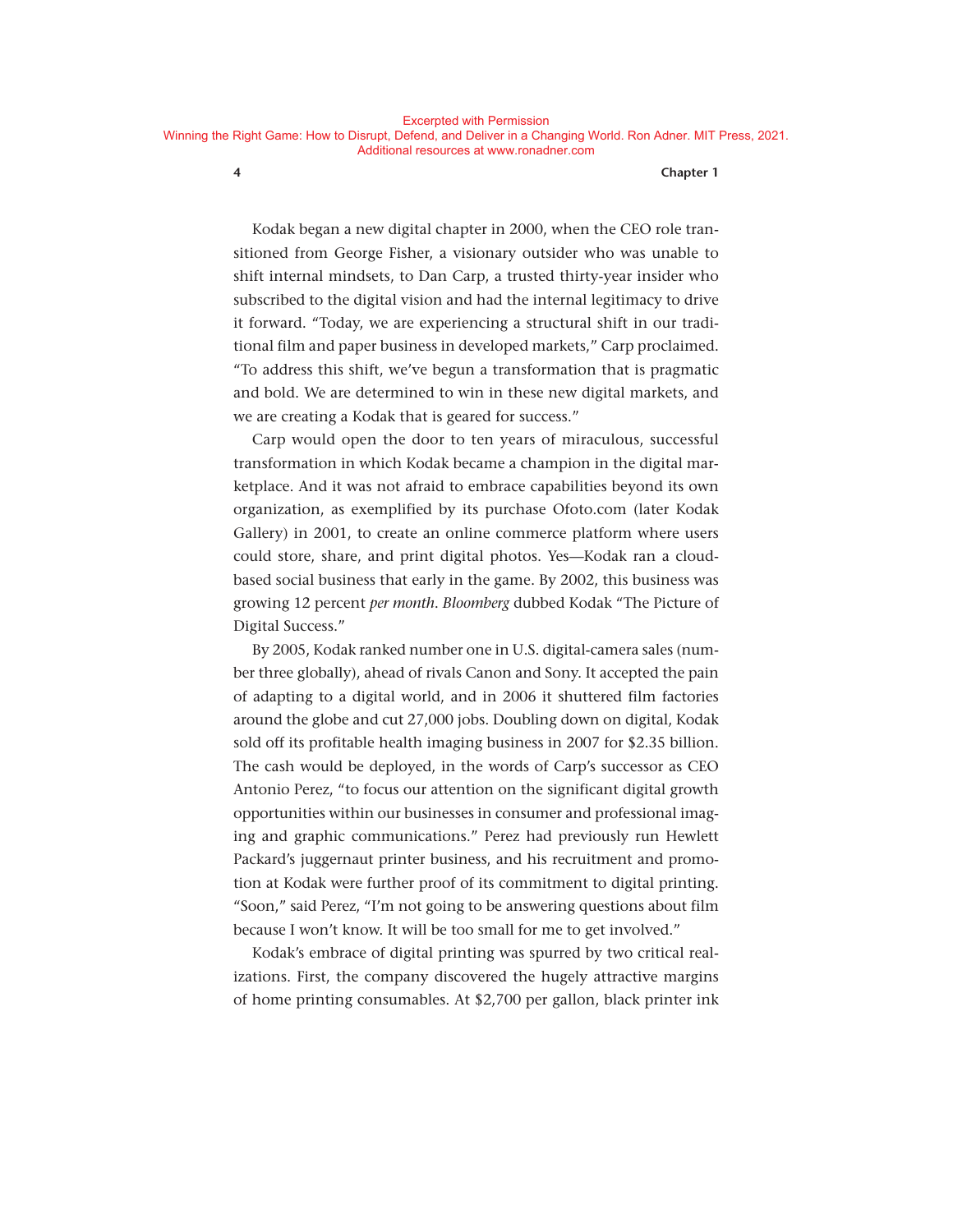Excerpted with Permission

Winning the Right Game: How to Disrupt, Defend, and Deliver in a Changing World. Ron Adner. MIT Press, 2021. Additional resources at www.ronadner.com

#### **Winning the Wrong Game Means Losing 5**

came in at number eight in the BBC's ranking of the "10 Most Expensive Liquids in the World 2018," beaten out by scorpion venom, insulin, and Chanel No. 5. As one former HP executive explained back in 2000, "All those digital camera owners will want to print their photos and web pages, and that's going to sell a whole lot of printers and ink." And selling high-margin photo paper would add even more to the digital printing profit pool.

Second, Kodak realized that many of its core capabilities could transfer to the new digital world: the image processing technology that enabled photo labs was valuable in digital cameras, and its prowess in chemical processes would power advantage in ink and photo paper coatings. Even Kodak's century- long strength in business- to- business relations— the ubiquitous photo labs at supermarkets and drug stores carried over seamlessly into the digital era. By 2004, the company was the world's leading photo kiosk vendor earning \$400 million in revenue. With superior products powered by its proprietary dry printing technology, in 2005 Kodak pushed archrival Fuji out of 4,859 Walgreens stores, taking over the retailer's high margin photo-printing kiosk business. By 2006 it would add Walmart, Kmart, Target, and CVS to its retail footprint, with each location driving high- margin ink and photo paper sales with every click. One small retailer reported selling 200,000 digital prints per year from only four kiosks. At 39–49 cents per standard-sized print, that is a huge amount of revenue from just a few square feet of floor space. By 2007, with 90,000 retail kiosks literally printing money across the United States, Kodak was dominating the sector.

How do you push a top competitor like Fuji out of a top account like Walgreens? Not by being complacent; not by being incapable. You do it only through great execution by great teams with great products and services.

Kodak's leaders had seen the light and joined the fight, realizing that the business model of the film business, where the sales of the consumables powered extraordinary profits, transferred beautifully to the world of digital photo printing. By 2010, Kodak had fought its way to number four in the inkjet printer market, where it joined the likes of Hewlett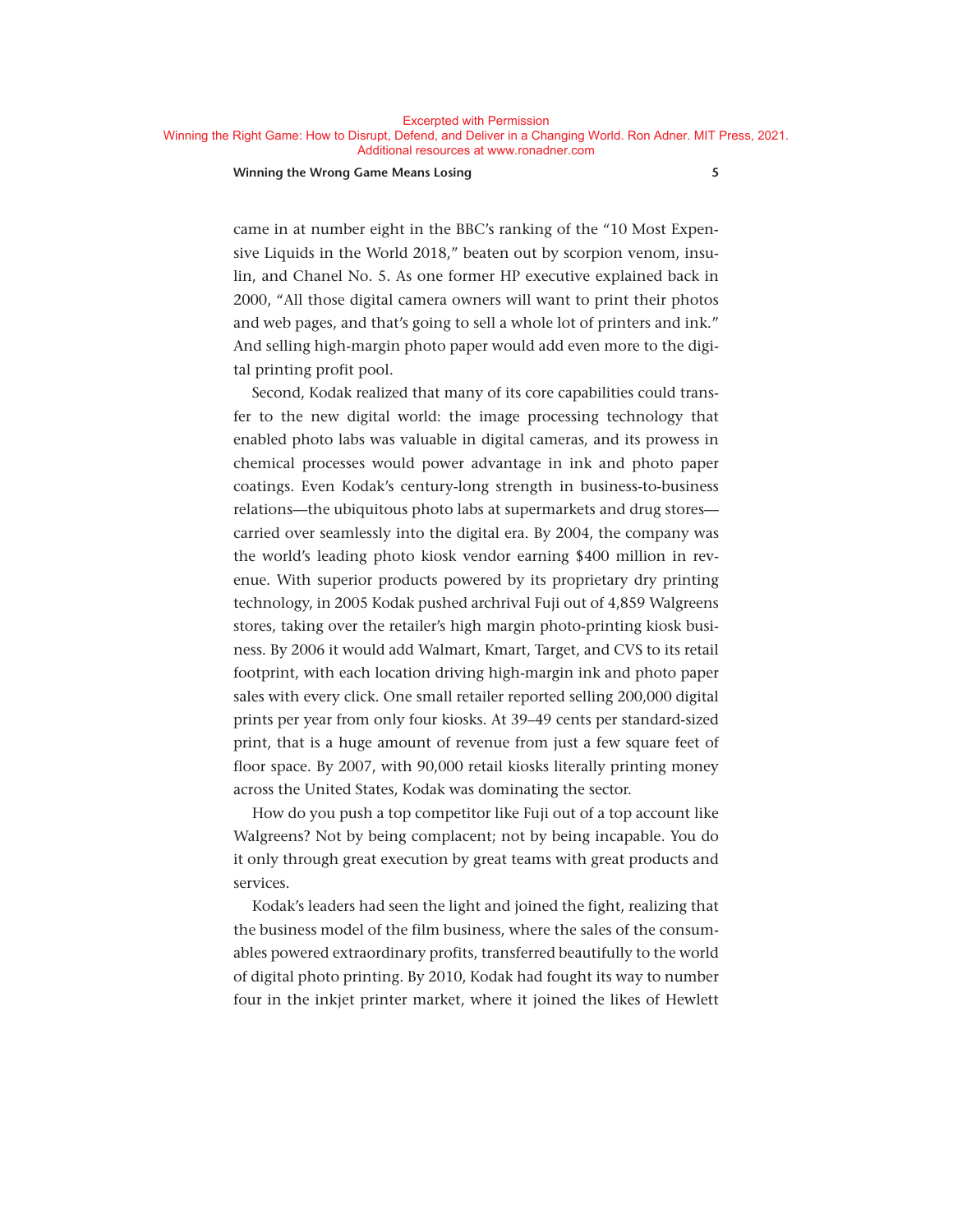Excerpted with Permission

Winning the Right Game: How to Disrupt, Defend, and Deliver in a Changing World. Ron Adner. MIT Press, 2021. Additional resources at www.ronadner.com



#### **Figure 1.1**

The technology shifts that underlie the transition from optical imaging to digital imaging.

Packard, Lexmark, and Canon. Perez's claim to analysts in 2011: "You will see that [the digital printing] business is going to be a gorgeous business for this company." And for a brief moment, he wasn't wrong.

The evidence is clear: Kodak did not "miss" digital. Where the world claimed that the radical technological leaps of figure 1.1 would be impossible, Kodak showed that the impossible could be achieved. Its management did the wrenching hard work of shifting from an analogprinting profit base to a digital printing profit base. It succeeded. And yet it still failed.

#### **So What Went Wrong?**

This is what winning the wrong game looks like: Kodak achieved its goal of becoming a significant player in the market for digital printing. But the market for digital printing itself collapsed as digital impacted not just how photos were captured and printed, but also how they were *consumed*. Kodak collapsed not because it did not succeed in its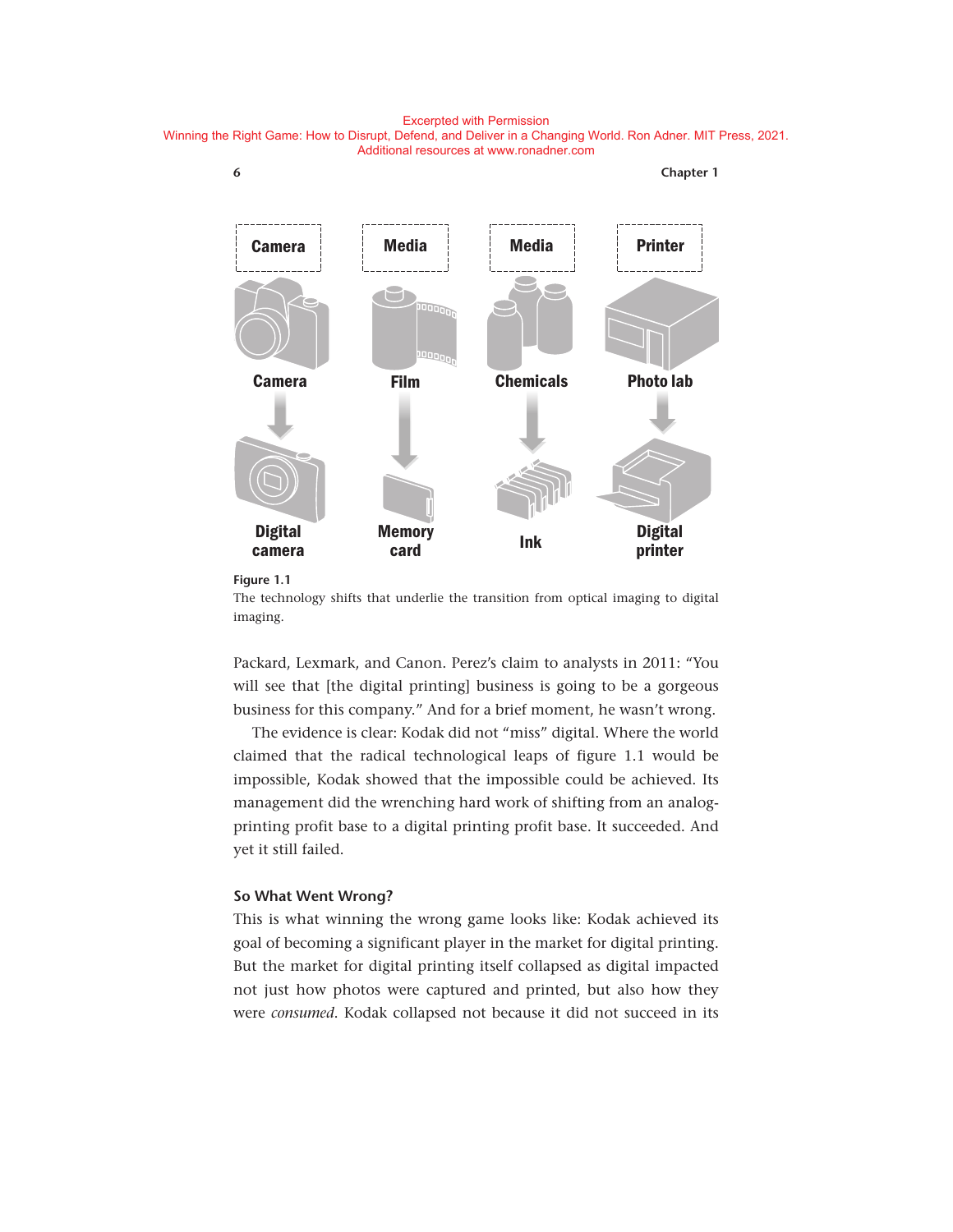#### **Winning the Wrong Game Means Losing 7**

transformation into a digital printing company, but because digital printing became largely irrelevant with the rise of digital viewing and sharing. Kodak's value creation was upended not by a rival or a direct substitute, but by shifts elsewhere in its ecosystem. It fell victim to the ecosystem dynamic of value inversion.

Where do modern consumers keep and view their photos? Not in albums; not in shoe boxes; not in wallets. And how do they view these images? *Not on paper*. The paper print was replaced by the digital screen, the photo album by the phone in your pocket and a library in the cloud. These, in turn, reset the customer value proposition as the oncefamous "Kodak Moment" became the Instagram moment, no longer a matter of framed photos but online posts. By 2019, over fifty billion photos had been uploaded to Instagram, where they were eminently shareable but hardly ever printed.

In short, Kodak won its hard- fought battle to become a digital printing company only to be crushed by digital viewing. This is a different kind of disruption.

#### **The Need for a New Approach**

Kodak was focused on managing *technology disruption*— mastering a transition across technology regimes. What it missed was the dynamic of *ecosystem disruption*— the shift at the very foundation of its value creation.

The Kodak story is compelling because it provides a perfect illustration of where, how, and why classic strategy breaks down in the face of ecosystem disruption. It should make you pause and think. Why did Kodak's leadership get it so wrong? Why has its story been so fundamentally misunderstood? Most importantly, what could your own organization be missing?

With hindsight, everything is obvious. But in practical terms, applied to your enterprise, is it realistic to expect you and your managers to craft *forward- looking* strategy that plans for these moving pieces? Is it fair to demand this higher level of insight? Is it reasonable, given all the other demands and challenges that need to be managed?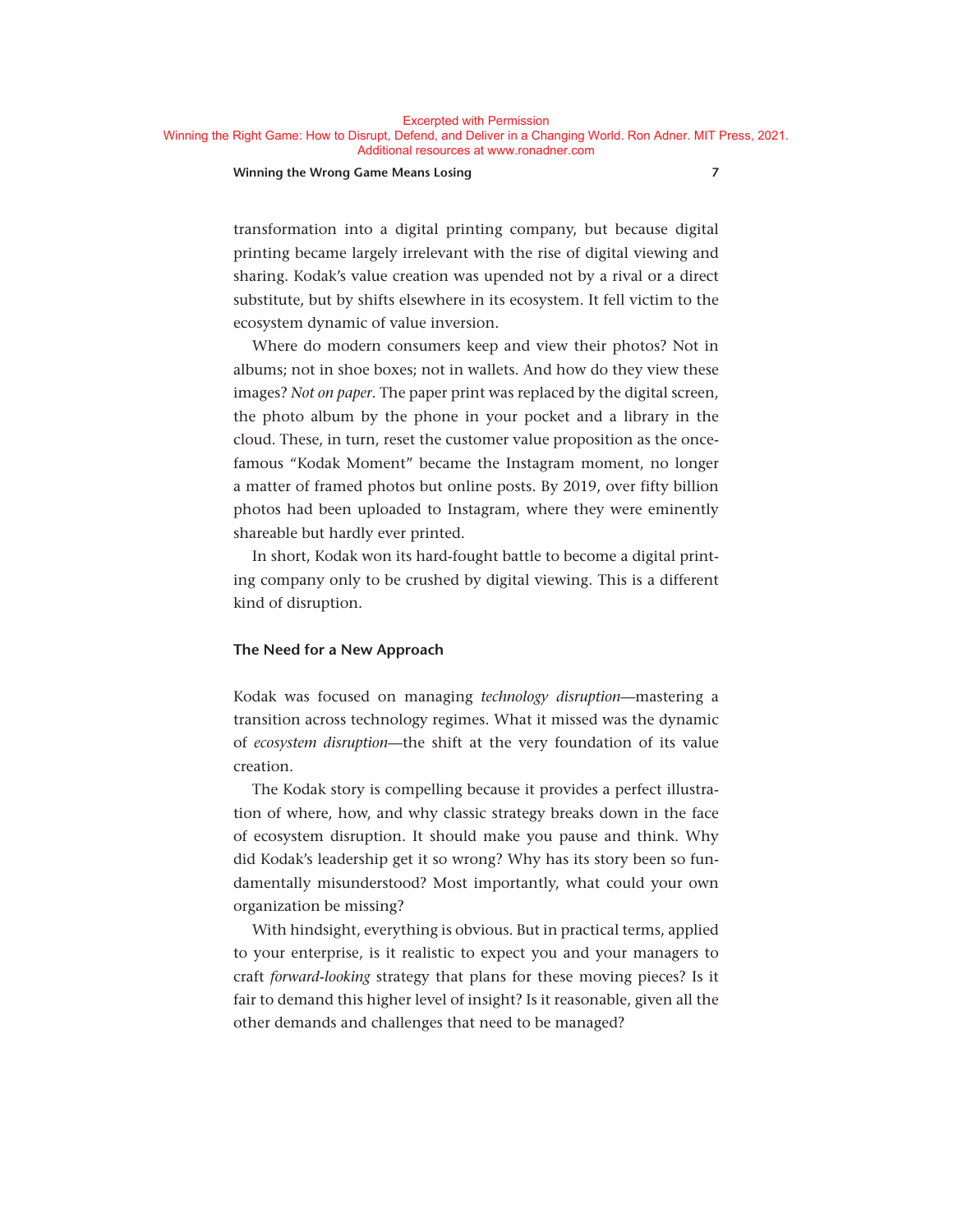Yes. Yes. And yes. It's realistic, fair, and reasonable, as long as you are prepared. Creating ecosystem strategy requires a different perspective, new concepts, and new tools for understanding dynamics when traditional boundaries are broken, and new value propositions are created. Let's get started.

#### **Breaking Industry Boundaries Breaks Industry- Based Strategy**

Kodak was not defeated by other printer makers, but by the rise of screens. Nokia was not defeated by traditional handset makers, but by the rise of mobile software applications. And taxi fleets were not defeated by other medallion holders but by the rise of ridesharing platforms. The nature of competition, and of competitors, is changing.

Classic industry analysis defines industries according to their location along a value chain, an input-output sequence going from suppliers to focal industry firms to buyers. Think silicon wafer producers (e.g., Sumco) to focal semiconductor manufacturers (e.g., Intel) to computer assemblers (e.g., Lenovo). This flow has clear directionality and clean boundaries across roles. If you shift the point of focus, the sequence shifts too— move one step to the right to consider semiconductor manufacturers to computer assemblers to distributors (e.g., Best Buy). In this conceptualization, business strategy is focused on how to compete within each industry box, and corporate strategy is focused on picking which industry boxes to be in. Firms compete inside these industry boxes pursuing advantage through different combinations of cost and quality: Ford battles General Motors to win more car buyers; Kellogg's battles General Mills to win more breakfast cereal eaters; ABC battles NBC to win more evening news viewers. Their ability to capture value is determined by their ability to manage their rivalry, bargain with buyers and suppliers, confront substitute threats, and contend with new entrants, as characterized by Michael Porter's famous Five Forces framework.<sup>1</sup>

The "classic disruption" twist on industry analysis— Clayton Christensen's powerful attack-from-below model—expanded consideration beyond head-to-head rivals to focus on threats presented by entrants who used a different technology to capture market share on the basis of lower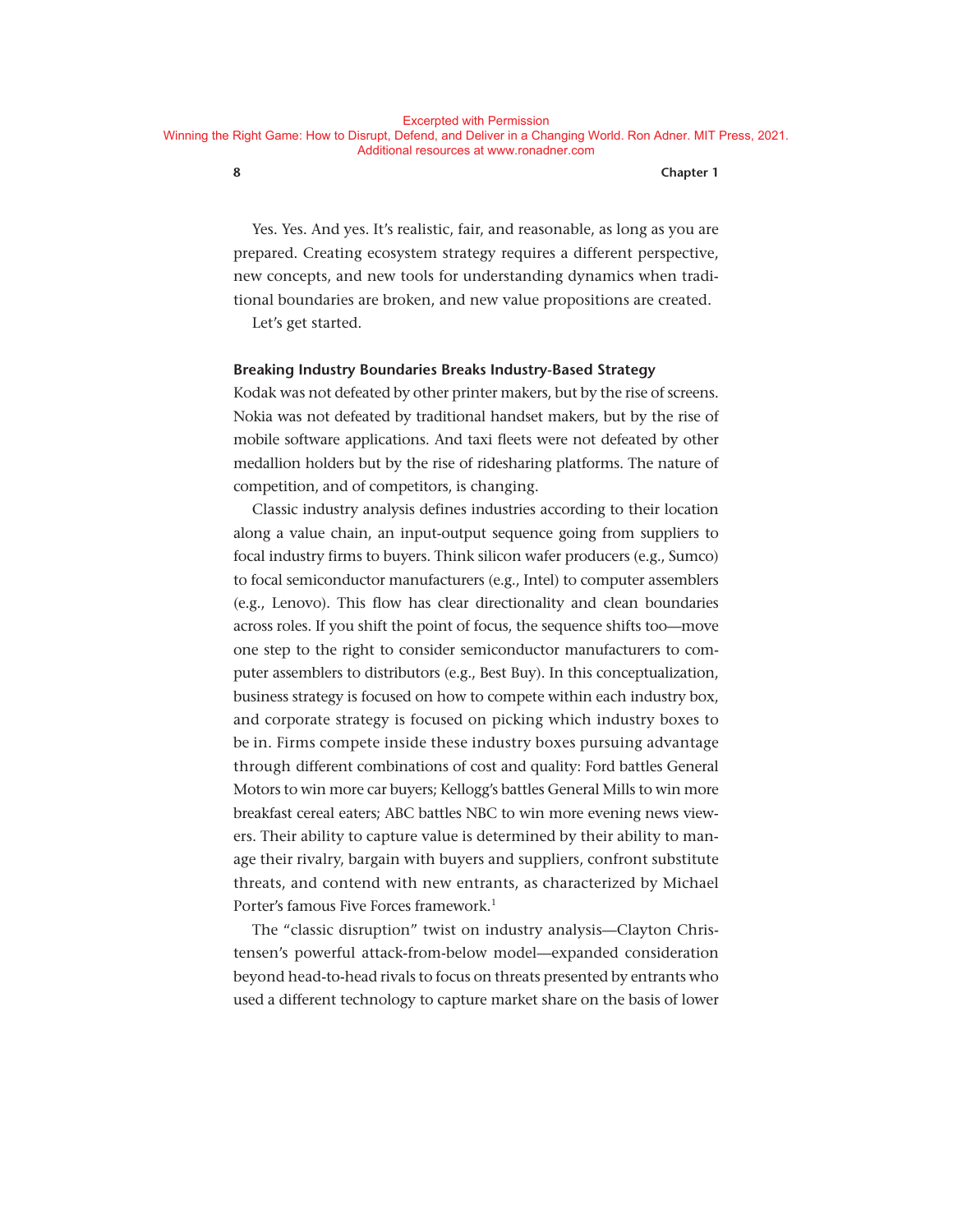**Excernted with Permission** 

Winning the Right Game: How to Disrupt, Defend, and Deliver in a Changing World. Ron Adner. MIT Press, 2021. Additional resources at www.ronadner.com

#### **Winning the Wrong Game Means Losing 9**

costs and prices: discount airlines such as Southwest attacking full- service carriers; mini mills like Nucor disrupting integrated steel mills; and Conner's lower capacity 3½-inch hard disk drives replacing the higher capacity 5¼- inch technology generation. Early technology limitations would initially constrain these entrants to serving only unattractive buyer seg-

ments, but as their technology improved and their offers became "good enough," they would capture increasing share and disrupt the mainstream market.

These classic disruptors changed how the game was played, but they did not change the game itself. Their production methods were different, but their offers and their goals fit neatly within the industry boundary: Southwest still sold airline tickets, Nucor still sold steel; Conner still sold disk drives. They disrupted industry incumbents with new technologies, but they played the same game for the same prize. The industry box remained the same.

A fundamental problem with industry analysis is that it presumes what constitutes an "industry." The notion of an industry turns out to be incredibly fuzzy. It relies on some shared sense among participants regarding where the activities begin and end; a common understanding of which customers rivals are competing over and how those customers segment; and a consistent view of what is central and what is peripheral.

In the past, we could ignore this fuzziness because the relevant participants acted in a relatively consistent way—CVS, Walgreens, and the local pharmacist varied in their organization, scale, and their strategy, but they all based their success in selling goods and dispensing drugs. We could simply assume a "retail pharmacy industry," and move on to strategizing competition. But today's CVS, rebranded as CVS Health, includes not just a retailer (which, as part of its 2014 health-focused transformation, proactively chose to stop selling all tobacco products, voluntarily forfeiting \$2 billion of its annual sales), but also Minute-Clinic (walk-in clinics that offer basic healthcare services in retail locations), Caremark (the United States' biggest pharmaceutical benefits manager, which manages the drug reimbursement plans for 94 million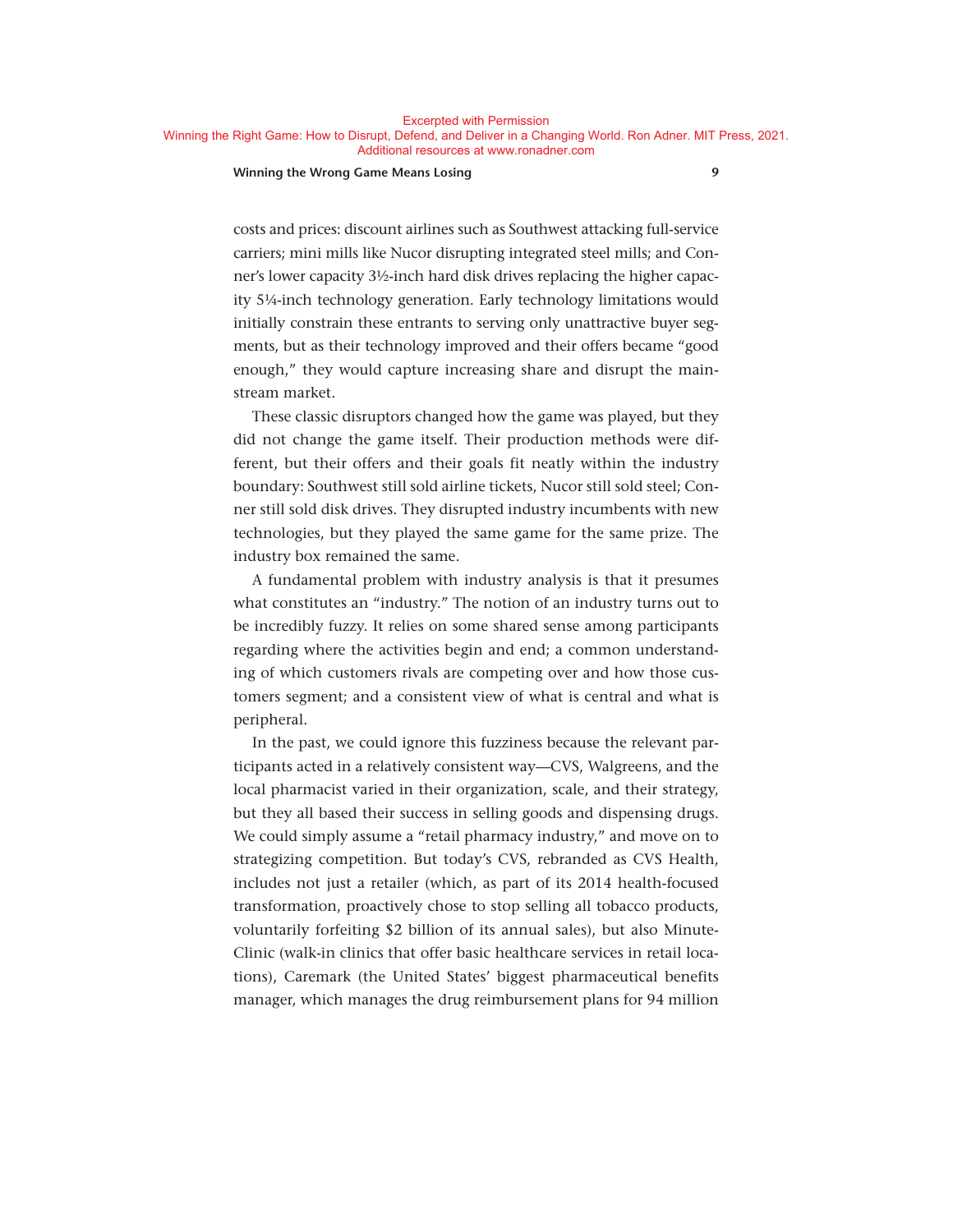insured patients), and Aetna (one of the country's biggest health insurers, with 37.9 million covered lives). By weaving together activities and offers, CVS Health is attempting to move beyond mere diversification to redefine the game. The notion of a well- defined "retail pharmacy industry" breaks down in the shift from filling prescriptions to managing health and wellness. CEO Larry Merlo has termed this the "retailization of healthcare." CVS Health is attempting to redefine not only the value proposition for the end customer, but also the underlying way in which customer value is brought into being. In so doing, it has shifted its efforts from competing in separate industries to creating a new ecosystem.

This is a different world. The guidance of "assume an industry and then proceed" worked when market boundaries were clear, when rivals' goals were consistent, when the pattern of interaction among participants was well established and uncontested. But this guidance becomes ineffective in the face of structural change and multifaceted value propositions.

With an industry lens, we can see the trajectories of improvement inside an industry box and we can see the threat of direct substitutes that seek to replace us inside the box. This lens, however, leaves us blind to the forces that impact the relevance of our value from outside the traditional box. Using an industry lens, feature phones can improve and be replaced by smartphones, but phones can never become substitutes for printers (wrong— this is precisely what took down Kodak); better tractors can only benefit the seed and fertilizer industries (wrong— today's intelligent tractors reduce the volume demand for seed and fertilizer through high precision planting that makes every seed count and eliminates waste); and more efficient, easier delivery options are better for restaurant owners (wrong— services like Uber Eats and DoorDash have taken over customer relationships and made restaurants more interchangeable with one another).

It is precisely when industry boundaries are contested and redrawn that traditional industry- based strategy reaches its limits and the need for an ecosystem strategy arises. Traditional strategy risks focusing us on the wrong part of the problem, leading to situations like Kodak winning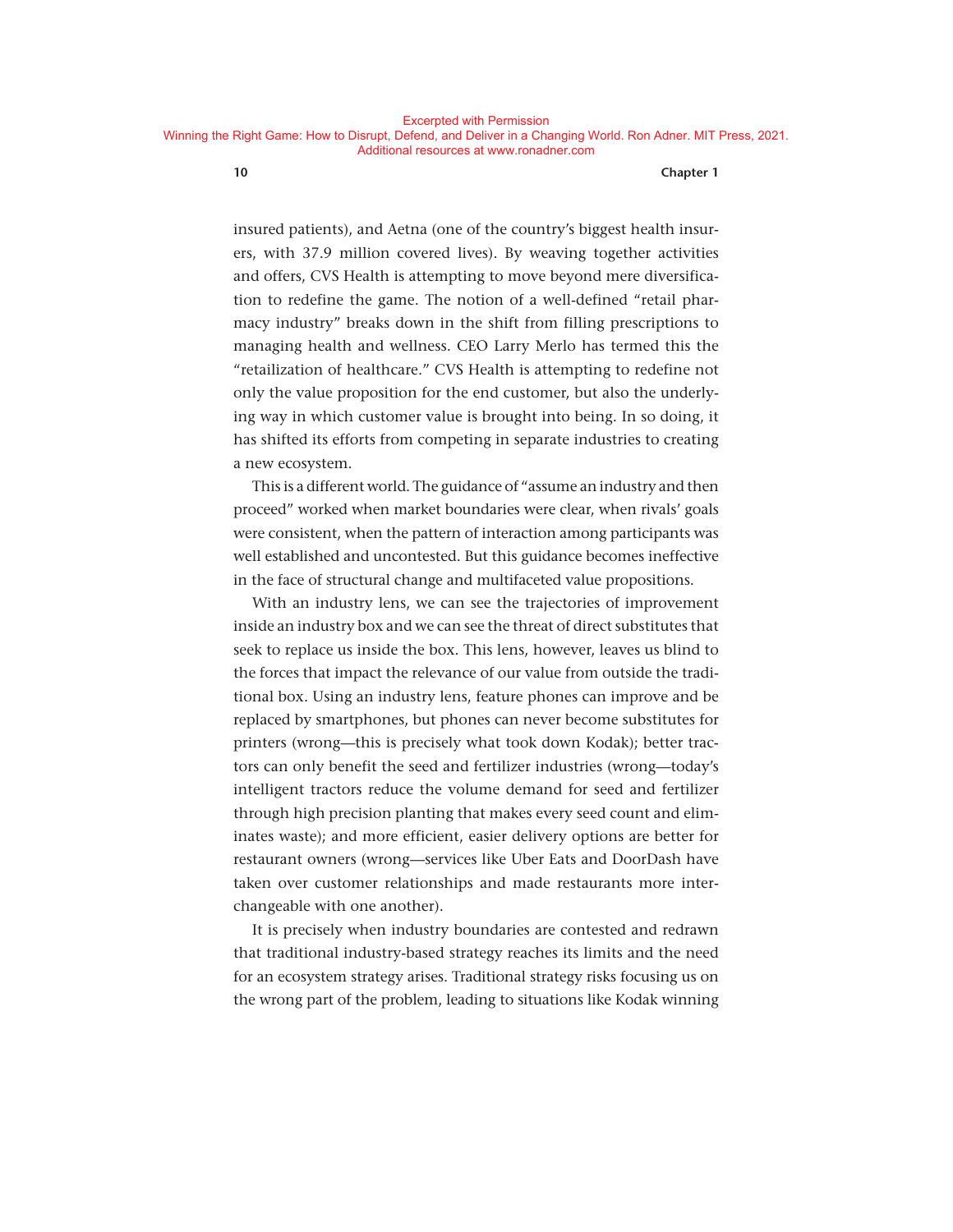#### **Winning the Wrong Game Means Losing 11**

the battle for technology transitions but losing the war for relevance. The classic strategy tools were not designed to navigate these new waters. And, sure enough, they don't.

As the boundaries of competition change, so too must our approach to regulating competition. Traditional measures of market power and market concentration become increasingly inadequate in the face of boundary- breaking firms. We will see the potential for both overestimating and underestimating the power of ecosystem disruptors in our discussion of offense and defense in chapters 2 and 3.

#### **What Is an Ecosystem? And What Is Not?**

Industry boundaries cannot guide strategy when the boundaries themselves are shifting. What, then, is the alternative? To navigate the changing landscape, we must necessarily begin with a characterization of the value to be created— the value proposition:

#### *Definition: <sup>A</sup> value proposition is defined by the benefit that the end consumer is supposed to receive from your efforts*.

Deciding on your value proposition is the crucial first step to understanding any ecosystem. The value proposition is the articulation of the benefit that the collective effort of the ecosystem will create, and hence sets the direction of the activities and collaborations that follow. Kodak's value proposition, for example, was the Kodak Moment, which we can elaborate as "reliving and sharing memories through images."

Beyond articulating the benefit, the value proposition also specifies the end consumer. In contexts with multiple partners and intermediaries, deciding on the end consumer is a strategic choice of its own. For Kodak in the home market, this was the photographer who both captured the moment and then relived it when flipping through albums or admiring the picture on a mantle shelf. Other actors, such as photofinishers and retailers, were critical to creating the value, but they were not the end consumers of the Kodak Moment.

A compelling value proposition is the first step toward success. It is here that we draw on customer insight, identify the core nature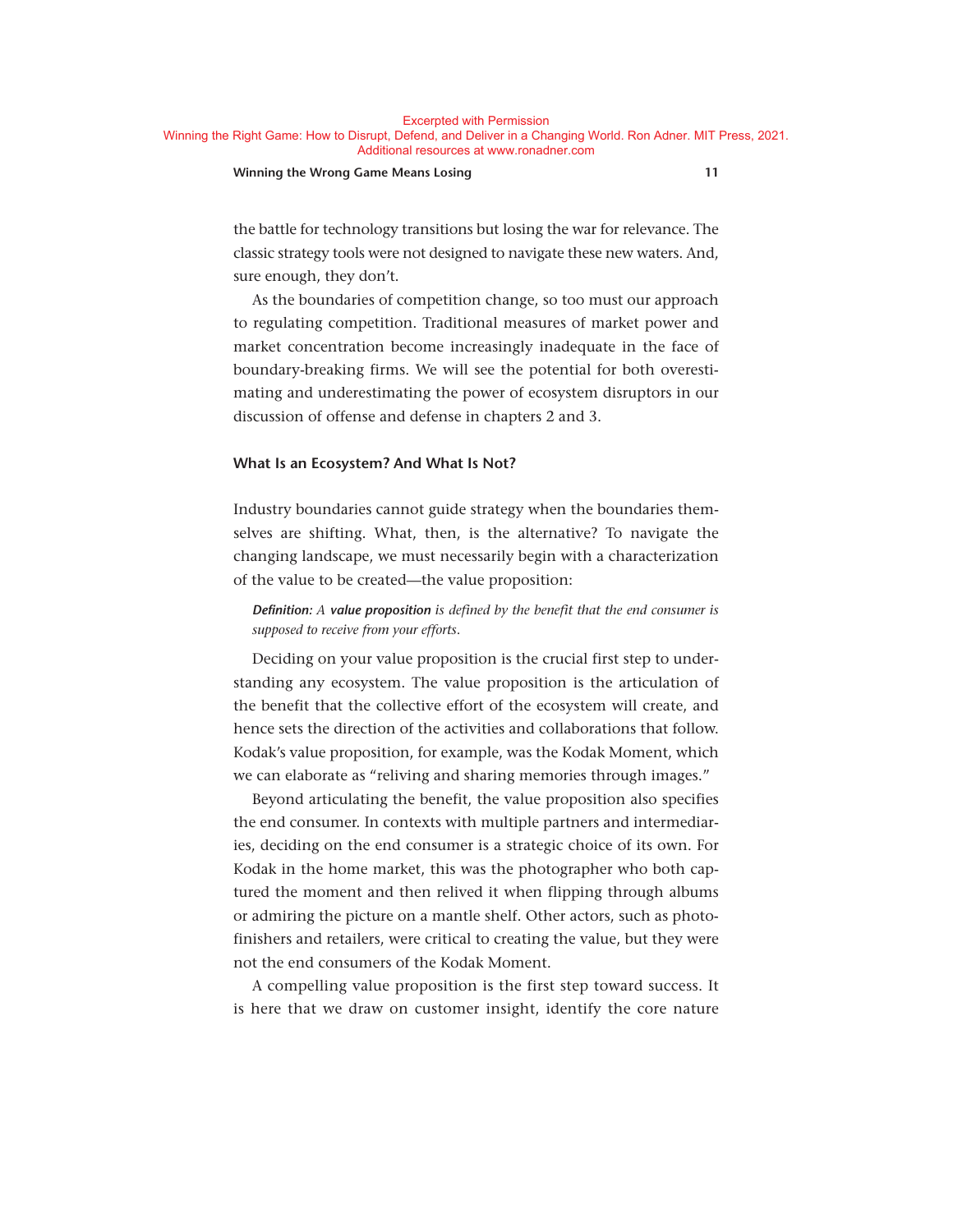**12 Chapter 1**

of the "jobs to be done," and follow the mantra of "obsess over the customer."

Consider your own value proposition. How confident are you in it? How clearly do you communicate it? Is your team's articulation consistent with your own? With that of your customers'?

Customer insight and the right value proposition, however, are only a beginning. Insight does not transform into action on its own. What matters is what you deliver in the end. The core of our approach is to connect the value proposition to the activities that bring it about, both within your organization and in partner organizations— how we should think about the construction of value. This is what drives us to focus on ecosystems.

So what is an ecosystem? Over the past decade, the term "ecosystem" has become pervasive in discussions of strategy, both scholarly and applied. With growing (over)use, it risks becoming vacuous. In most current business conversations the word "ecosystem" can be replaced with the word "mishmash," without affecting the meaning of a sentence. Its overuse is an indicator that managers are very much attuned to the need to incorporate other actors into their strategies. Its ambiguity is an indicator of a desperate need of clarification.

I have found the following definition to be most helpful in my own thinking about ecosystems. It underlies the conceptual approach that we will take in this book:

*Definition: An ecosystem is defined by the structure through which partners interact to deliver a value proposition to the end consumer*.

There are three keys aspects to this definition:<sup>2</sup>

- First, the anchor is a *value proposition*. By orienting the ecosystem around a value creation goal, we avoid being trapped in the perspective of a single firm or technology.
- Second, there is an identifiable set of specific *partners* that choose to interact to create the value proposition. An ecosystem is multilateral— it cannot be understood simply by breaking it down into a series of bilateral buyer-supplier relationships (if it can be, you are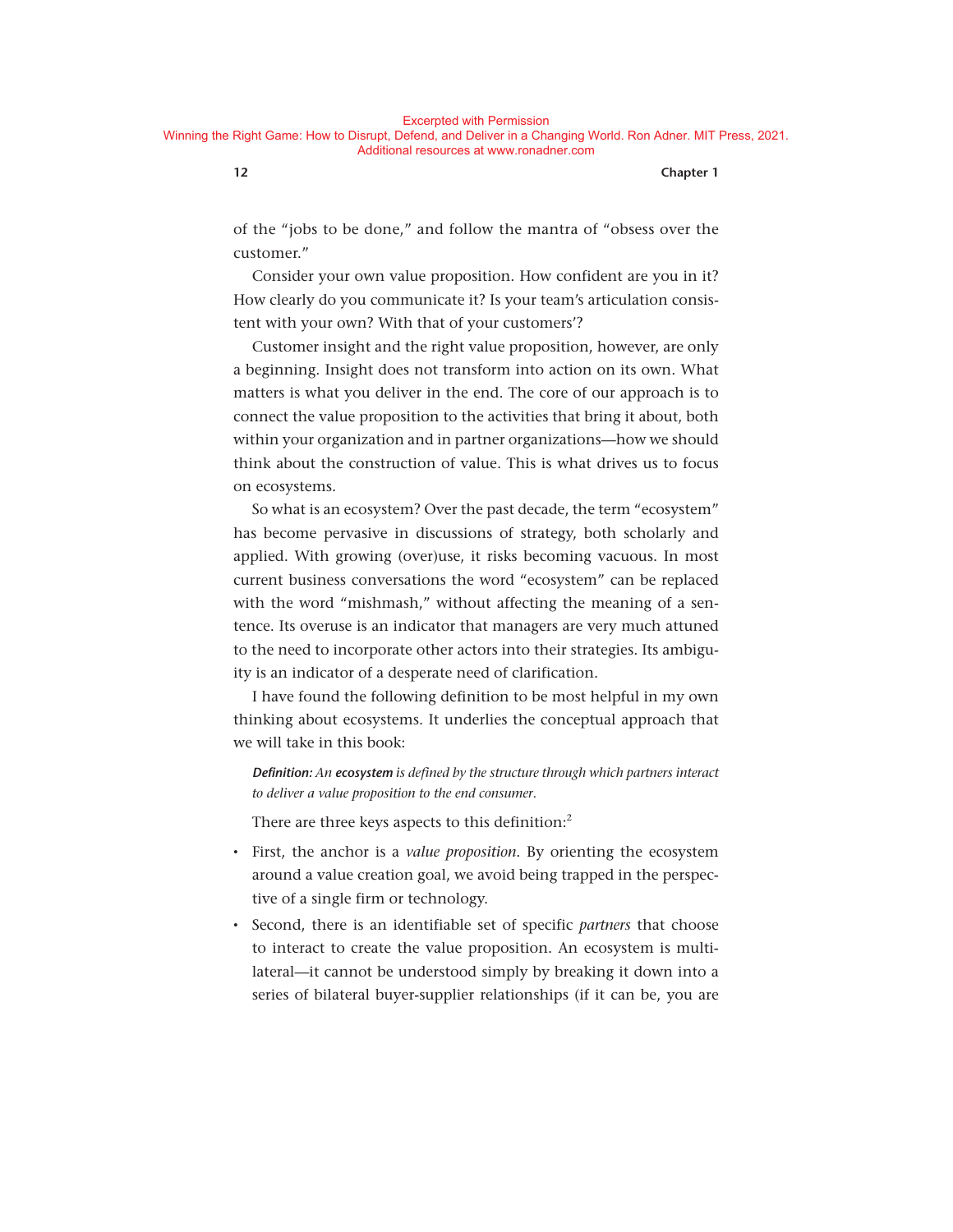#### **Winning the Wrong Game Means Losing 13**

looking at a complex supply chain that doesn't require new tools to manage or negotiate within).

• Third, the ecosystem has *structure*— the actors are aligned in a collaborative arrangement, with defined roles, positions, and flows among them. If you are only looking at lists of stakeholders you are missing the vital role of structure; if you are only concerned with attracting an increasing number of affiliates to your platform, you are missing the vital role of *alignment*. The heart of ecosystem strategy is finding a way to align partners into the structural arrangement (i) that you want them in; and (ii) that they are willing to occupy.

We will come back to this definition throughout the book. It will provide guidance especially when we consider what it means to lead in an ecosystem (chapters 5 and 6).

#### **The Ecosystem Cycle**

Value creation is always a matter of collaboration and interdependence. It is the need to achieve alignment— to establish a stable, routinized pattern of roles and interactions among the value- creating partners— that makes strategy in an ecosystem different from strategy in an industry. Before alignment is achieved, the strategic focus for firms is to establish the structure of partnerships and collaborations that will deliver the value proposition; after alignment is achieved, the focus shifts to negotiating the terms of exchange and advantage within the now established structure.

This means that as ecosystems become established, they mature into the stable, structurally embedded patterns of exchange that we come to recognize as industries. Conversely, when those patterns are disrupted, the critical need to find a new pattern of structured interaction shifts industries back to an ecosystem mode. This is the ecosystem cycle. *An ecosystem lens let us understand industries in flux*. 3

Hence, in 1905, establishing the automotive ecosystem required settling on a pattern of mutually agreeable roles, positions, and flows among the producers of the "iron horse," distributors of fuels, providers of maintenance services, risk managers, and so on. It was only after this alignment structure was stabilized that boundaries became identifiable,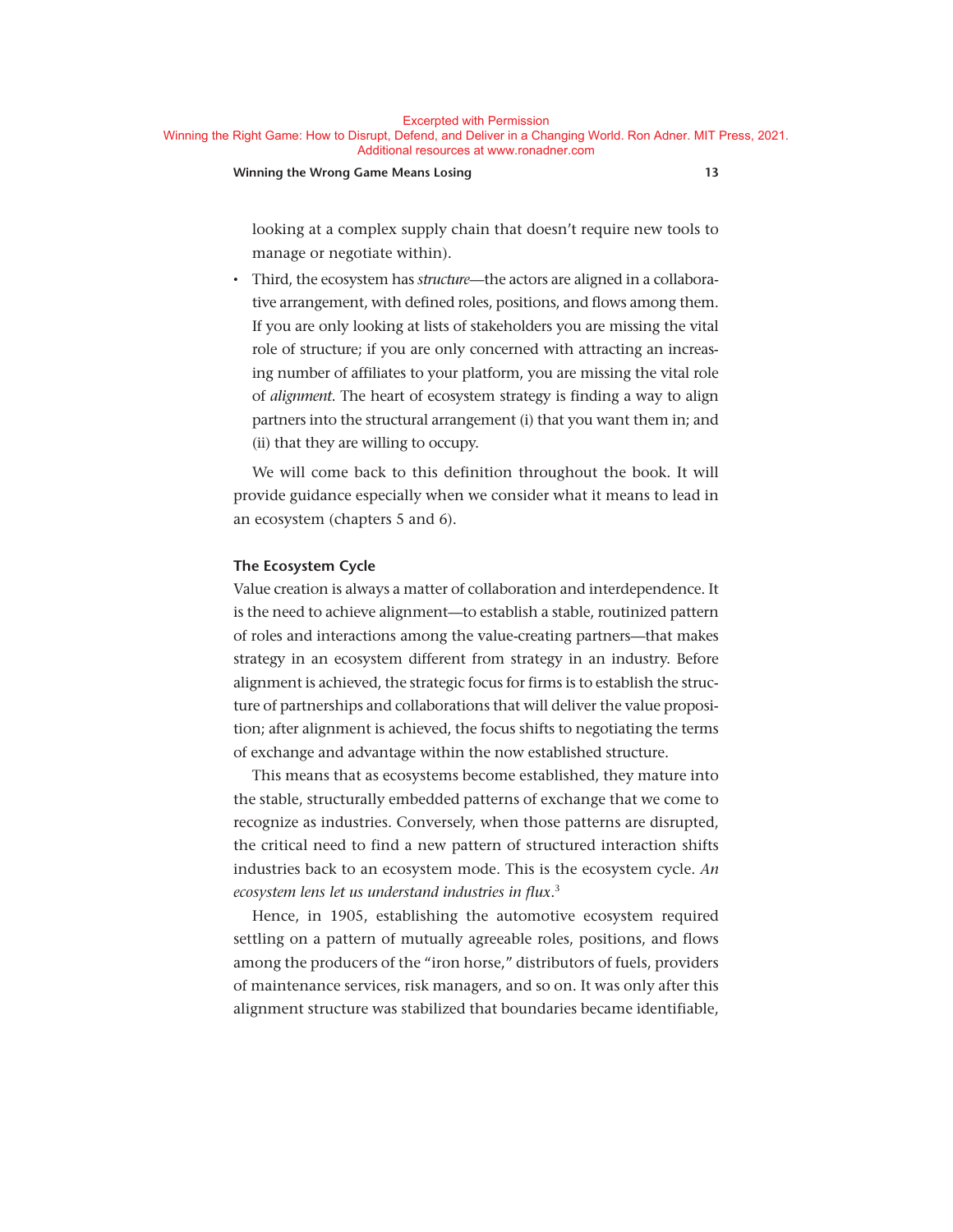allowing us to think in terms of industries: the car industry, the garage service industry, the car insurance industry, regulatory bodies, and so on. Today, the rise of the autonomous vehicle in conjunction with electrification and on-demand mobility services such as Uber and Lyft is calling the established structure into question, forcing participants to revisit the current industry boundaries as they wrestle to establish the meaning and structure of the "mobility ecosystem."

The notion of ecosystems is not new. Aligning interdependent activity has been a defining challenge since the dawn of civilization— the ancients had to figure out road networks, aqueducts, governance, and more. What has changed dramatically in the last decade, however, is the frequency with which firms are trying to create new ecosystems, and the number of ecosystems that they are trying (or are forced) to participate in simultaneously. This intensification has been spurred on by the digital revolution. It is unlikely to disappear any time soon.

Where are your strategic goals impacted by the need to drive, or respond to, shifting alignment? Keep this context in mind as we lay out our approach to seeing and managing ecosystem dynamics.

#### **Understanding Ecosystems through Value Architectures**

Ecosystem disruption occurs when change escapes the confines of a given industry or technology box to reverberate across the system. To understand ecosystem disruption we need a way to distinguish change at the level of technologies and industries from change at the level of the value proposition. To accomplish this, I would like to introduce a new concept—the value architecture.

#### *Definition: A value architecture is defined by the elements that are brought together to create the value proposition*.

The value architecture is the schema through which we will represent and organize the concepts that underlie the benefit that we deliver to the end consumer: the *value elements*. These elements are abstract ideas— category labels— that we will use as building blocks for thinking about how a value proposition comes together.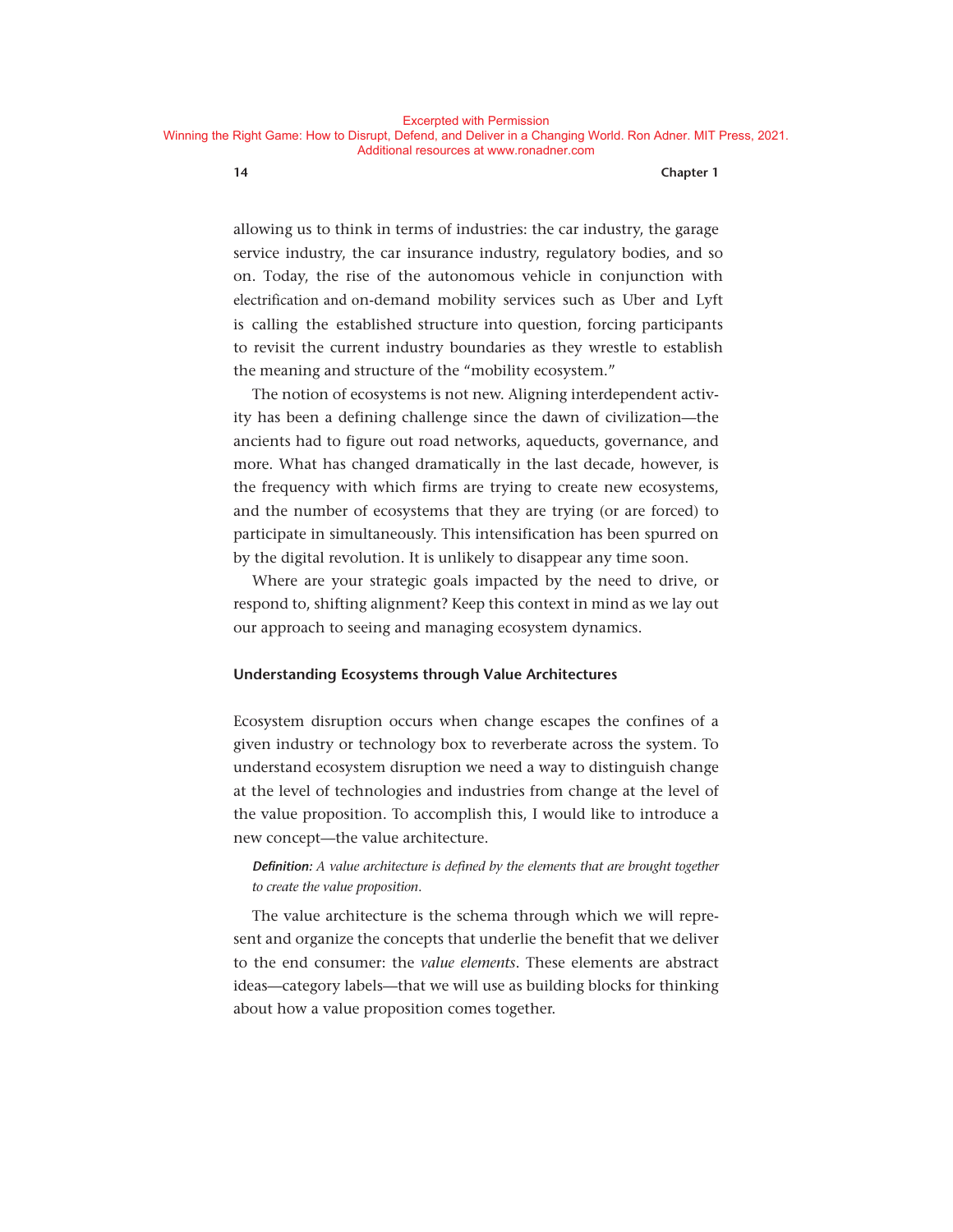Excerpted with Permission

#### **Winning the Wrong Game Means Losing 15**

The value architecture is a way for an organization to structure its answer to a critical question: What are the building blocks that make up our value proposition? As we will see, anchoring our thinking in the elements of value will let us look beyond the firm, beyond technologies, and beyond industry boundaries in ways that will allow for a new kind of analysis.

To develop a value architecture, we start with the original customer insight, articulate the holistic notion of the value proposition that addresses the insight, and then deconstruct it to the underlying elements of value.

For example, if we consider Kodak's value proposition of "reliving and sharing memories through images," we can identify four value elements: *Capture* the moment; *Produce* the image; *View* the image to relive the memory; and *Share* the image with others (figure 1.2).

The value architecture is not static—it is a strategic choice that can evolve. We will see in chapter 2, for example, how online home furnishings retailer Wayfair adapted its value architecture in response to Amazon's entry into its space. This was the key to transforming its proposition from "selling you furniture online" (where the key value elements were *Selection, Transaction*, and *Delivery*) to "creating the home you love" (with the addition of the new elements of *Discovery* and *Deliberation*). The elements of Wayfair's value architecture are brought about through partners, activities, and technologies (server farms, search algorithms, inventory management systems, etc.). But it is the value elements, rather than the technologies, that give shape to its value proposition.

It is only after this value architecture is clear that we should move to the more detailed level of tangible activities: the tasks, components,



#### **Figure 1.2**

Value architecture of Kodak's underlying value proposition of "reliving and sharing memories through images."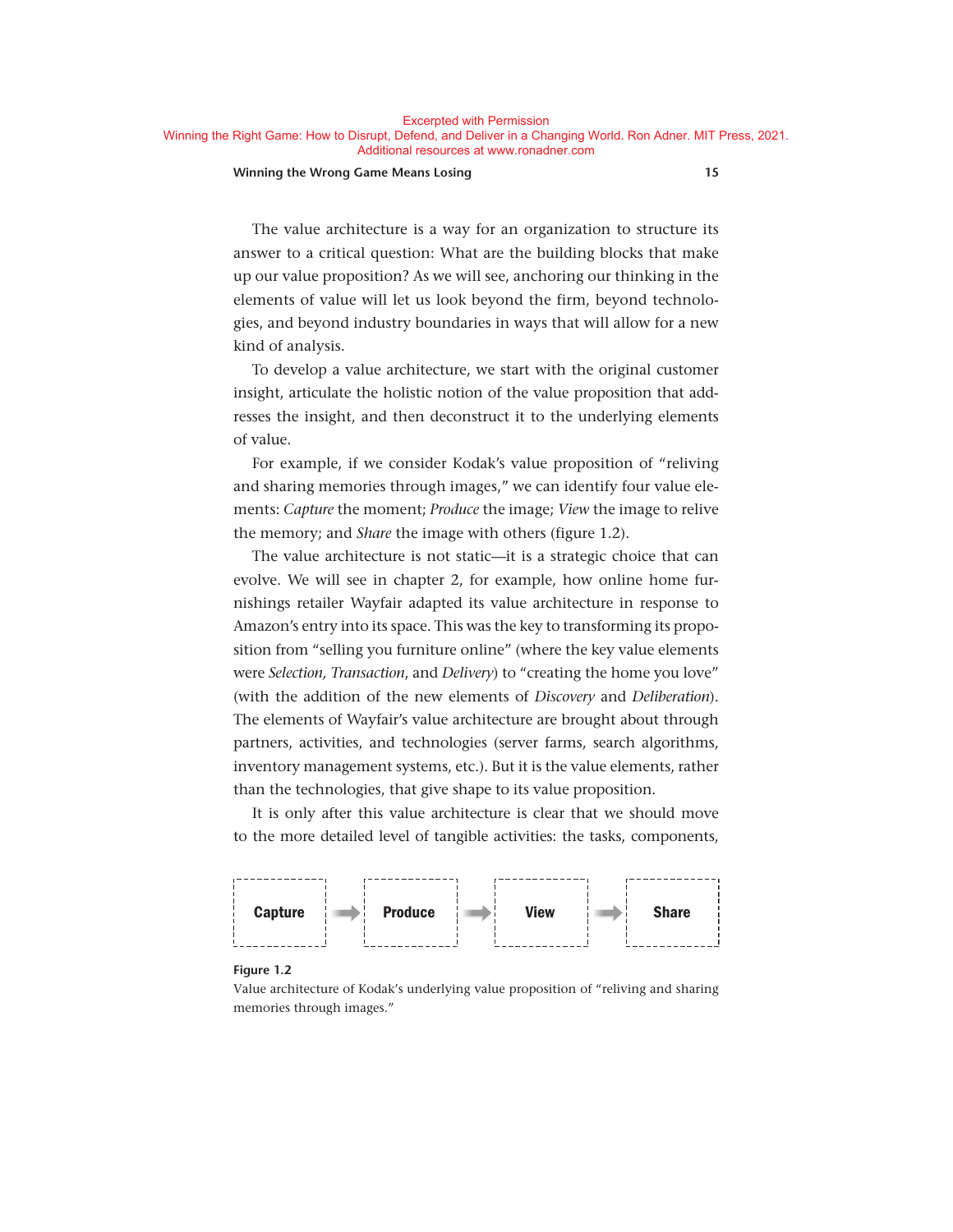technologies, and ecosystem partners that move us from the conceptual level to interaction with the real world. It is at this level that we consider value chains, supply chains, resources, and capabilities. Value blueprint maps of the ecosystem operate at this level as well (figure  $1.3$ ).<sup>†</sup>

The concept of value architecture presents a different unit and level of analysis than we are used to in the realm of strategy:<sup>4</sup>

- The value architecture is *not* defined in terms of technologies, physical components, activities, or the engineering relationships that link them.
- The value architecture is *not* a business model. Where a business model is focused on how you operate to get paid by a customer, a value architecture is focused on how you construct the value that underlies your customers' willingness to pay for your offer.<sup>5</sup>
- The value elements of the architecture are *not* steps in a value chain, an activity system, or a value stream. They do not have to trace the path of activity and material flows.
- The value elements of the architecture are *not* defined by the attributes and preferences that consumers have in mind when they evaluate products or services. Thus, while they aggregate to create the value proposition, the individual elements do not necessarily correspond to the way end customers think about the world.

Focusing on the value architecture liberates us from anchoring our analysis on the basis of technological forms and artifacts (supply side), and allows us to conceptualize in terms of the elements of value creation (demand side). It lets us distinguish between changes that occur within the traditional boxes of specific elements (how activities are

<sup>†</sup>*Value architecture* as a composition of value elements that links a value proposition to activities is being introduced here for the first time, both as concept and definition. In a prior book, *The Wide Lens: What Successful Innovators See That Others Miss* (New York: Penguin/Portfolio, 2013), I introduced the concept and methodology of a *value blueprint*— a map of the ecosystem that specifies the structure of interdependence among the actors and identifies the locations of adoption and co-innovation challenges that create strategy blindspots. In figure 1.3, the value blueprint is part of the "activities"- level toolkit.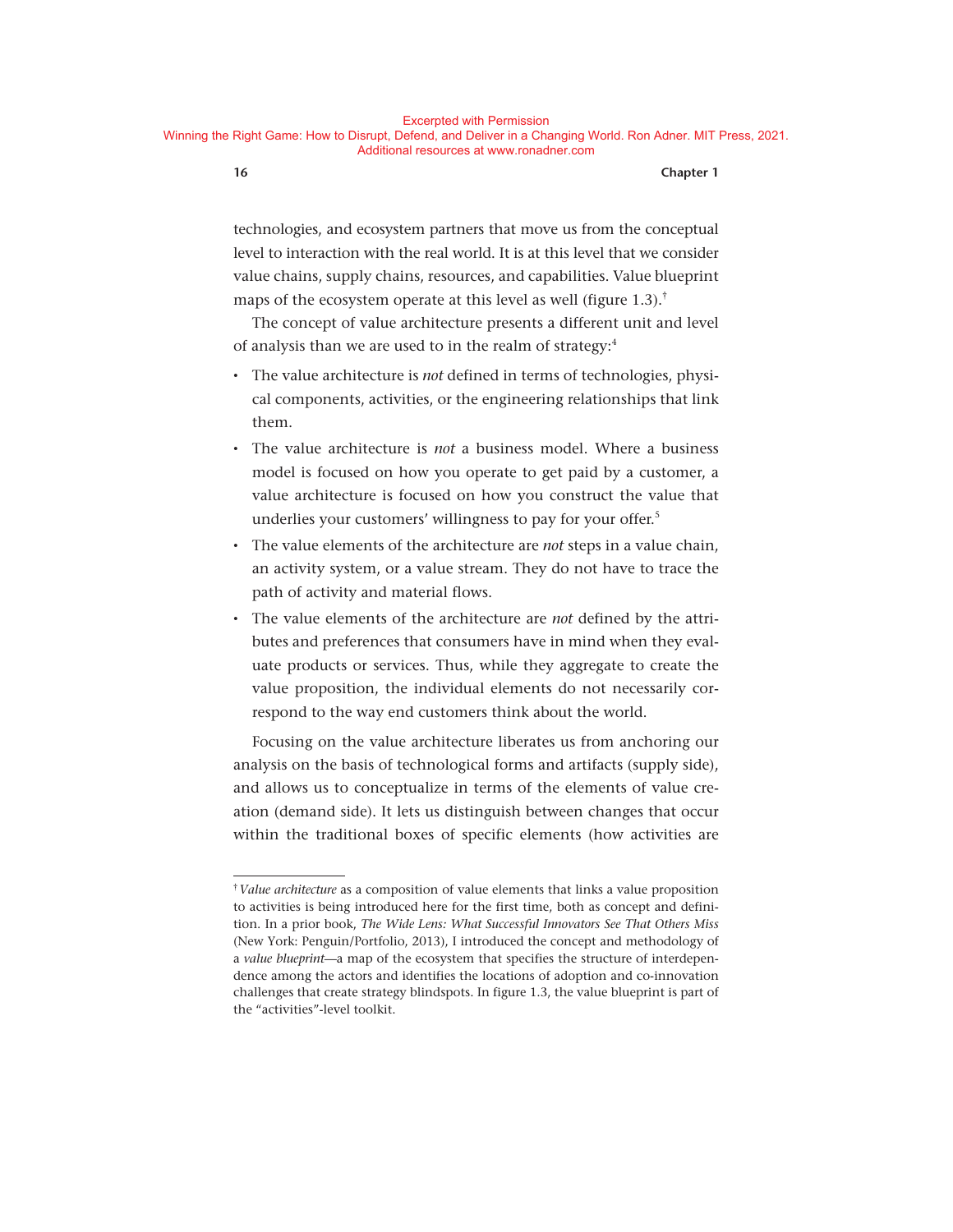**Winning the Wrong Game Means Losing 17**

# **Customer Insight**

*The starting point for your innovation journey.* 

### **Value Proposition**

*The benefit your customer is supposed to receive.* **Ask:** *What are we trying to accomplish for our consumer?* 

#### **Value Architecture**

*The arrangement of your value elements.* **Ask:** *What are your elements of value? How are they organized?* 

#### **Activities**

*The tasks, capabilities, technologies deployed by you and your ecosystem partners to deliver the value proposition.* **Ask:** *How is each value element brought into being? What needs to happen at each stage? How will you align your partners to this end?*

#### **Figure 1.3**

The relationship between the key constructs of customer insight, value proposition, value architecture, and activities, highlighting the value architecture as a new level of analysis.

getting done), and changes whose impact is felt across value elements (how activities contribute to the value proposition).

Do you and your organization have a systematic grammar for discussing what underlies your value proposition? Some version of a value architecture approach? Most organizations do not. Instead, when thinking about value creation, they-like the strategy literature-articulate a value proposition and then default to thinking in terms of their activities, technology choices, and organizational structure. But in doing so, they limit their ability to manage change: their activities, technologies, and organizational structures define their blind spots.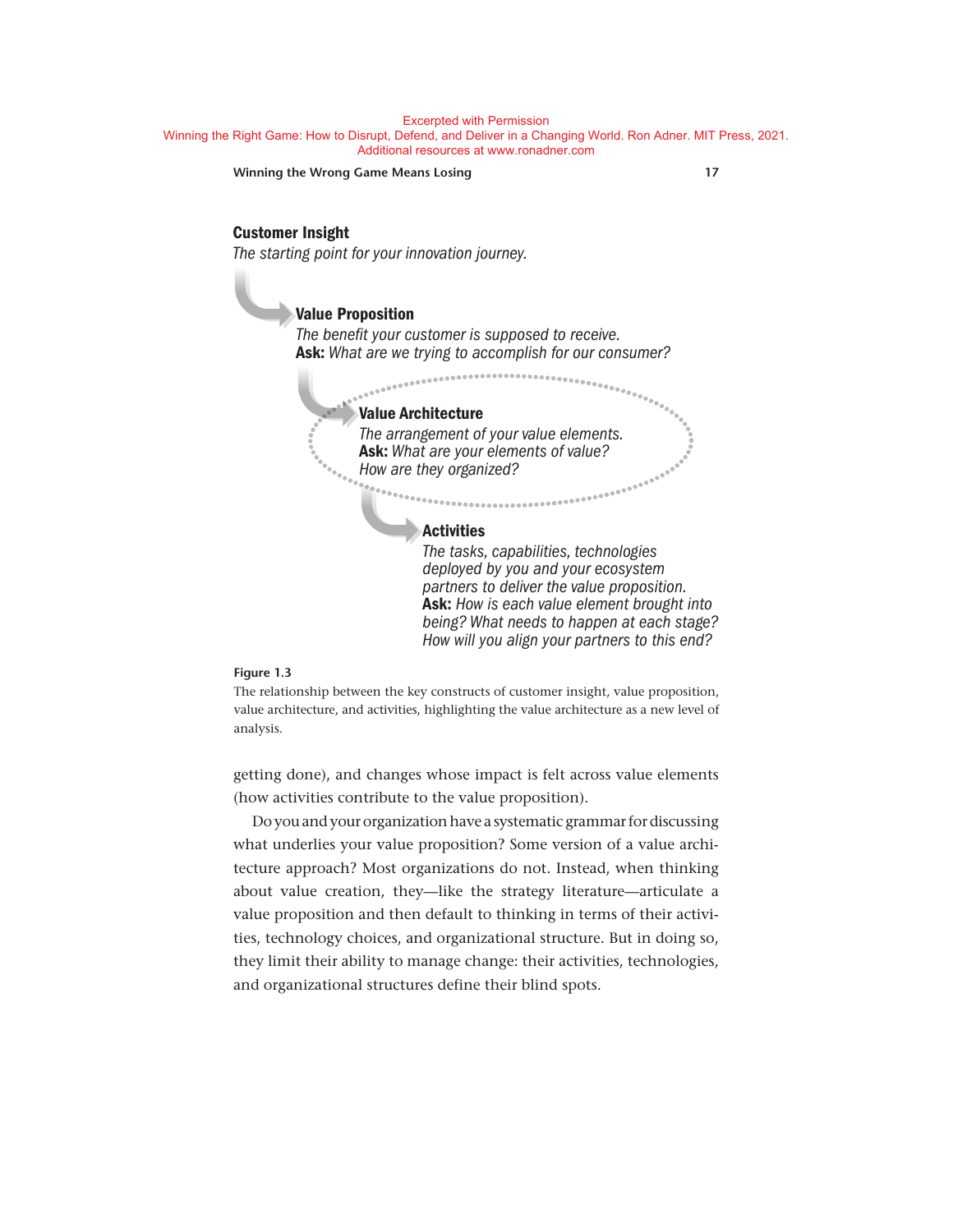

**Figure 1.4**

Generation 1 value architecture for Kodak.

Let's revisit the Kodak case to see how applying a value architecture perspective yields a systematic approach to understanding the process of ecosystem disruption.

#### **Kodak's Value Architecture: A Clearer Picture**

To assess the dynamics of ecosystem disruption using a value architecture, we start with the elements of value and then consider how changes in the activities within any given value element can impact other elements. In our version of Kodak's value architecture, we can see how in the old world of chemical photography (call it Generation 1), *Capture* was accomplished with optical cameras and film; *Produce* with photo labs and chemical developers; *View* with the high-quality paper print that users enjoy; and *Share* with the duplicate prints given to friends and family (figure 1.4).

The initial transition to digital photography (Generation 2) entailed changes in *Capture* and *Produce*. In *Capture*, optical cameras using lenses and film were replaced by digital cameras using sensors and solid-state memory cards. The sensor resolution determined the quality of the image that could be captured, and the memory card's capacity determined the number of photos that could be stored. These shifts represented a radical, competence- destroying technological change. In *Produce*, photo labs and chemical developers were replaced by digital printers and ink cartridges. These too were radical shifts (figure 1.5).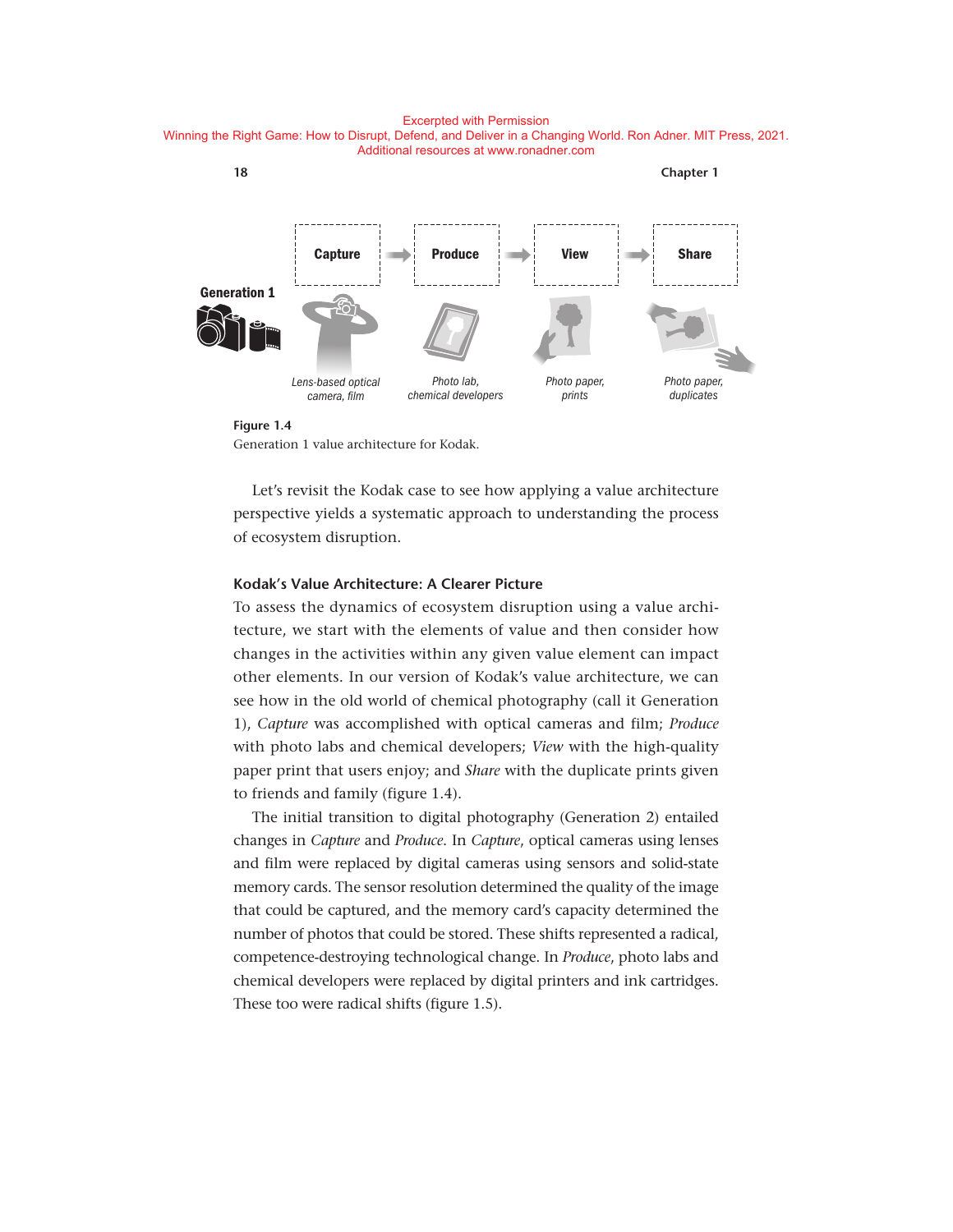



Transition from Generation 1 to Generation 2 within the Kodak value architecture.

Not all elements are impacted in radical ways, however. While the production technology changed, *View* was still accomplished through high- quality paper prints that could be placed on mantles, carried in wallets, or organized in family albums.

The transition to digital images enabled a meaningful change in the element of *Share*, allowing for friends and family to receive photos over the Internet rather than receiving printed duplicates directly from the person who took the photo. Note, however, that from the perspective of a firm concerned with photo printing, this shift was very positive: email enabled sharing image files with more people, increasing the likelihood that a given image would be printed, and hence contributing to paper- and ink-based profits. Indeed, facilitating the digital sharing of then- to- be- printed photos was the logic behind Kodak's acquisition of Ofoto.com. In this regard, the rise of photo-intensive social networks like Myspace (founded 2003), Facebook (2004), and Flickr (2004) could be seen as positive for sharing and printing as well. As we will see, however, this positive relationship changed dramatically with the introduction of superior displays in Generation 4.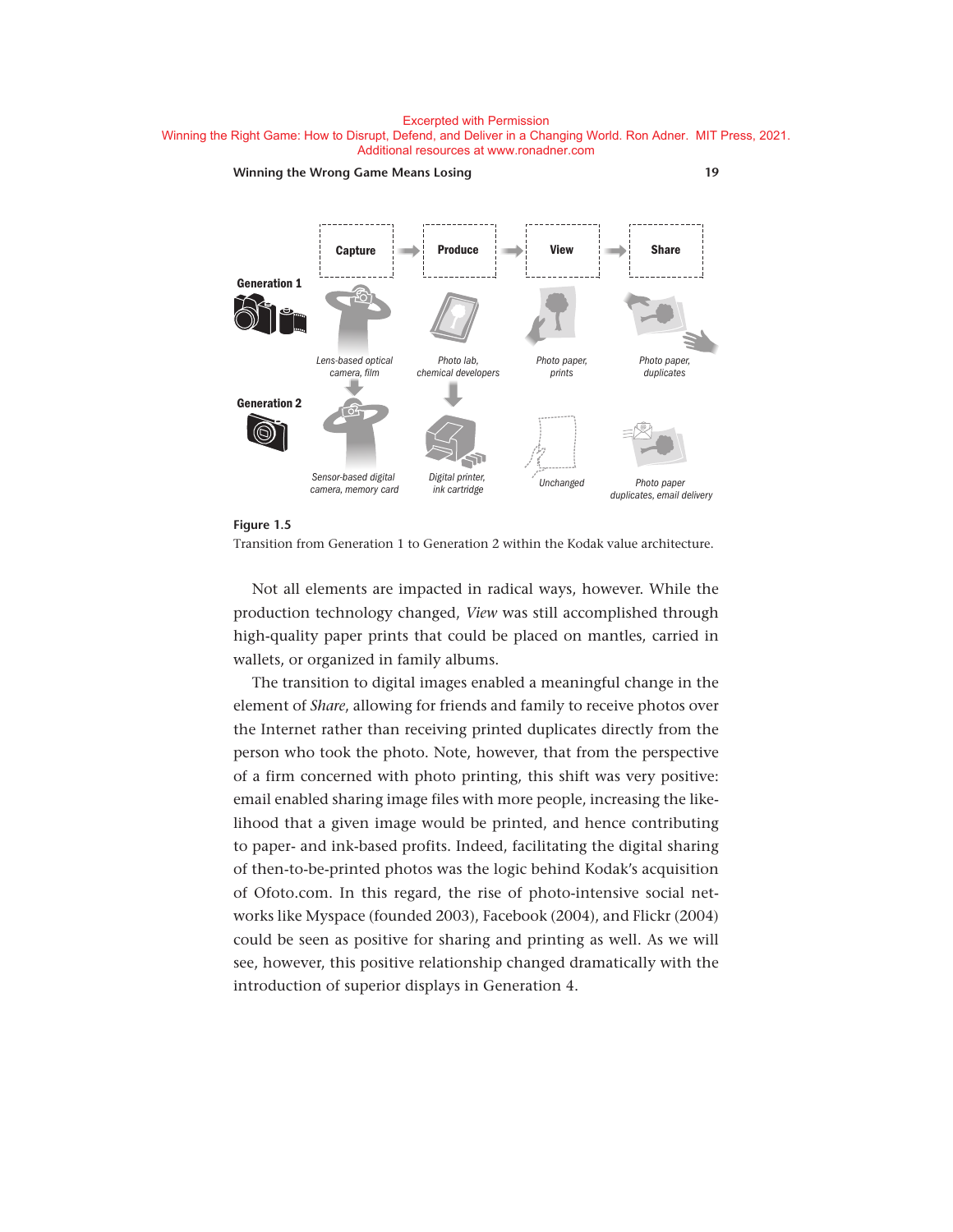Classic industry- level disruption was taking place within these boxes *but not across them.* While inside-the-box transitions are hard to manage, the challenge is well understood. Indeed, as we saw, it was precisely these challenges that Kodak managed so well.

As digital photography continued to progress (Generation 3), *Capture* underwent another transition as technology improvements and cost reductions in sensors and memory allowed phones to incorporate cameras. This was classic substitution (figure 1.6). While it was terrible news for the sale of standalone cameras, it was good news for phone makers. It was also good news for everyone else in the ecosystem: more cameras that were easier to access with more memory and better resolution meant more great photos were captured, leading to more pictures to print and share. "Reliving and sharing memories through images" remained a compelling value proposition. Kodak's decision to focus on



#### **Figure 1.6**

Transition to Generation 3 within the Kodak value architecture.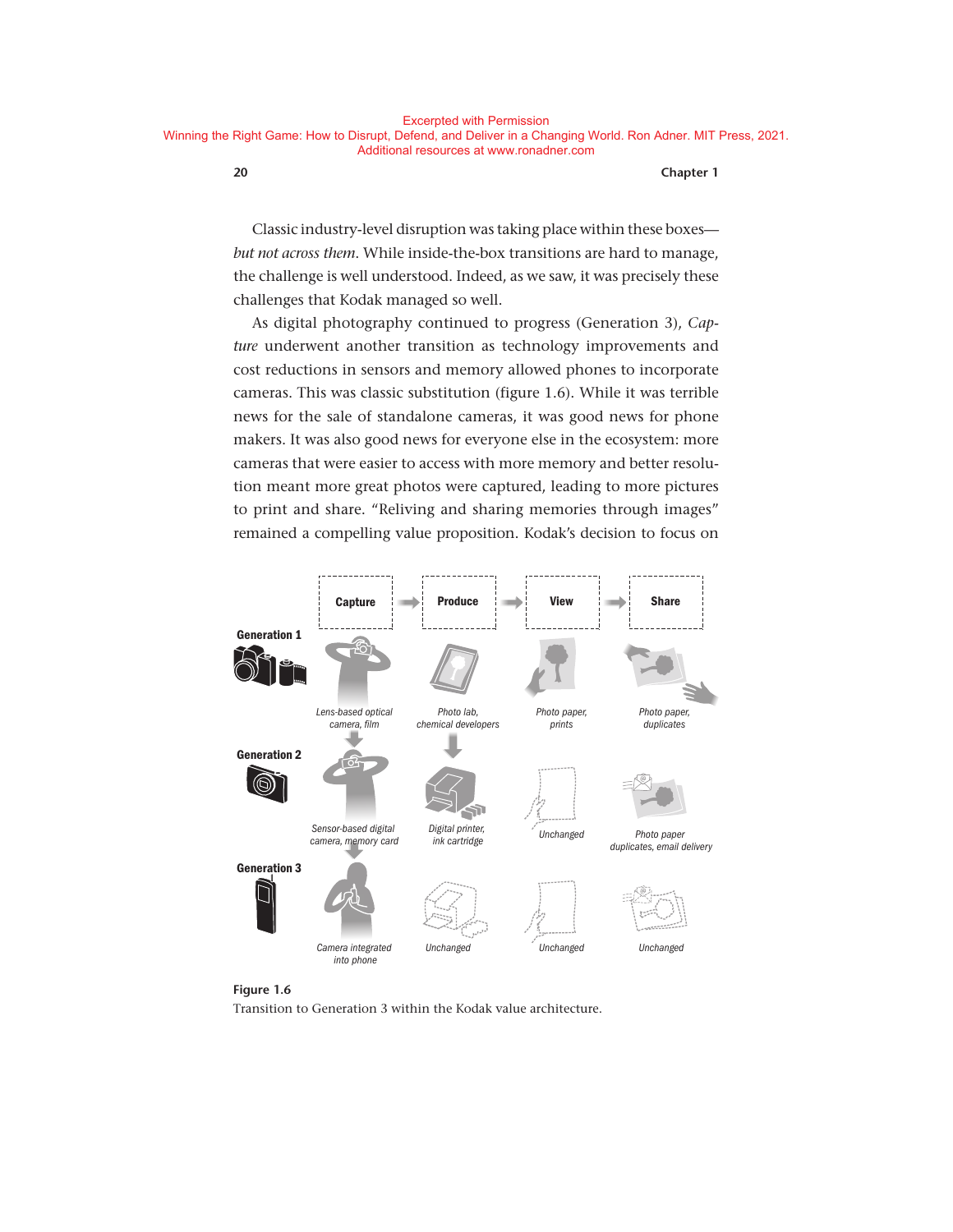#### **Winning the Wrong Game Means Losing 21**

printing consumables rather than digital cameras as the core of its digital profit engine was prescient in this regard. Indeed, reading the tea leaves correctly, while Kodak continued to sell standalone digital cameras, it transferred all production from its own lines to a contract manufacturer, exiting the capital-intensive part of the business just as camera phones were about to decimate the standalone camera market.

Further component improvements helped give rise to the smartphone (Generation 4). The 2007 introduction of Apple's iPhone and its large touch screen changed the way users interacted with their phonebased applications, giving rise to the tactile interface of Angry Birds and making "swipe right" a cultural meme. This was, initially, more good news for photo printing as consumers flocked to smartphones with better cameras and components, taking more and better pictures.

But as screens became big enough and sharp enough ("retinal quality display" was Apple's tagline), something dramatic happened. Viewing pictures on the phone was no longer just a matter of squinting at a pixelated representation as you were taking a photo or selecting a download. The smartphone took on a new role as a display: it became a substitute for viewing pictures on paper. Components intended to improve the device in *Capture* began to have an impact on *View*.

And with this leap across boxes— the spillover from one value element into another— we have ecosystem disruption. The upheaval in *View* would reverberate across the system. First, eliminating the need for paper in *View* would impact *Produce*. The breakdown of boundaries between the elements meant that the value of printers, papers, inks, and all the big, beautiful profits Kodak had bet on in the Produce box would soon evaporate. Second, the shift in *View* would drive a shift in *Share*. Not only would shared images no longer be printed, but with the rise of social media, the very notion would expand from sharing visual memories with a close circle of others to sharing moments and seeking "likes" from friends and strangers alike.

The first two transitions in the digital imaging story maintained the integrity of the boxes— all the action comes from the vertical arrows in figure 1.6. For this reason, these transitions all fit the mold of classic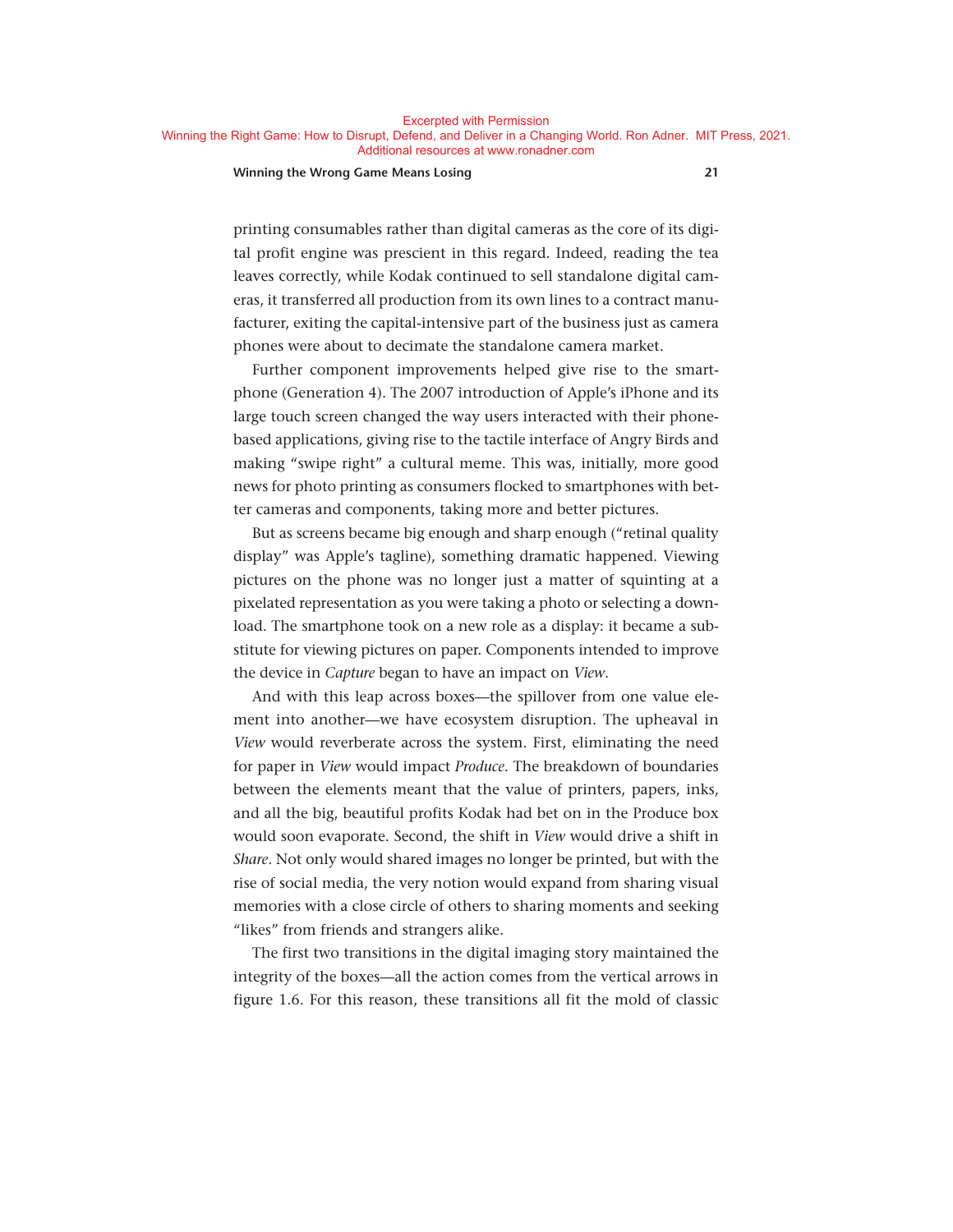disruption and technology substitution. Using the tools of traditional strategy, Kodak was able to manage these with aplomb. It is the last transition, precisely because of its cross-box impact that marks the dynamic of ecosystem disruption— the action is in the horizontal arcs in figure 1.7. Ecosystem disruption arises when a change in one element of value changes the game in another element.

While the notion of a paperless world had long been discussed in theory, it had never materialized in practice. Digital images and software for editing and searching had been widely available for decades, but they were used in the service of choosing and improving images for ultimate printing. It was only with the rise of ubiquitous, high-quality, connected displays that physical print production of photos was upended. Here we can see how software eats the world, but only after hardware has set the table.

#### **Value Architectures Shape Perspective**

Articulating an explicit value architecture is critical in the context of ecosystem disruption.

Why did Kodak and its later analysts miss the dynamics of ecosystem disruption? Because they defined their world in terms of supplyside transitions of products and technologies. Consider figure 1.1. This schema highlighted only the leaps required to succeed in a world of classic, inside- the- box, disruption. But using a technology lens left them blind to cross-box dynamics: they could be *correctly* confident that a camera will never be a printer. From this perspective, it is impossible to see how a camera component could become a threat to printing.

Having an explicit value architecture opens the door to distinguishing between transitions that respect the boundaries of the traditional industry boxes of specific elements (classic disruption—a change in how activities are getting done) and those whose impact is felt across value elements (ecosystem disruption—a change in how activities contribute to the value elements that underlie the value proposition).

Your value architecture is a critical choice. The same value proposition can be characterized by very different value architectures and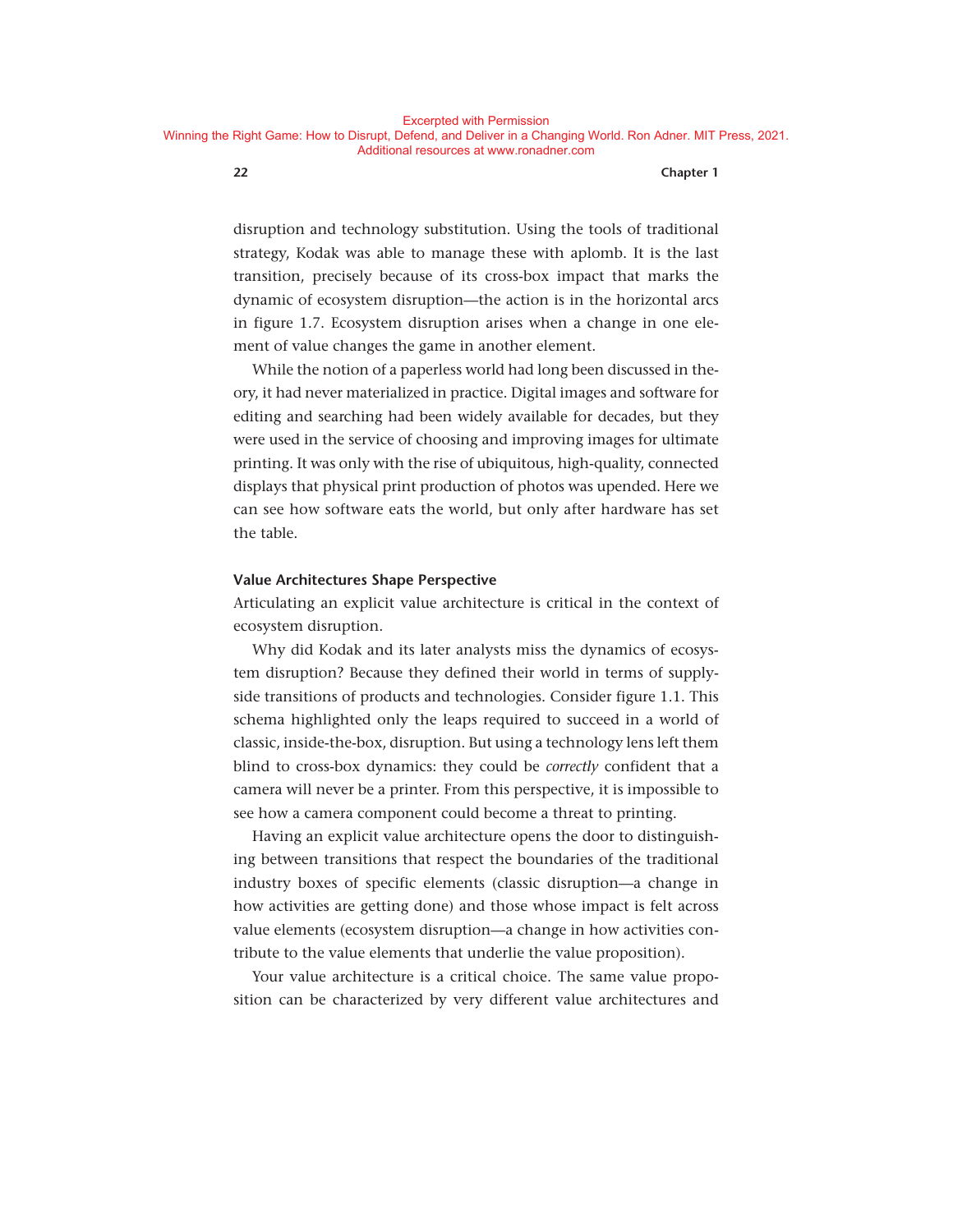



#### **Figure 1.7**

All four digital imaging transitions within the Kodak value architecture, highlighting the impact of horizontal, cross-box dynamics in Generation 4.

elements. These different architectures will reflect different philosophies of how to approach the given value proposition. As such, they cannot be judged according to some absolute metric of correct versus incorrect. Rather, they can only be assessed on the spectrum of helpful versus unhelpful, enabling versus limiting, shared versus idiosyncratic. The specific choice of value architecture is critical, however, because it has a profound impact on how a firm will interpret changes in its environment, how it pursues opportunities, how it will approach aligning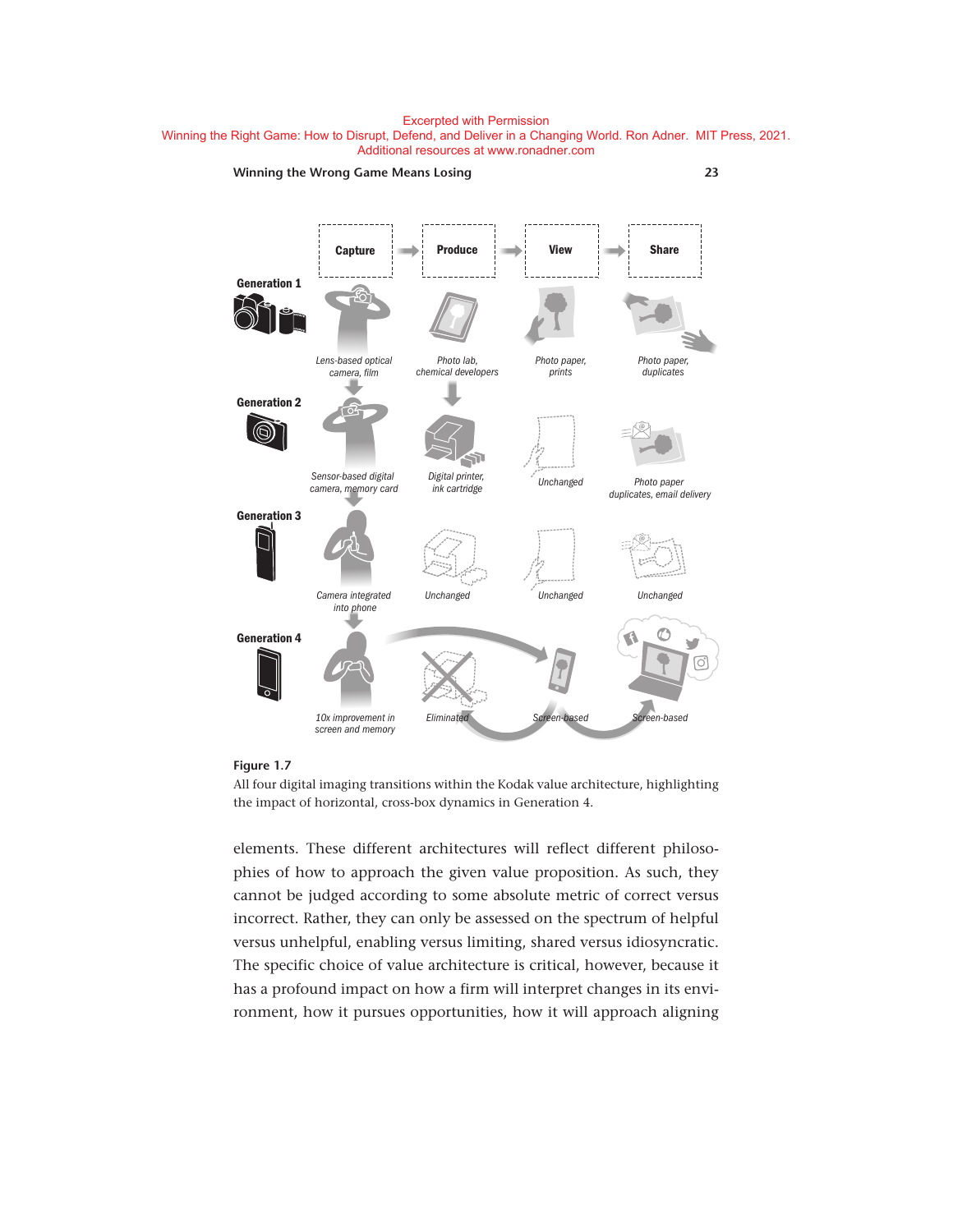its partners, and how it will deliver its ultimate value proposition. Indeed, the value architecture is the method through which we can give meaningful shape to otherwise vague notions of differentiation and the drivers of consumer willingness to pay.

The value architecture lens focuses us on the construction of value, and, in this way, surfaces change that reverberate beyond a single industry box and across the ecosystem. Throughout the book, we will use it to explore dynamics that will add to our understanding of strategy, organization, and leadership. Let's begin by nailing down how helpful partners can transform into rivals.

# **Value Inversion: How Friend Turns Foe and Drives Ecosystem Disruption**

The Kodak story is both jarring and instructive. It is jarring because Kodak was felled not by a traditional rival (Fuji did not outcompete them in film), not by a new technology that it could not master (it became a digital printing powerhouse), and not by a failure in customer insight (its core value proposition— the Kodak Moment of reliving and sharing memories through images— remained relevant to the market). It is instructive because it shows how defaulting to an inside-the-box technology- based perspective can blind an organization to critical shifts. Blind spots have consequences.

Classic disruption happens when a new technology or mode of activity replaces another through direct substitution. Digital cameras take over the job of optical cameras; digital printers take over the work of chemical photo labs. The change takes place in a single box and stays there: cameras remain cameras, printers remain printers.

Ecosystem disruption is a different animal. Here, a change in one location impacts another location: the camera starts doing the job of the paper, and thereby eliminates the need for the printer. This is a disruption that is not about mere substitution, but about redefinition of value. How can we improve our ability to see it coming?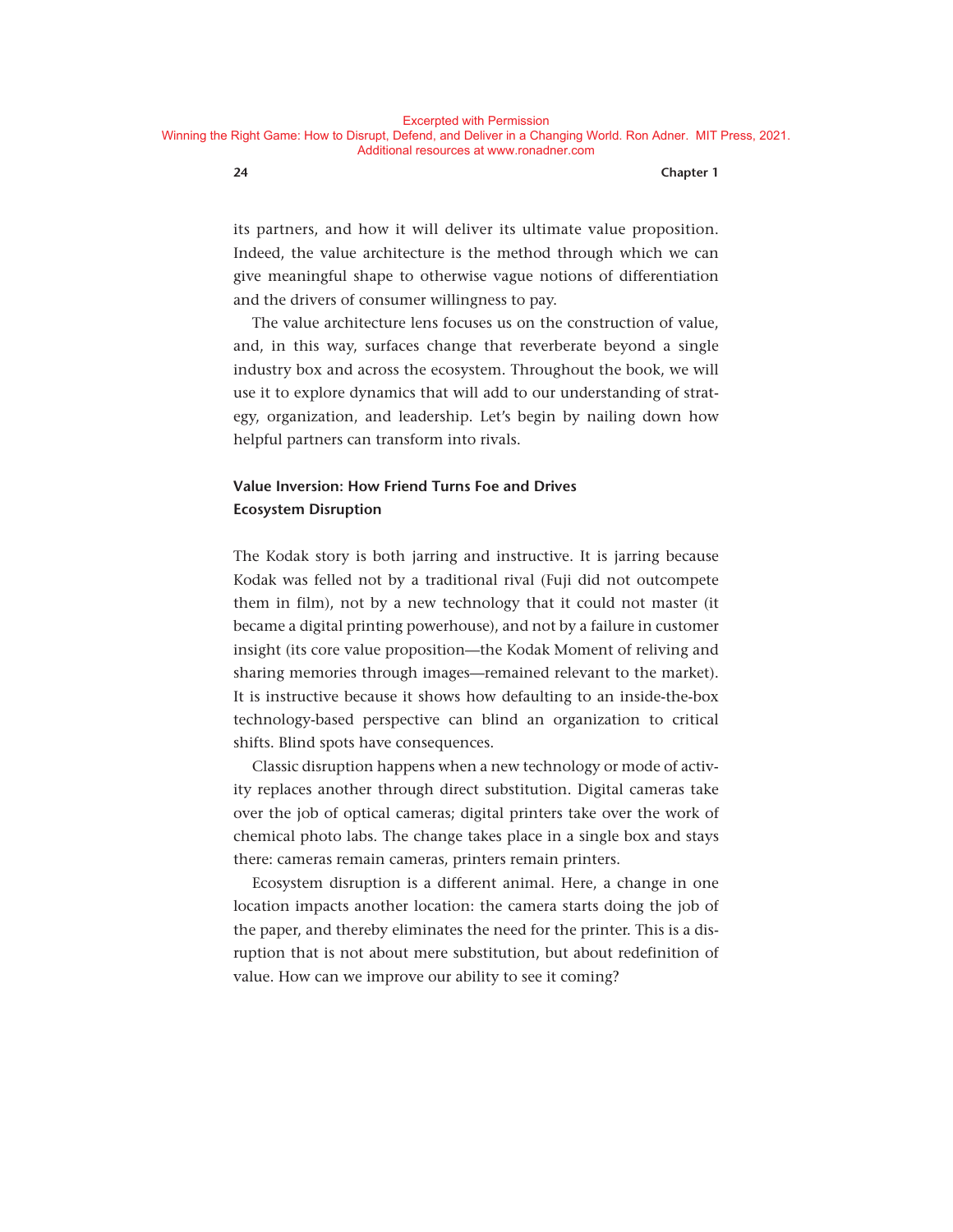Excerpted with Permission

Winning the Right Game: How to Disrupt, Defend, and Deliver in a Changing World. Ron Adner. MIT Press, 2021. Additional resources at www.ronadner.com

#### **Winning the Wrong Game Means Losing 25**

To understand the dynamics of ecosystem disruption, we must anchor our thinking in terms of value elements. This lets us explicitly consider how changes that arise in one element can reverberate to impact other elements across the value architecture. Regardless of whether your own organization participates in the originating element, if that element is part of your architecture, you need to be actively considering its potential impact on you.

When you observe a change affecting *any* element, you must ask the bigger questions: How is it affecting *every* element? How does *that* affect your plan?

If this sounds more involved than your usual analysis, you are right—it is. But you need only consider Kodak's collapse, driven by surfaceable "unknown knowns," to appreciate the tragic, avoidable cost of *not* engaging in this analysis. Andy Grove, the legendary CEO of Intel, was famous for saying, "Only the paranoid survive." Digging into your value architecture is how to turn that paranoia into productivity.

The key difference between classic disruption and ecosystem disruption is that the source of the threat does not start as an opponent, but as a benign cocreator of value. To understand this, we need to revisit the interactions that lead to value creation and value destruction.

Basic economics distinguishes among three types of actors relative to a focal organization (you): rivals, substitutes, and complements.

- Classic rivals are trying to win the same race in basically the same way. If you are Sony PlayStation, Microsoft Xbox is a direct rival in the market for video game consoles. As the effectiveness of your rivals improves, your added value is reduced, and you are strictly worse off (figure 1.8, left).
- Classic substitutes are also trying to win the same race as you, but in a different way. If you are Sony PlayStation, potential substitutes include smartphones and online gaming platforms, like Steam or Google Stadia, that allow users to play video games without the need for specialized hardware. As the effectiveness of your substitutes improve, you are strictly worse off (figure 1.8, left).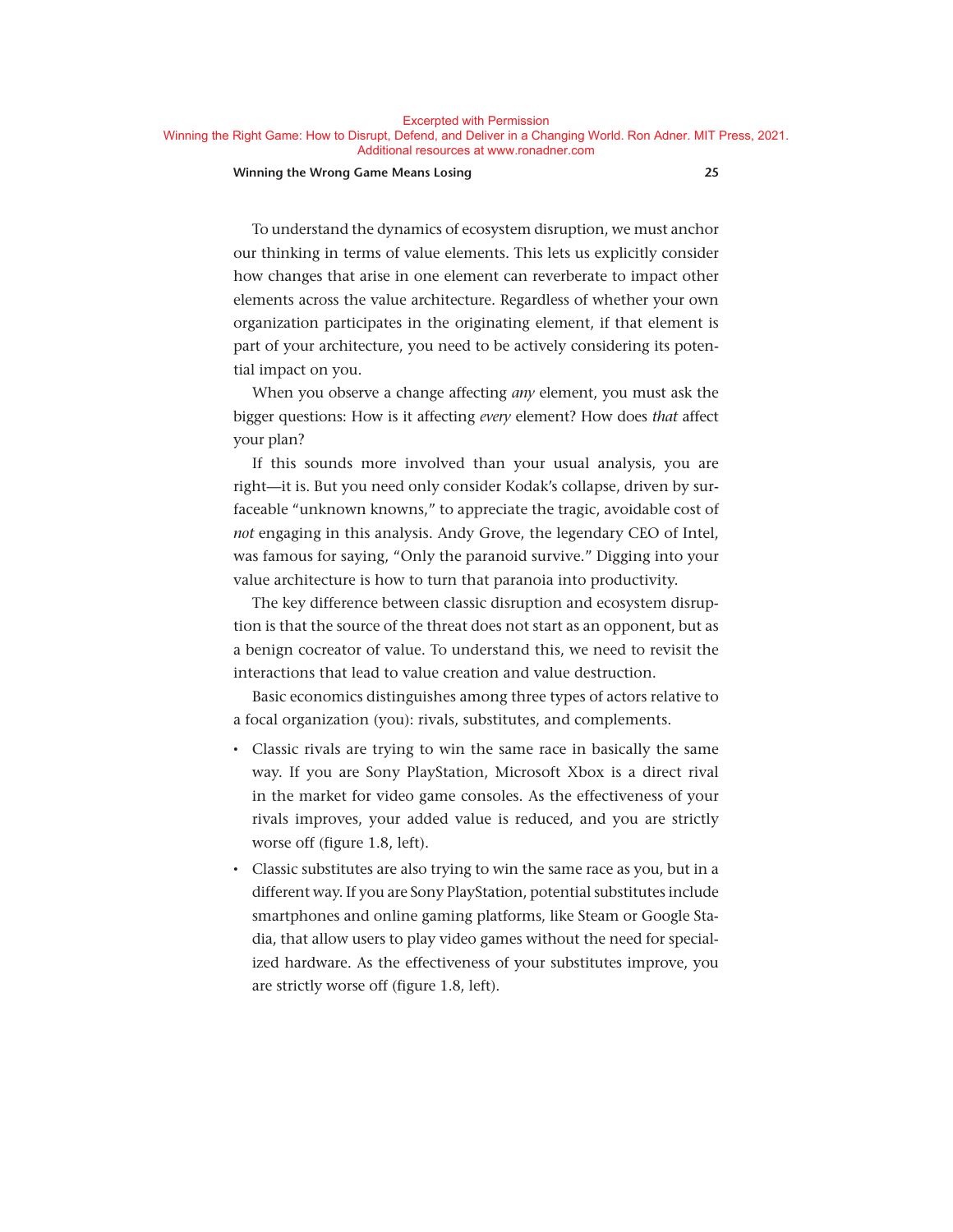• Classic complements, in contrast, enhance your value. Complements present their own distinct offers, and these offers enhance the value of your focal product. If you are Sony PlayStation, complements include the games developed for your console and the online discussion communities that bring gamers together. As your complements improve, they increase the value created by your offer and leave you strictly better off— indeed, this is formal economic definition of complementarity (figure 1.8, right).

Complementors can disrupt the core firm in three different ways. First, they can act in ways that commoditize the core market (e.g., the Microsoft-Intel Wintel standard commoditizing computer assemblers like IBM). Second, they can enter the core market as direct rivals through vertical or horizontal integration (e.g., Netflix entering the market for video production). It is the third mode, however-value inversionthat is our main interest here. Whereas the first two modes manifest in reduced margins and market shares, the third mode undermines relevance, a far more devastating threat (losing your market is worse than losing your margin).<sup>6</sup>



#### **Figure 1.8**

Standard characterizations of the relationship between a focal firm's own outcomes and the effectiveness of rivals and substitutes (left) and complementors (right).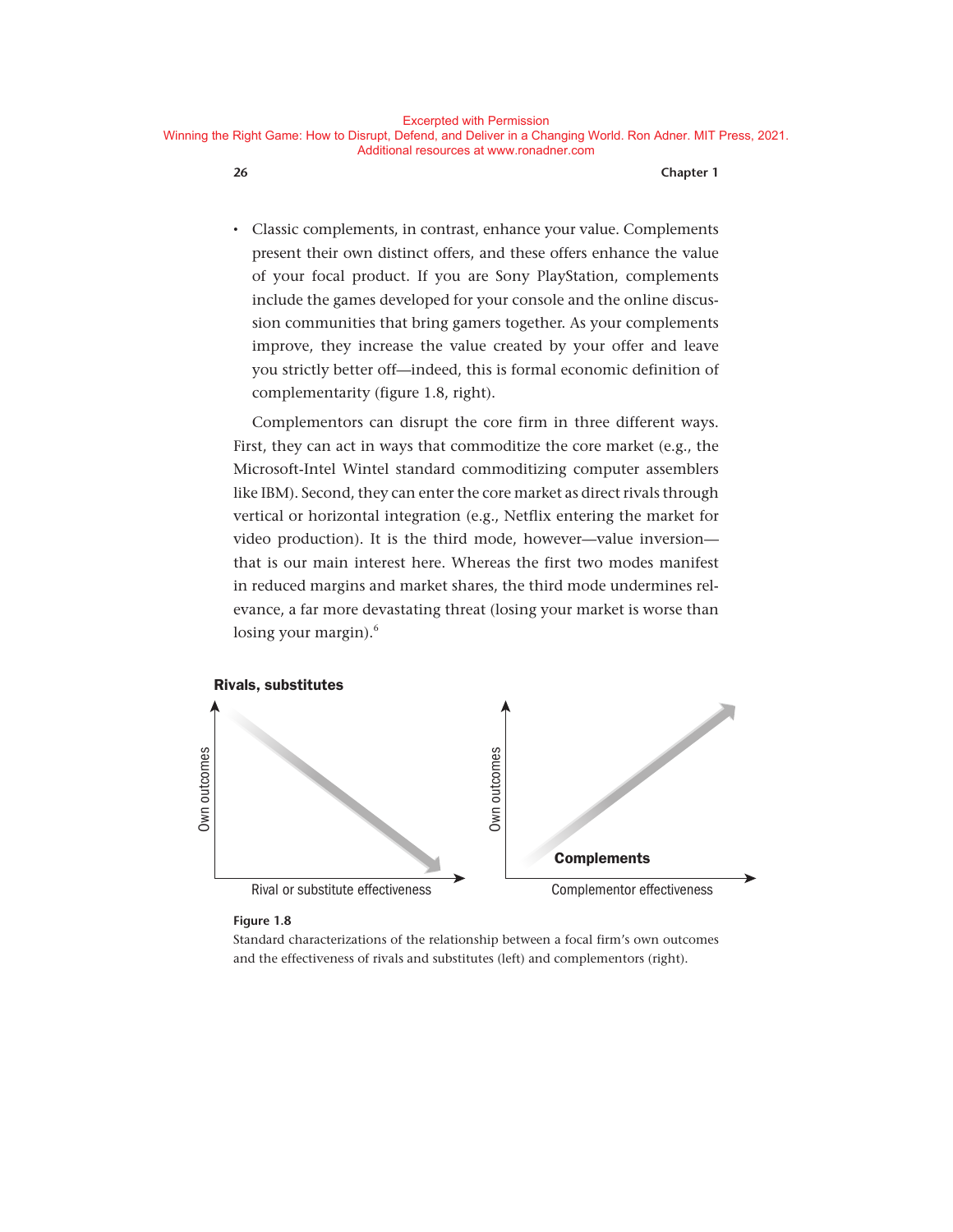#### **Winning the Wrong Game Means Losing 27**

Understanding ecosystem disruption requires a critical revision of our view of complements: While the *initial* contribution of all complements is, by definition, necessarily positive, their continued development can give rise to very distinct paths (figure 1.9). Some complements continue to enhance the focal offer's value as they improve (*Continued synergy*). Others reach a point beyond which their own continued improvement stops impacting the focal offer (*Maturity*). Most critical for understanding ecosystem disruption is the third trajectory (*Value inversion*), whereby the complement's continued improvement beyond a certain point inverts their effect, and begins to undermine the focal offer's value. This is the dynamic through which your complements are transformed into substitutes— your partners become your threats.

The profound realization is that *a complement can become "too good"* and begin to undermine your value creation. Moreover, this can happen *without* any change in the direction or intent of the complementor. In classic disruption, substitutes that become good enough can threaten



#### **Figure 1.9**

The three possible relationships between the effectiveness of complementors and a focal firm's own outcomes (examples are for a focal firm focused on profiting from digital printing consumables).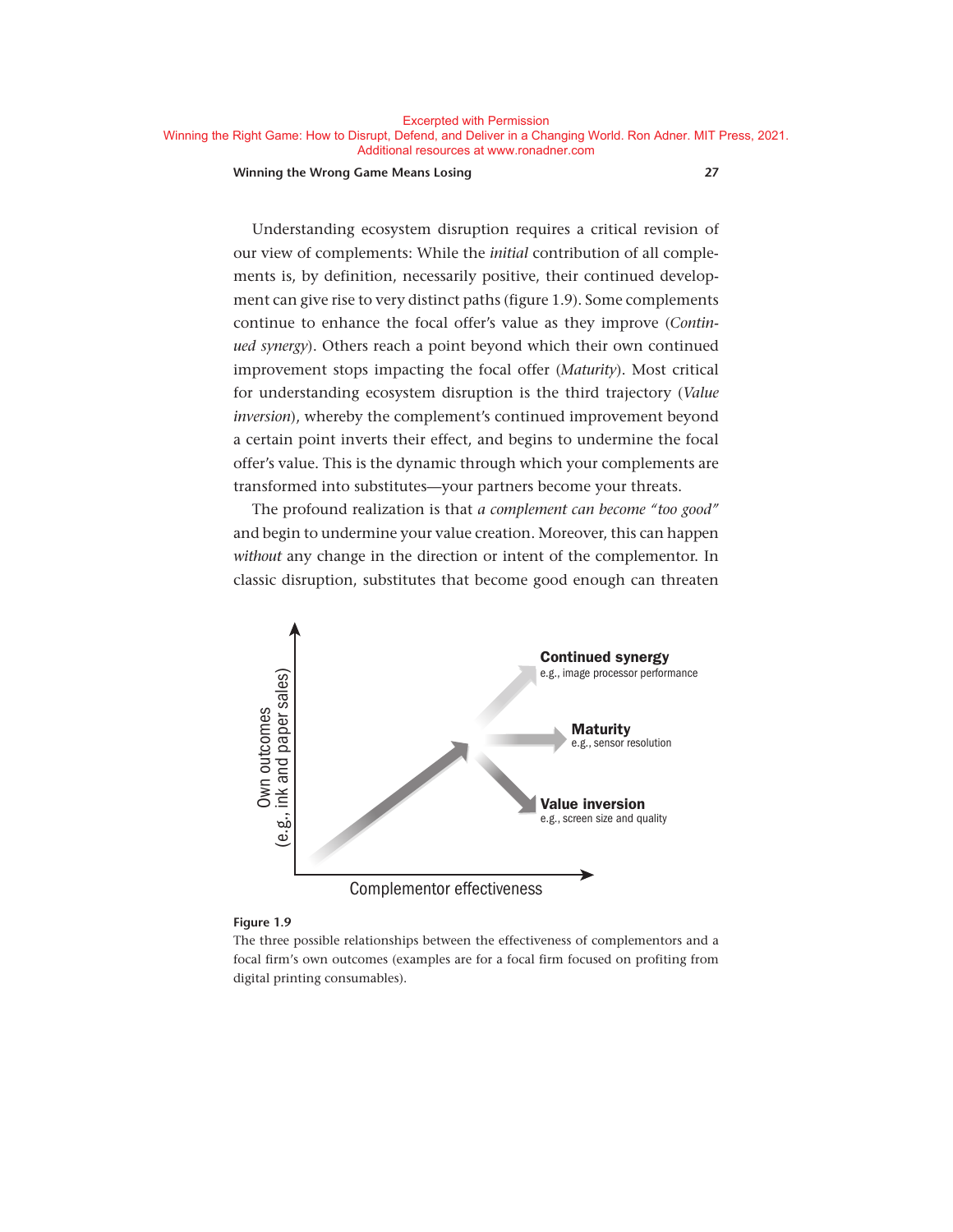to obsolete your technology for creating value. In ecosystem disruption, complements that become too good threaten to obsolete the very value you create. This is a fundamentally different kind of challenge.

#### **The Three Complementor Trajectories**

Let's explore these trajectories using Kodak, taking the perspective of a firm whose profit base is rooted in selling the inks, papers, and printers that bring about the *Produce* element of digital imaging.

The baseline relationship is that smartphones with digital cameras are a complement to digital printing: increasingly ubiquitous and easier-touse phones that have improved cameras increase the number of pictures taken, which increases the number of printing-worthy images, which increases the number of printed images, which increases ink and paper use, which leads to Kodak's planned digital profits.

Note that even though Kodak pulled back from selling cameras itself, *Capture* remained an important element of its value architecture because of its critical impact on allowing *Produce* to contribute to the overall value proposition, which remained the Kodak Moment.

Consider three different components that contributed to the improving smartphone cameras: image processors that allowed for features such as intelligent focus and blur reduction; sensors that determined the resolution with which images could be captured; and screens that allowed the user to see and compose her shot without squinting through a tiny viewfinder.

These three component technologies illustrate the different trajectories that complements can follow: *Continued synergy*, *Maturity*, *and Value inversion*.

**Trajectory 1: Continued synergy.** We usually think of complementor effectiveness as an unmitigated good: the better our partner gets, the better the partnership; the better the component, the better our product. In the Kodak case, the image processor is purely synergistic: better image control makes for better pictures, which make for more picture taking, which leads to more pictures worth printing.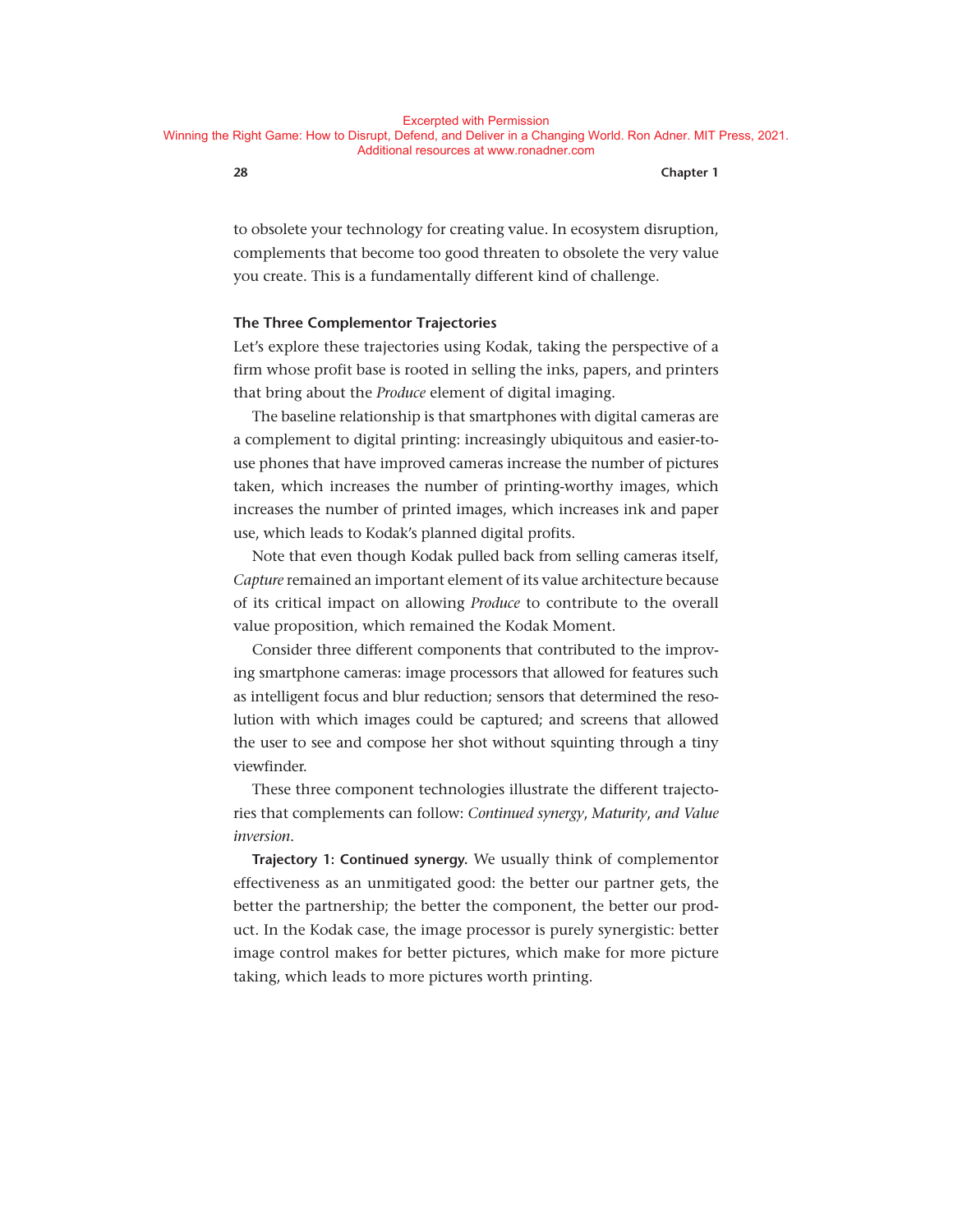#### Excerpted with Permission

Winning the Right Game: How to Disrupt, Defend, and Deliver in a Changing World. Ron Adner. MIT Press, 2021. Additional resources at www.ronadner.com

#### **Winning the Wrong Game Means Losing 29**

**Trajectory 2: Maturity.** Some complements are subject to decreasing marginal utility from performance improvements— their continued improvements begin to matter less and less as they get past a certain performance level. For example, in the early days of digital photography increasing sensor pixel density was critical to the value proposition. Two- megapixel cameras took grainy, low-resolution pictures. As sensors improved to offer four, six, and eight megapixels, photo quality improved markedly and printed images matched the quality of traditional chemical prints even in larger size formats like  $4 \times 6$  inches and even  $8 \times 10$  inches. Beyond a certain point, however, additional resolution enhancement did not matter. The difference between a twenty megapixel camera and a thirty megapixel camera is only material for wall-sized prints that are irrelevant for the bulk of users. This dynamic, where customers stop valuing performance improvements, often leads to commoditization among producers of the complement, but leaves the focal firm unscathed.

**Trajectory 3: Value inversion.** Value inversion is a reversal of the beneficial relationship between complement and core. It results in the displacement of the core offer from the market as the very foundation of its value creation is undermined. This dynamic is particularly salient across value elements, but it is easy to overlook.

The concept of value inversion being introduced here is new to the existing strategy literature, and its implications are profound. Value inversion is what underlies the ecosystem disruption that led to Kodak's downfall. It is the dynamic through which a complement that contributes to value creation in one element (*Capture*) undermines value creation in a second (*Produce*). Better screens were, *initially*, an unmitigated positive from the perspective of printing firms. As their size and resolution increased they allowed for better, easier, and more confident picture taking.

But as screens moved from the back of dedicated cameras to the front of ubiquitous smartphones, with improved resolution and larger size, the quality of an image viewed on the device screen began to match the quality of a printed photo. The value relationship between core (photo printing) and complement (camera) began to change from positive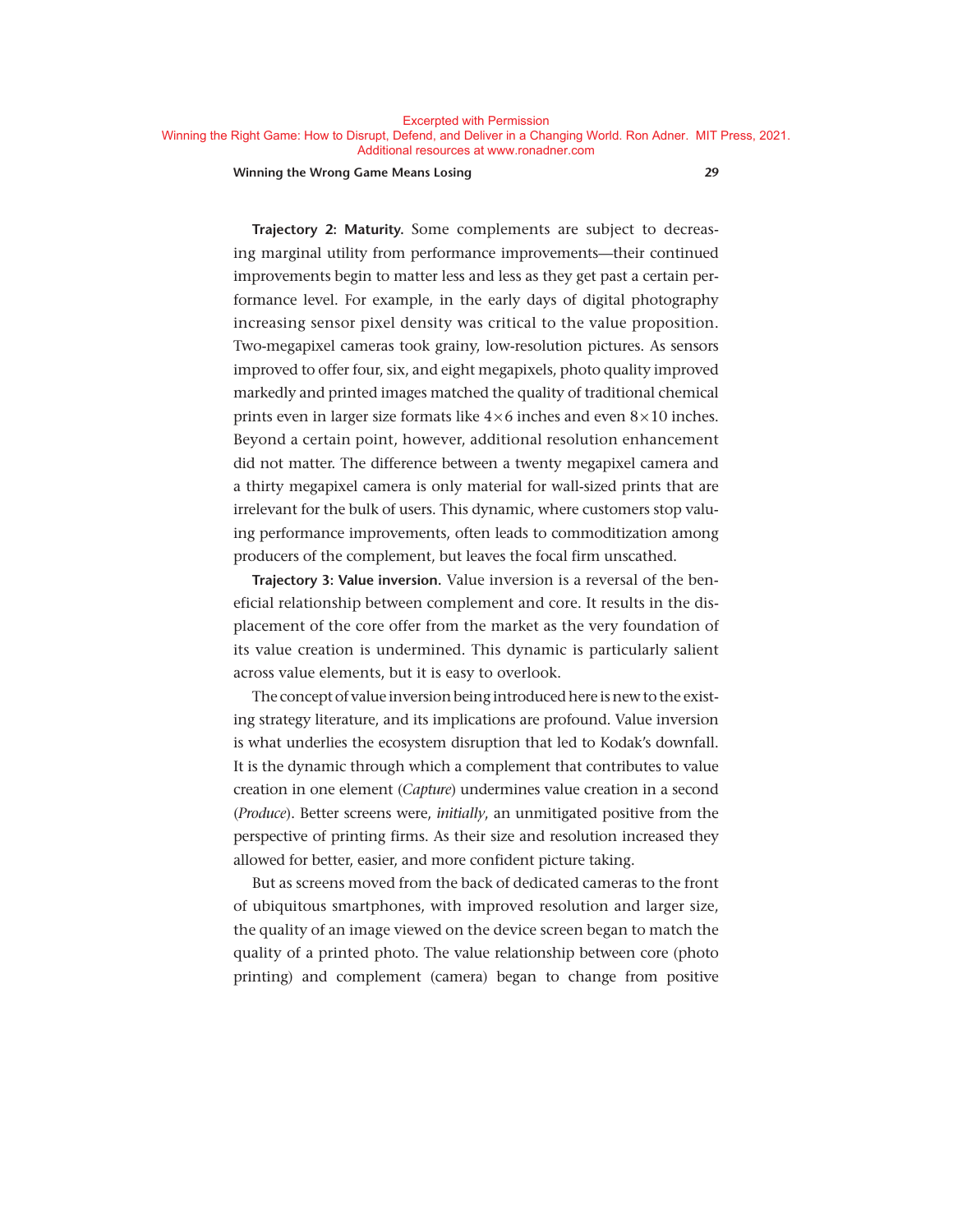to negative. Suddenly, the improved camera with its improved screen, which was pursued to enhance the element of *Capture*, was affecting value creation in a new location— the element of *View*. The smartphone camera began impacting value creation in a new way, in a new place. This is the beginning of value inversion. The inflection point in figure 1.9 marks the transition of smartphone cameras from printing complement to printing substitute.

The effect was magnified by other improvements in the camera, such as greater storage capacity and image management. This is ecosystem disruption, and it set the stage for further upheaval, as better connectivity, the emergence of the mobile cloud, and the rise of social media networks supercharged the impact.

All of your partners are complementors— they help you create your value. At the start of your journey, your relationship is positive, by definition. This relationship, however, can change over time, and do so dramatically. Unlike traditional attackers, disruptive complementors are not new entrants to an industry; rather, they already occupy a position in the ecosystem, with all the benefits that come from established relationships with partners and customers. Understanding the trajectories on which they lie is therefore critical for assessing your true competitive context. You can craft strategy to accommodate partners on each of the trajectories, but your plan will vary dramatically depending on which of the three trajectories they lie. The key is to see the reflection of partners' performance improvements in your own value architecture.

#### **Predicting Value Inversion: Surfacing the Unknown Knowns**

While we can never overcome the existential risk of missing the "unknown unknowns," too often we see firms fail for missing what, in fact, were "unknown knowns"—information that was available, but inadequately framed within the larger context. By asking a new set of questions and offering a new perspective, we will multiply our odds of success.

Value inversion collapses the boundaries between the industry boxes and drives ecosystem disruption. The disruptive force is resident in the ecosystem, not as a threat, or in some hidden, latent state, but as a visible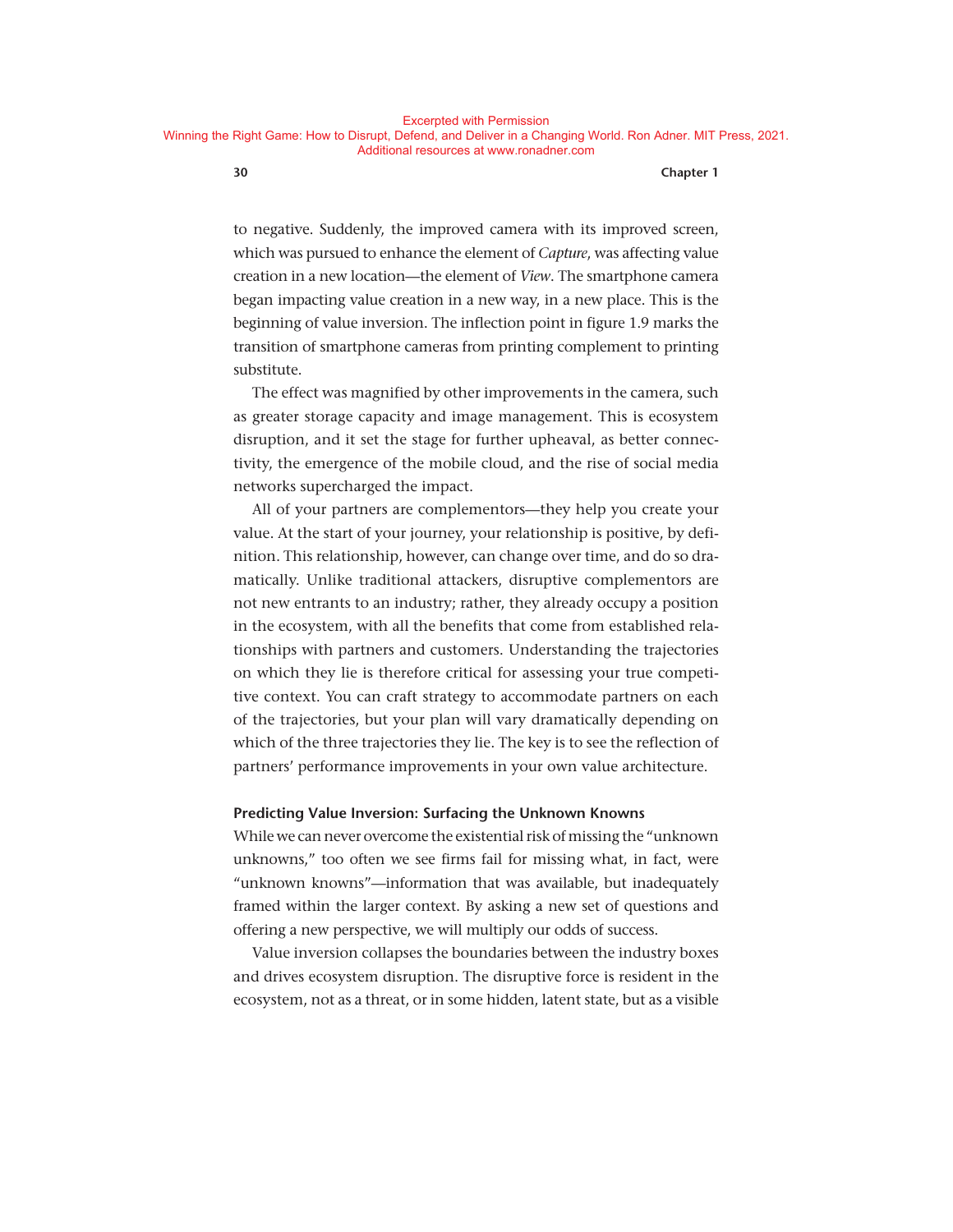**Excernted with Permission** 

Winning the Right Game: How to Disrupt, Defend, and Deliver in a Changing World. Ron Adner. MIT Press, 2021. Additional resources at www.ronadner.com

#### **Winning the Wrong Game Means Losing 31**

and (initially) helpful and productive contributor. It is this initial contributory role that makes value inversion invisible to traditional strategy tools until it is too late. This is the reason that ecosystem disruption can only be understood from a perspective that starts with the construction of value. We will see this manifest in the ways in which firms adapt their value architecture to blunt ecosystem disruption (chapter 2), as well as how they position for advantage as they build their value architectures and align partners to drive disruption (chapter 3).

The seeds of value inversion are easily overlooked, but that does not mean they are impossible to detect. While the early signals may be weak, we can be proactive in amplifying their future effect with a thought experiment. Ask: How would my value architecture be impacted if a given partner *presented a tenfold increase in performance and a tenfold decrease in price?*

If infinite performance improvement at a zero price point makes you happy, you are safe from value inversion. If it makes you nervous, keep probing.

Here is poignant irony: even as Kodak's printing strategy was blind to the implication of ever-improving screens, Kodak was itself enjoying success with a product that was the canary in the coal mine: the standalone, Internet-connected digital picture frame. This dedicated, single- purpose screen allowed users to upload and view photos without the need to print them. Sales of digital frames in the United States grew from \$180 million in 2006 to \$904 million in 2010, and Kodak was, for a time, the market leader. But digital frames were dismissed as rapidly commoditizing novelty items: "They're complicated. They're annoying. No one ever updates the pictures on them." All true. And even today, standalone digital frames have not replaced the mantle-shelf paper photos displayed in most homes. But dismissing something as a novelty risks ignoring its impact.

We can see a different implication of digital frames if we know to look for ecosystem disruption. To do this we need to:

- (1) think of extreme improvement in performance and price: not by a factor of two but ten, or twenty; and
- (2) query the implications across *all* the elements of our value architecture, not just the current location.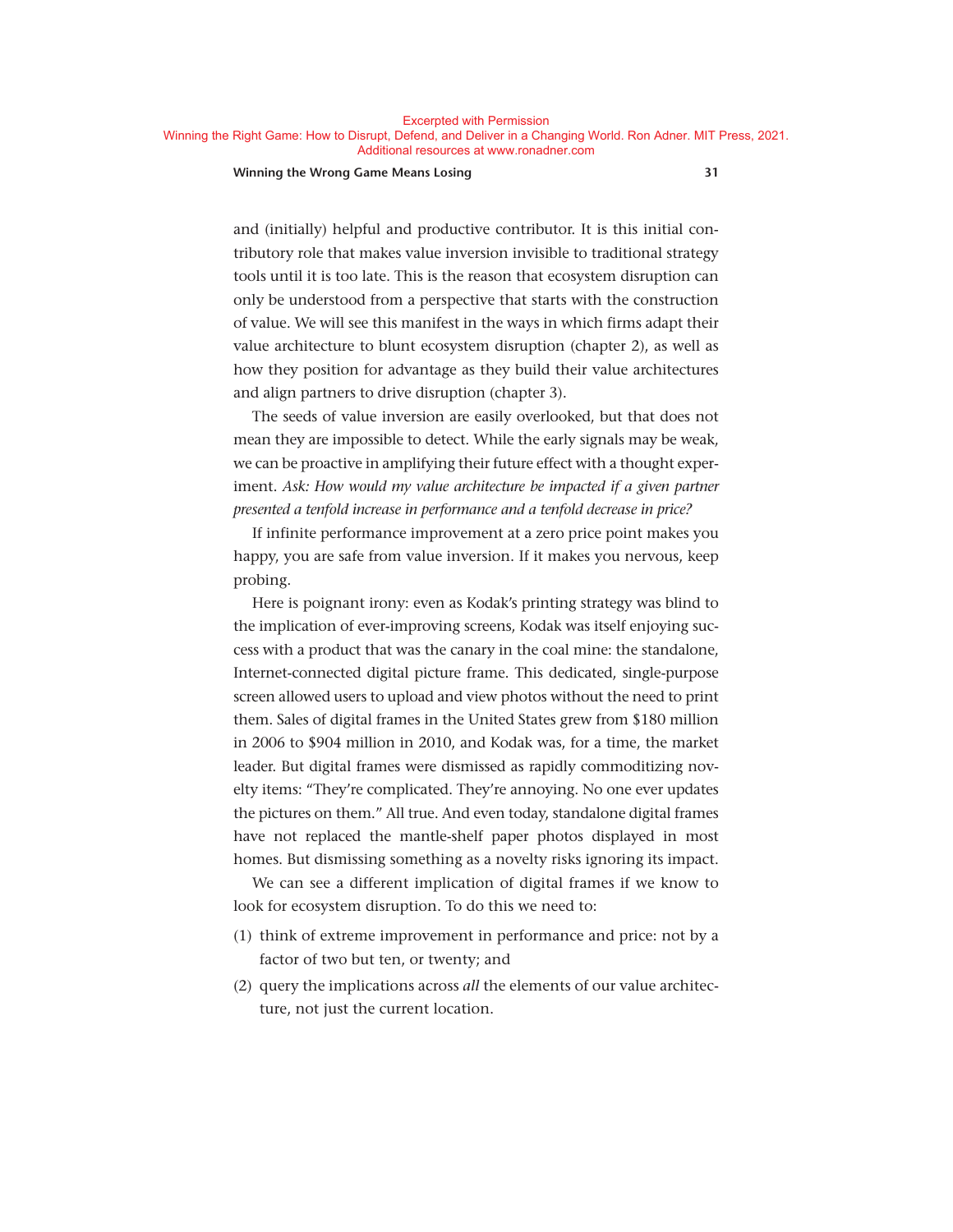From this vantage point we can begin to see the potential of crosselement substitution. We can see screens taking on the value-creation role of paper; we can see digital storage taking on the role of photo albums; we can see digital transmission eliminating the printing of duplicates. And in looking at our environment, we can see low-cost, high-performance screens becoming ubiquitous with the rise of smartphones. We have a structured way of seeing and explaining the potential of screen-based phones, with ever- increasing storage and connectivity, to become digital picture frames on steroids. And hence become substitutes for printing.

There is no crystal ball, of course. But if we know how to look for the right clues in the present, we can see quite a lot of the future.

#### **The Power of Perspective: Lexmark as a Case of Proactive Response**

Can ecosystem disruption really be predicted? Printer maker Lexmark's response offers a clear demonstration that (1) it is possible to read the writing on the wall; and (2) it is possible to be proactive even when you cannot change trends.

Lexmark was focused on document printing, rather than photo printing, but faced conditions nearly identical to Kodak's. The computers and screens that had powered so much document printing were becoming more ubiquitous, portable, and connected— value inversion was in Lexmark's future as the digital office threatened to become the paperless office.

In Lexmark's 2010 annual report, CEO Paul Rooke laid out the clear imperative: "Lexmark's customers are . . . reducing physical handling, movement and storage of hardcopy documents, as well as reducing unnecessary and wasteful printing." Translated in our terms: the value architecture is being disrupted, the elements of *View* and *Share* are changing; screens are replacing paper, value inversion is nigh, and that is just how it is going to be.

Recognizing the irreversibility of this trend, Lexmark's response was to revisit and reinvent its architecture. The critical realization was that digital information creates opportunities for new value creation. In response,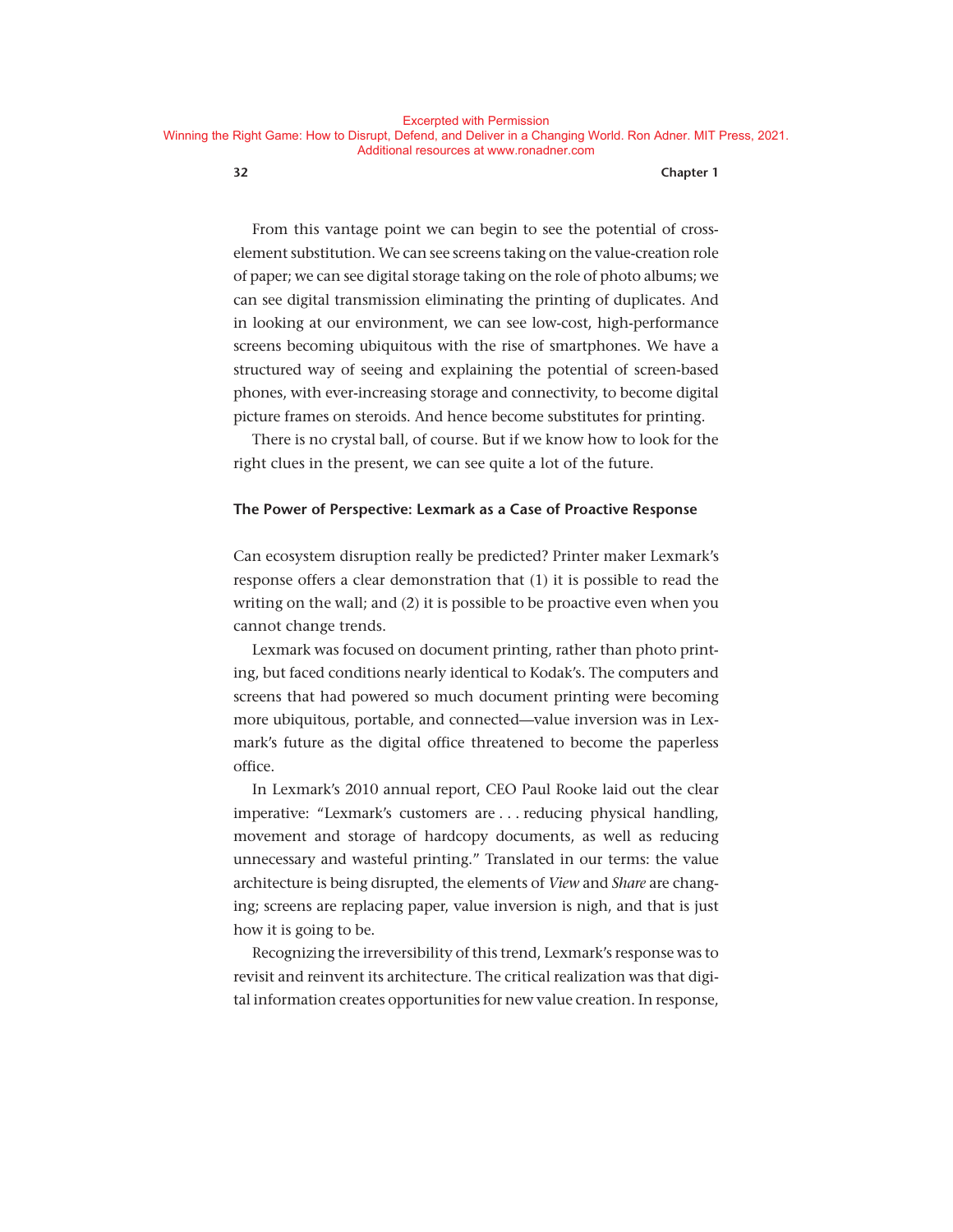Excerpted with Permission

Winning the Right Game: How to Disrupt, Defend, and Deliver in a Changing World. Ron Adner. MIT Press, 2021. Additional resources at www.ronadner.com

**Winning the Wrong Game Means Losing 33**

it used its still-robust shares to engage in a spate of acquisitions, sold off its printer hardware business, and used the proceeds to fund additional investments in document and workflow management. Rooke explained, "As we found ourselves managing these multifunction devices that have scanners built into them, we found ourselves capturing content off of paper and into digital infrastructure, and we're looking to do more of that than we have been. You'll see us do more interpretation of content and automatically routing documents according to what's on them." Lexmark would shift its focus away from paper printing and toward the management of digital documents. By recognizing—and embracing what it understood as a soon-to-be-unsustainable position in printers, it was able to shift its own direction in time. The key, of course, is that it started on this path while still in a position of some strength.

Starting with the \$280 million purchase of Perceptive Software in 2010, Lexmark would go on to acquire a total of fourteen software companies, building up capabilities and market presence. The outcome? Lexmark was acquired by a private equity consortium in a \$4 billion transaction in November 2016. When compared to its November 2009, pre- transformational journey enterprise value of \$1.7 billion, we see evidence of a remarkable non-collapse, and a far better fate than bankruptcy as a pure-play digital printing company relying on ink sales for survival.

#### **Responding to Ecosystem Disruption**

The trajectories of smartphone cameras, screens, and storage in the Kodak case are a powerful illustration of complements becoming substitutes and devastating competitiveness. In the Kodak case, we see how this can happen even in the absence of strategic intent— the iPhone was not developed to kill the market for photo printing; screen makers were not dreaming of taking over the market for photo paper. In this case, the loss was inflicted incidentally, as collateral damage, by firms that started the journey as partners and allies. This is a seismic shift in the truest sense: earthquakes wreak havoc, but don't attack with intent—they "just" happen.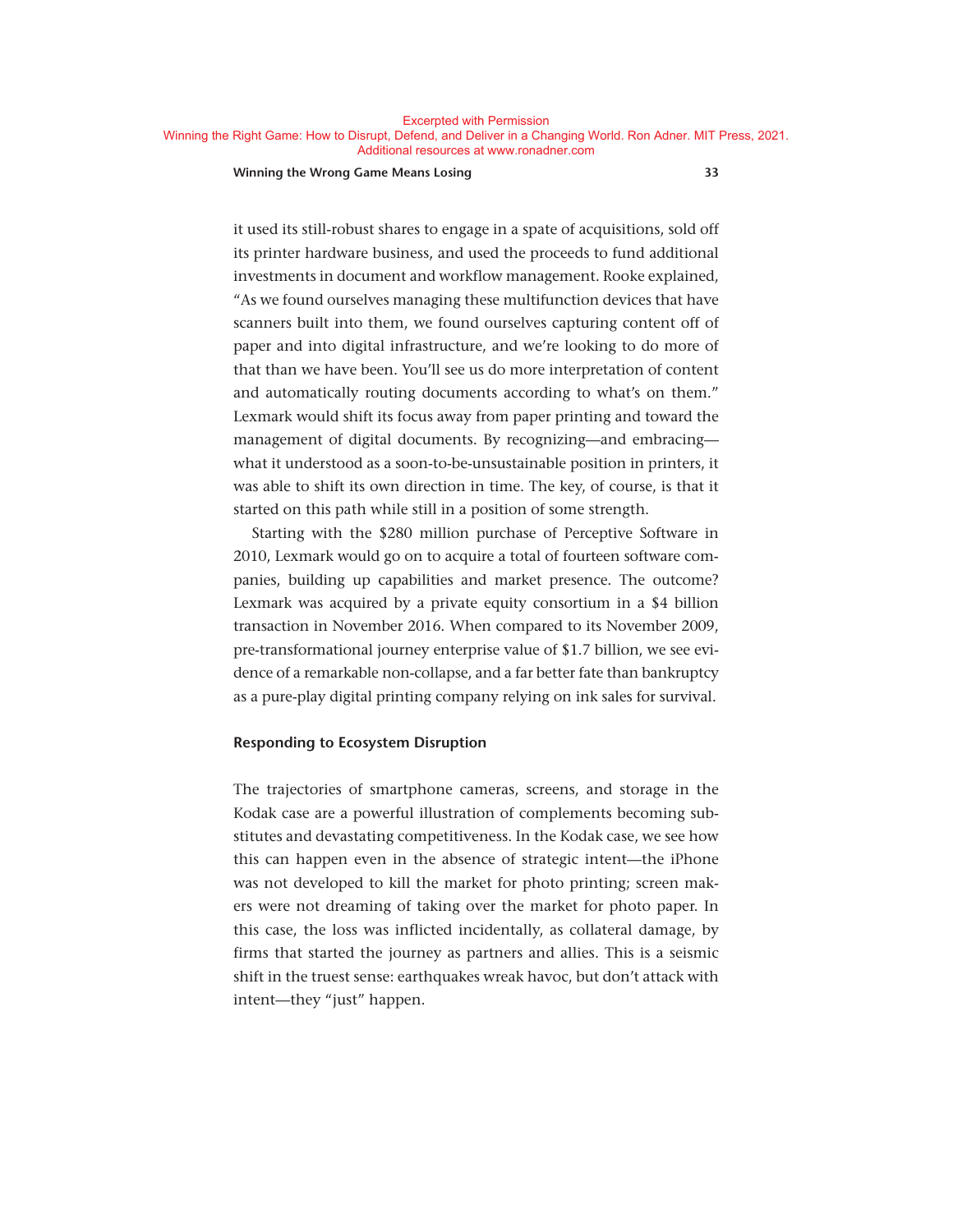Clearly, Kodak was in no position to stop the transition to the digital consumption of digital images and the ensuing disruption of the printing business. No one was. But had it understood the dynamics of ecosystem disruption it could have altered its own course. Furthermore, if Kodak's leadership had recognized the potential for ecosystem-based disruption, it could have pursued a number of other options. These include: $<sup>7</sup>$ </sup>

**Specialize.** Compete in digital imaging but focus on spaces that will continue to benefit from component improvements. If Kodak had anticipated the exponential increase in digital images that consumers would take and store with their ubiquitous smartphone cameras, it could have built on the vast, cutting- edge portfolio of sensor and image- processing technologies that it had developed and in which it held over 1,100 patents and commanded billions of dollars in licensing revenues (for access to its "218" patent alone, Kodak was paid \$550 million by Samsung and \$414 million by LG). Had it chosen a different focus— or just split its bets— it could have been a dominant player in the sensor market, where Sony makes billions today. A move to specialize should build on internal strength but, as we saw with Lexmark, can be powerfully augmented with targeted acquisitions.

**Extend.** Consider what side businesses might be moved to center stage. Kodak was an early mover in cloud- based photo management, most notably with the acquisition of Ofoto. But its focus was on encouraging photo sharing to drive photo printing rather than on embracing the social networking trend. If it had taken more seriously the issues of image storage, management, and sharing it might have prioritized the *Share* element, or derived a new element, such as *Archive*, recognizing that near- infinite storage increases the need for smarter search and retrieval options.

**Diversify.** Recognize the fragility of your position and don't concentrate your bets. In its eagerness to push into digital printing, Kodak's leaders sold off attractive parts of the company, most notably the medical imaging business. If the ecosystem-based risk had been better appreciated, they would not have put so many of Kodak's eggs in the single basket of printing. Diversification was the choice pursued by archrival Fuji who, facing a similar landscape, chose to move beyond the photo business,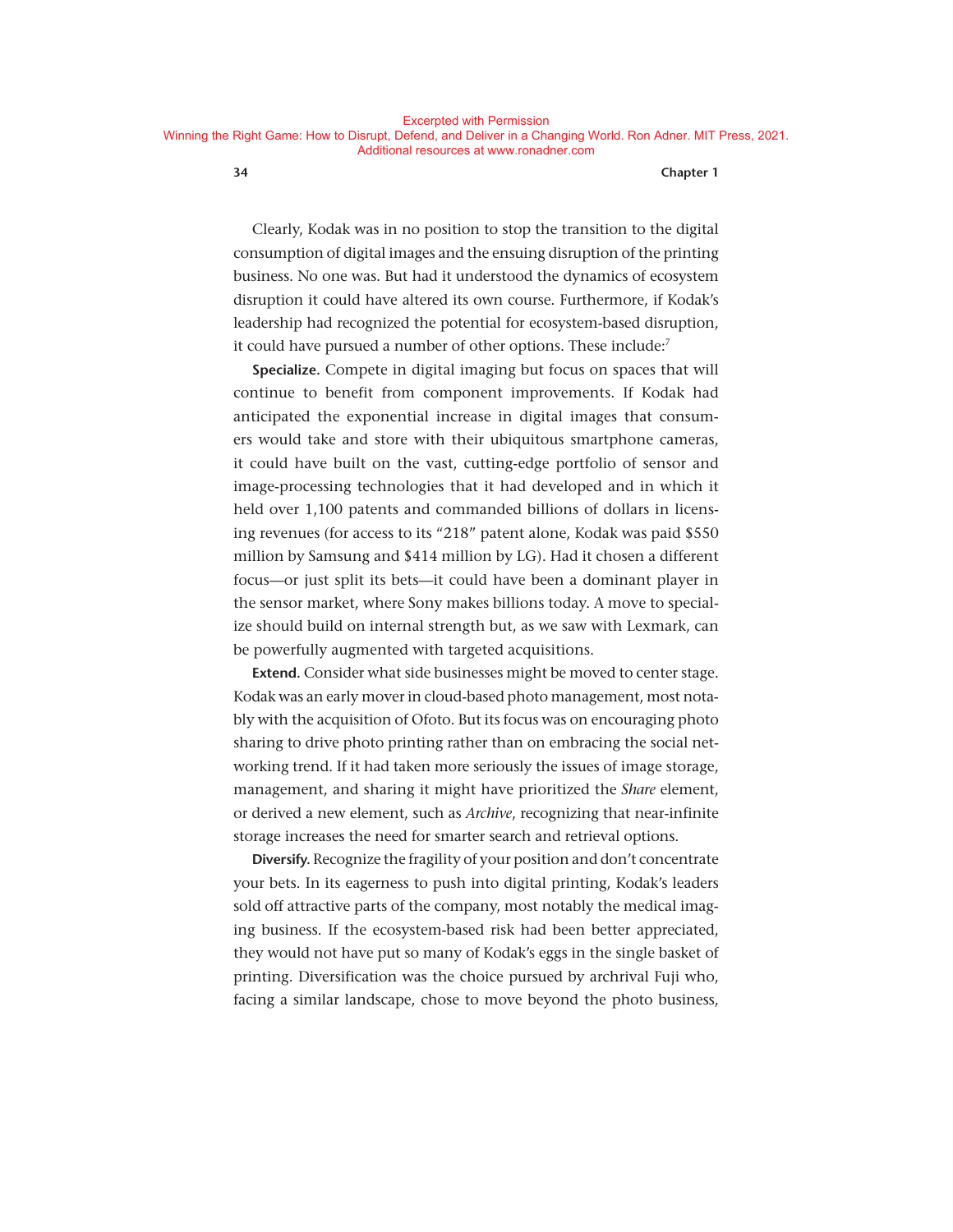#### **Winning the Wrong Game Means Losing 35**

instead deploying its chemical-based capabilities to innovate in other markets, most notably pharmaceutical development and production.

**Find a niche.** If you can't come up with a positive course of action, conserve your resources until one arises. In the worst case, consider repositioning to a defensible niche, from which you can then launch new initiatives. The opportunity in photo printing has not disappeared, but it has morphed from printing stacks of  $4 \times 6$ -inch photos to specialty printing of photobooks, wall art, personalized gifts, and special images by commercial printers.

Such alternatives were certainly debated within Kodak. But without a full appreciation of the ecosystem dynamics— and without a strategic language to articulate nervous intuitions— these concerns could not get the attention they deserved. This eased the way to the disastrous decision to bet the company's future on the soon-to-evaporate market for digital photo printing. Kodak squandered a fortune on its digital printer effort and, in the end, did not have enough capital to mount a proper defense of its patent base.

#### **Winning the Right Game**

In the face of ecosystem change, strategic options are numerous. But they can only be pursued with confidence and effectiveness if they are understood in the context of the bigger picture. The Kodak story shows the dangers of interpreting shifts solely in terms of activities and technologies. Applied to your own unique situation, the lesson is that regardless of the driver of change— new entrants, new technologies, societal pressures— understanding the cross- box implications of a change is critical to effectively managing the challenges and opportunities it creates. You must look beyond the innovation to understand its impact on the definition of value elements in order to safeguard your own value creation and continued relevance.

Your value architecture is also a lens for considering your role in the broader context. The rise of stakeholder capitalism is expanding corporate mandates beyond maximizing scale, efficiency, and shareholder value. At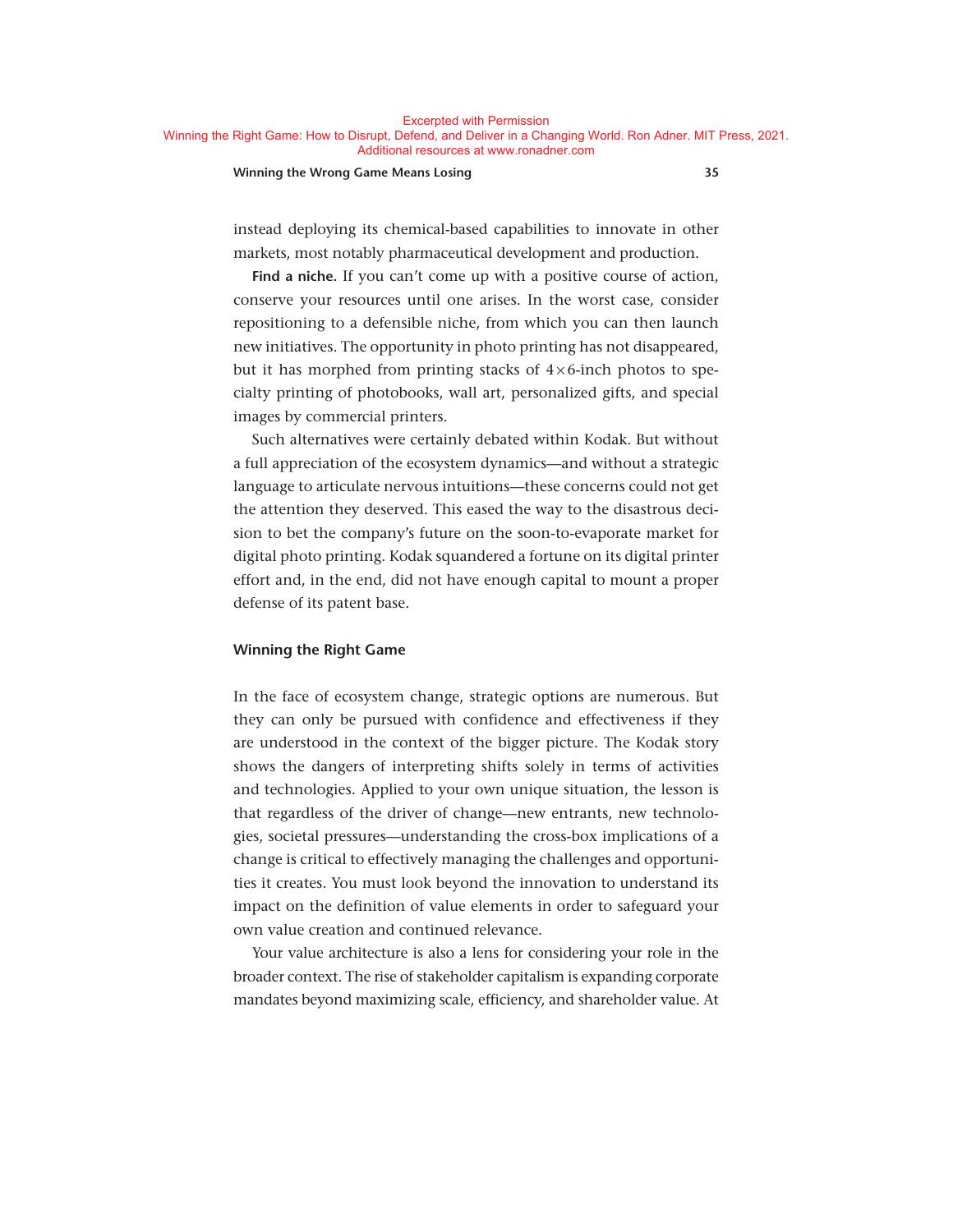the same time, the rise of ecosystems creates the opportunity to reimagine not just your value proposition and your competitive context, but the fundamental relationships that underlie them. By unpacking the assumptions that underlie your value creation—structuring a deliberate assessment of the objectives you choose and the constraints you focus on—your value architecture offers a roadmap for linking stakeholder imperatives to your strategy, and for linking your strategy to stakeholder imperatives. As we consider approaches to innovating architectures and aligning partners in the chapters that follow, recognize that these ideas apply to interdependent settings in general, and so can be applied to enhance effectiveness well beyond the commercial marketplace.

Competing effectively in the new arena requires a new perspective. It requires us to zoom out and think through problems at the level of the ecosystem in which we operate, rather than solely at the level of our product, our firm, or our industry. Otherwise, we risk Kodak's fate winning the hard-fought struggle only to discover too late that we won the wrong game.

Understanding your game means having clarity regarding your value proposition and the elements that you see as underlying its construction your value architecture.

Your value architecture offers a critical lens through which to understand, navigate, and initiate moves in the ecosystem game. Traditional competition and classic disruption—which remain enormously important—pose one set of threats from inside the box. Value inversion and ecosystem disruption, however, create a new set of challenges (and opportunities) that operate along different dimensions from outside the box. An expanded view of the board gives the clarity that will enable us to build more robust, more successful ecosystem strategies.

With these foundations in place, let's think about how to play the game proactively— how to shift from *sensing* to *shaping* as we confront ecosystem disruptors. We will start with a focus on ecosystem defense (chapter 2) which will let us better understand ecosystem offense (chapter 3).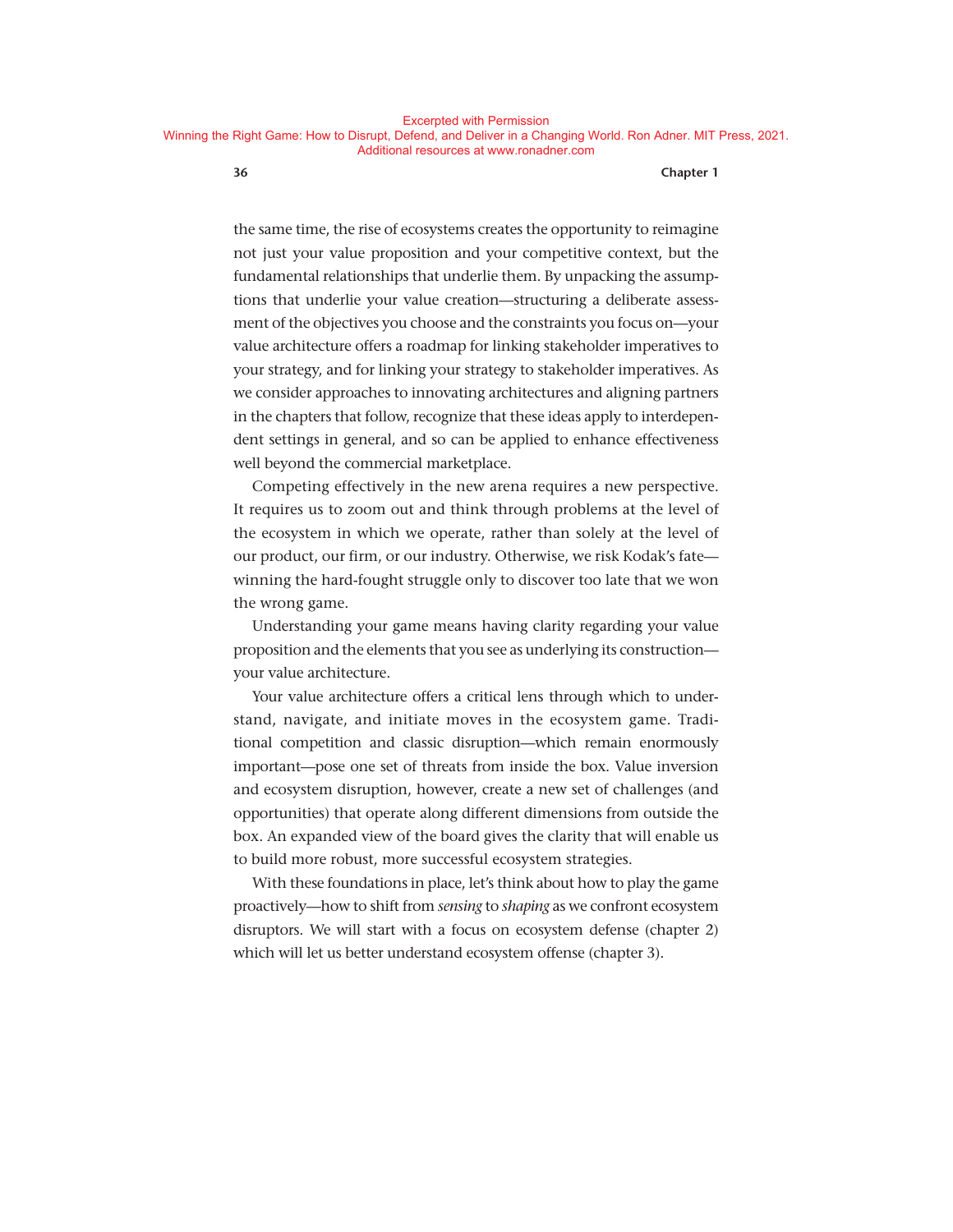# **2 Ecosystem Defense Is Collective**

He who defends everything defends nothing. — Fredrick the Great

Imagine spending years nurturing a vision for transforming your industry. Imagine having persuaded your investors to stay the course on this crazy journey, having finally coaxed your partners into an alignment that supports your value proposition, having finally brought your product to market, getting a first taste of success— and then confronting a targeted ecosystem disruption.

Kodak was upended as collateral damage from the progress of complementors elsewhere in its ecosystem. Ecosystem disruption, however, is often strategic— arising from the focused efforts of players determined to take over your space. Ecosystem disruptors range from startups to giants. In their mature manifestation they draw resources and momentum from adjacent market spaces and enter not with a stealthy knock but with a battering ram. What now?

What if you are Daniel Ek, struggling for nine years to establish Spotify's music streaming offer as a viable business model, and just as things are finally coming together in 2015, Apple crashes your party with an all-out push for Apple Music?

What if you are Niraj Shah and Steve Conine, having finally established Wayfair as the Internet's premier home furnishings retailer, and you wake up on a bright April morning in 2017 to Amazon's announcement that the furniture sector is its next major priority?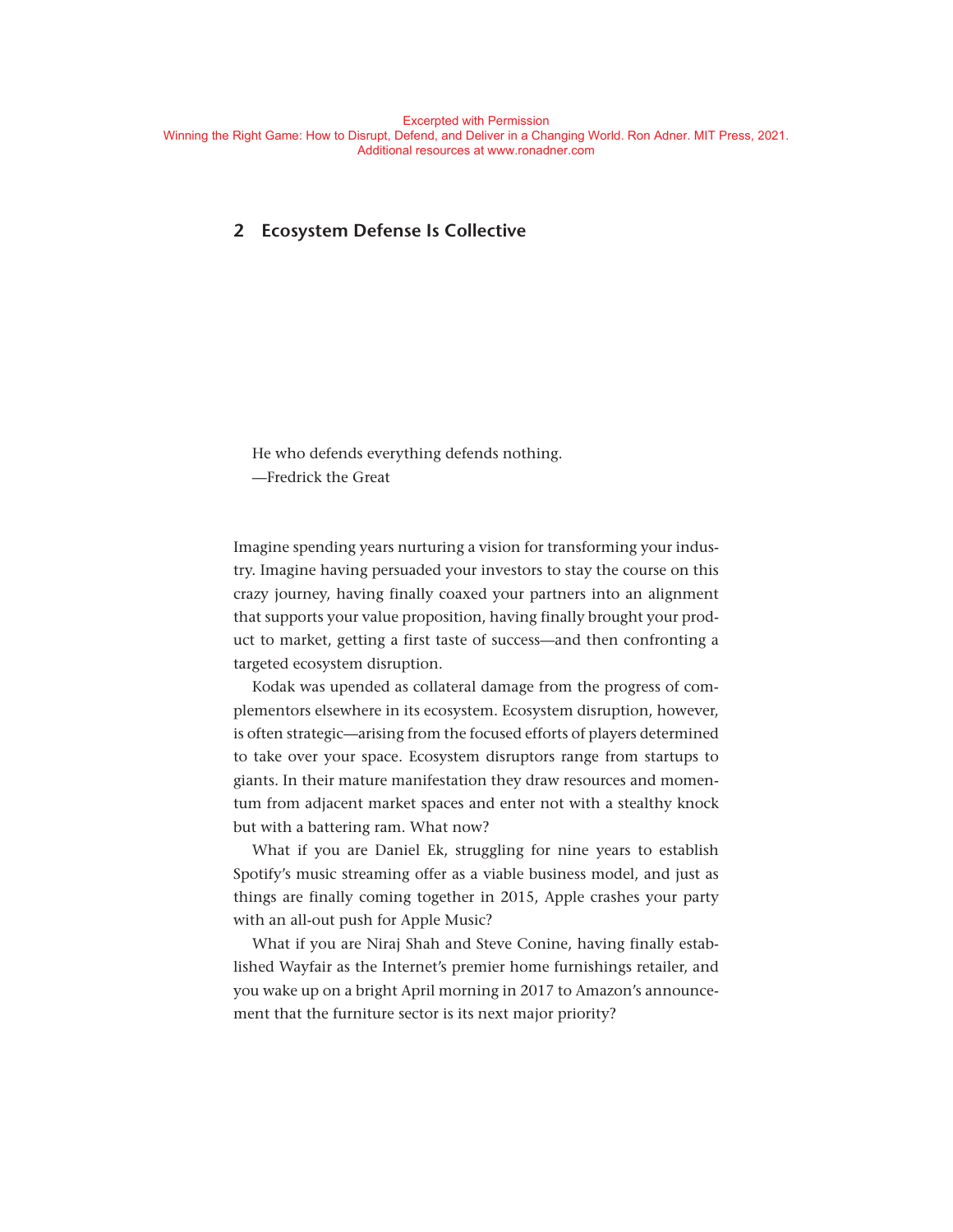What if you are Harold Goddijn, leading Dutch satellite navigation giant TomTom in 2008, facing the nightmare that Google— which until yesterday was your biggest single client for mapping data services— has just launched Google Maps as a competing service, open to all, and at a price of zero? Not only are all smartphones free substitutes for your core GPS device business, but with Google's open approach to data, companies who would otherwise pay for your geodata can now get it for free.

Each of these firms was "born digital" and wore the mantle of "industry disruptor." But each then found themselves in someone else's crosshairs, confronting a bigger rival armed with its own disruptive agenda. Apple, Amazon, and Google held vast power, resources, and ambition. On paper, Spotify, Wayfair, and TomTom should have been crushed. If they had followed the old rules of industry competition they probably would be. Yet, years into the sustained attacks of the ecosystem giants, they vary from surviving to thriving.

When confronting an ecosystem disruptor, smart defenders must mobilize multiple pieces of their own ecosystems to create a collective shield. We will see how, instead of the usual head-to-head response, each of these firms played an expanded game. They followed the principles of ecosystem defense to enhance their value architectures and adapt their partner coalitions. An ecosystem defense is a collective defense— if you are doing it alone, you are doing it wrong.

Note that for defenders facing giants, winning usually is not about destroying the attacker but rather about finding a basis for successful and profitable coexistence. To be sure, the fortunes of these three firms will change over time, for better or worse. What will last, regardless of future outcomes, is their relevance in illustrating the principles of ecosystem defense.

#### **The Three Principles of Ecosystem Defense**

Mounting an effective defense relies on understanding what it is that you are defending.

End of Chapter Sample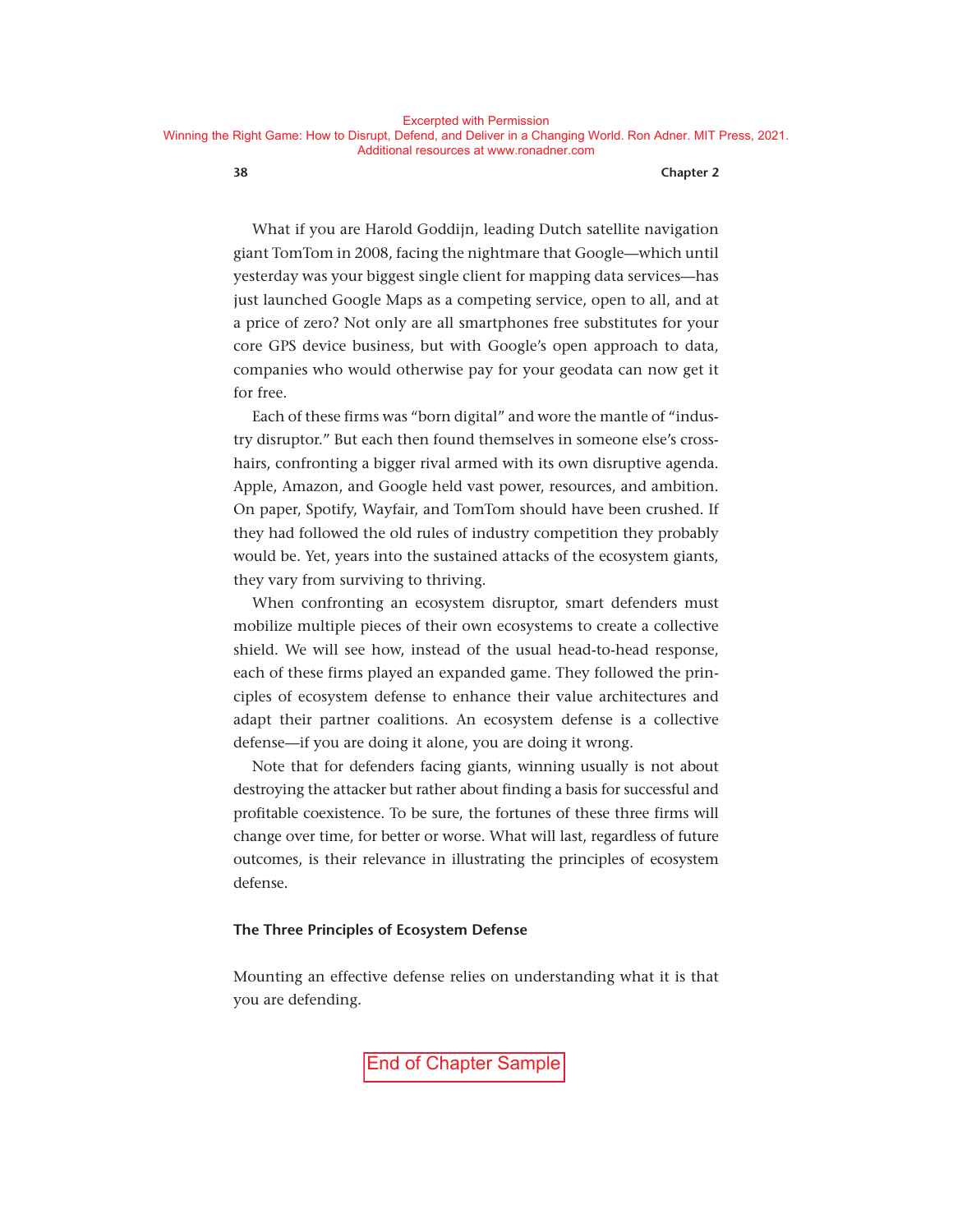# **3 Ecosystem Offense: From Adding Competition to Changing Competition**

How do you eat an elephant? One bite at a time. — Folk saying

How do you choke on an elephant? Take the second bite before the first. — Adner corollary

What we are witnessing in today's competitive field is a new way to play the game. Classic disruptors launched stealthy attacks with a punch from below. Ecosystem disruptors launch their attacks with a roundhouse kick from the side. Classic diversifiers entered adjacent industries and competed head-to-head with existing incumbents. When they entered industries they increased competition inside the industry box, but the box itself remained unchanged (e.g., Walmart entering groceries; Honda entering cars; Sony entering game consoles). Ecosystem disruptors change the value architecture of their sectors and, in so doing, *create new adjacencies*. After they enter, previously separate industries converge and the boxes are transformed (e.g., Apple combining MP3 players and phones to launch the smartphone revolution; Tesla combining electric cars and charging infrastructure; Alibaba combining e- commerce with credit scoring). Just when you thought you were in the business of selling X, they shift the boundaries so that it is really Y that is driving the game.

The difference between classic disruption and ecosystem disruption is the difference between *adding* competition and *redefining* competition.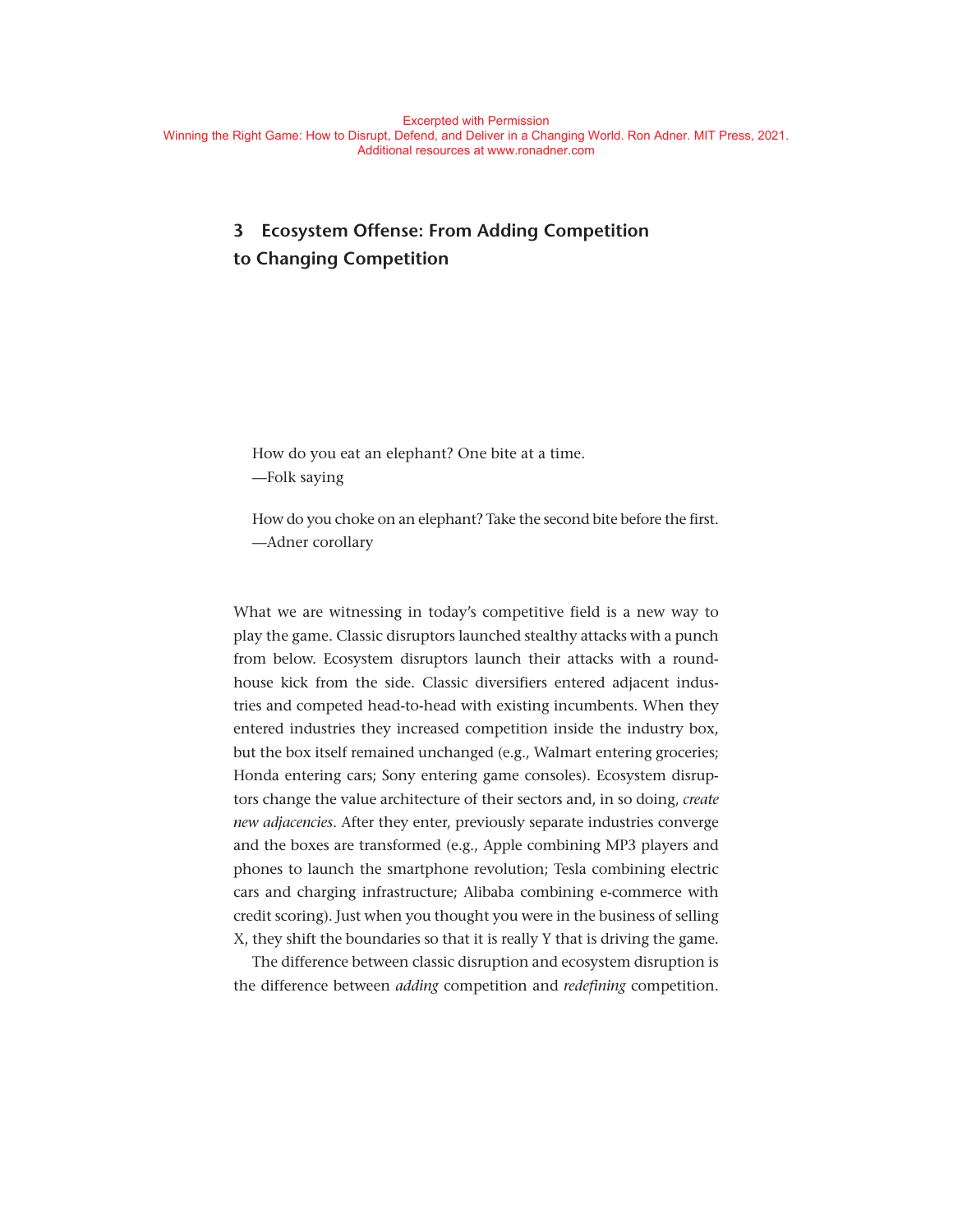Ecosystem disruption is rooted in the deployment of new value architectures. These, in turn, depend on a new alignment of partners and activities. This novel, and therefore unfamiliar, arrangement is why the early efforts of ecosystem disruptors fly under the incumbents' radar, even as those radars have become highly attuned to the potential of classic disruption. When the entry of an ecosystem disruptor does eventually trigger a competitive response, imitation is often flawed because incumbents focus on the shape of the offer, rather than on the process by which the value architecture was constructed, and through which the critical partners were aligned. A clearer understanding of ecosystem dynamics will shed light on surprising transformations, and give guidance on how to pursue them.

How did Amazon transform from being the e-commerce giant that sent books and toilet paper through the mail, to being the company that outfought Apple, Google, Microsoft, and a slew of industrial giants to lead the race to be the brain of the intelligent home?

How did Oprah Winfrey, an individual entrepreneur, shift from hosting a talk show to building a media empire that redefined the boundaries between broadcasting, publishing, and wellness?

How did ASSA ABLOY, a Nordic industrial manufacturer rooted in nineteenth- century locks and keys, shift from selling to local locksmiths to becoming a critical partner in defining the access control ecosystem alongside giants like Honeywell, Samsung, and Google?

Each of these disruptors— the online retailer, the individual entrepreneur, and the Old World manufacturer— introduced a new value architecture that shifted the competitive landscape. In some cases, ecosystem disruption overturned the structure of entire industries (as we will see with Amazon's Alexa voice assistant). In other cases, it creates unique entry points that break the traditional rules and bounds of what is possible (as we will see with Oprah Winfrey and ASSA ABLOY). Ecosystem disruptors can come in many forms, and from many starting points: no one is excluded from pursuing ecosystem disruption, which also means that no one is safe from its impact.

End of Chapter Sample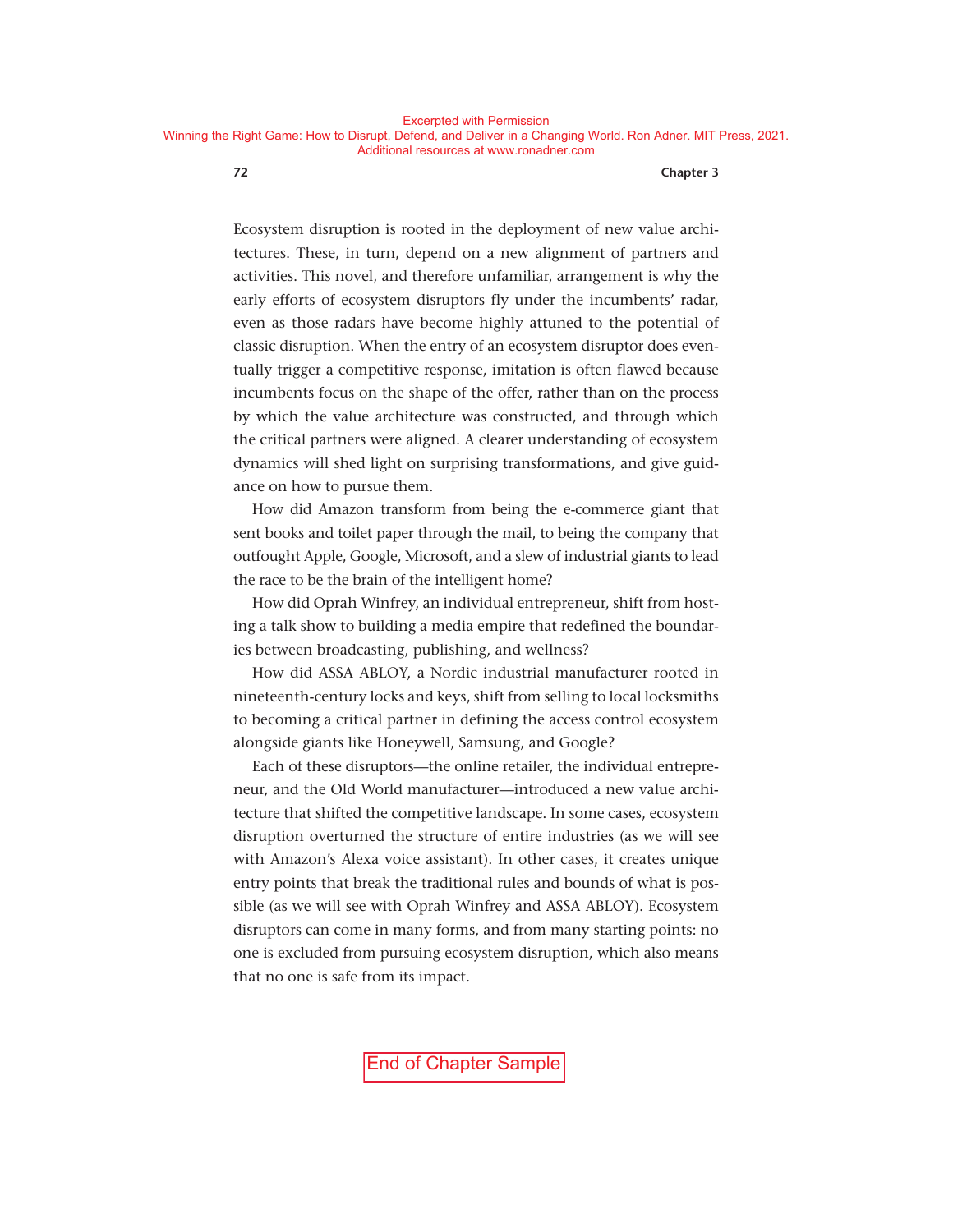# **4 Timing Ecosystem Disruption: Too Early Can Be Worse Than Too Late**

No one wants a quarter-inch drill. They want a quarter-inch hole. — Ted Levitt

Without a bit, a drill is just a paperweight. — Adner corollary

If you are first to the starting line and then waiting for the flag, you have won the wrong race. With so much popular attention paid to the fall of titans who took too long to wake up to the reality of disruption, the number one fear in leading companies is being too late and missing the revolution. Sensible. But they should be at least as fearful of being too early and exhausting their resources before the revolution actually begins.<sup>1</sup>

In a world of ecosystems, being early often means waiting for other elements and partners to arrive before the real race starts. For defenders, the question is when to actively engage the new proposition— when to shift resources to the yet-to-be-proven offer and reduce investment in the historical, profitable core. Reacting too early means loss of margin; reacting too late means loss of position. For attackers, the frustration of waiting is amplified as the old regime continues on its own trajectory of incremental improvement. The would-be disruptor is stuck at the starting line, while the finish line moves farther and farther away.

For both attackers and defenders, avoiding irrelevance requires understanding not just *whether* disruption will happen, but also *when*. Inevitability should not be confused with immediacy.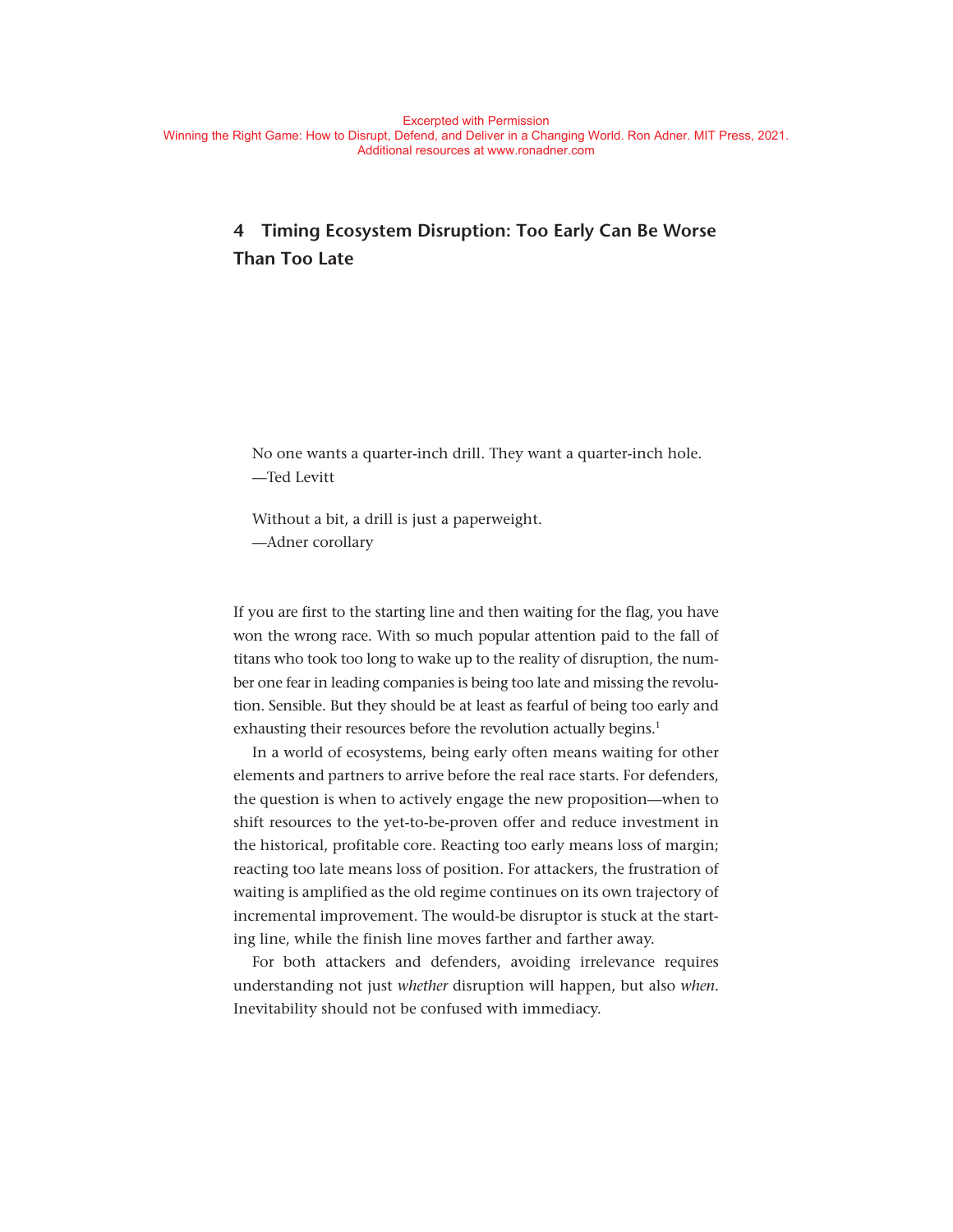In 1986, Philips hatched a bold plan to lead the revolution of highdefinition television (HDTV)—a miracle of visual communication in a pixelated world. Then-Chairman Jan Timmer described HDTV as "the next best thing since color TV . . . it has the potential to dominate the twenty-first century." Philips's early consumer research supported these expectations, with 94 percent of respondents enthusiastic about the offer. Two years later, Philips delivered on the promise, developing the breakthrough technologies that enabled televisions with wider aspect ratio, better resolution, and brighter displays.

But HDTV would not be able to gain traction until high- definition cameras (technology), new broadcast standards (rules and regulations), and updated production and postproduction processes (procedures) also became commercially available and actually used to produce and broadcast content. Until the entire ecosystem was ready, the technology revolution promised by HDTV was bound to be delayed, no matter how great its potential for a better viewing experience.

Philips's insight into customer preferences was correct. But being at the right place (HDTV consoles) at the wrong time (twenty years before the rest of the system ultimately came together) led to a \$2.5 billion write-down that nearly bankrupted the company. Even worse, by the time HDTV finally did arrive, the world had moved on to digital standards, leaving most of Philips's innovations either obsolete or off patent. It was confidence in winning the head-to-head race with the old television technology that convinced Philips's executives to bet the farm. But clearly they were in a different race.

The ecosystem changes required to enable HDTV were no secret—if Philips's executives were brilliant enough to develop its core technology, we can be sure that they were smart enough to know about emergence challenges. From their actions, however, we can also be sure that they did not take these challenges seriously enough. Taking an explicit, structured approach to their ecosystem would have helped eliminate the blind spots that hid such *unknown knowns*— the factors that are plain to see, but whose impact and relevance are overlooked until after the fact.

So how can we do a better job?

End of Chapter Sample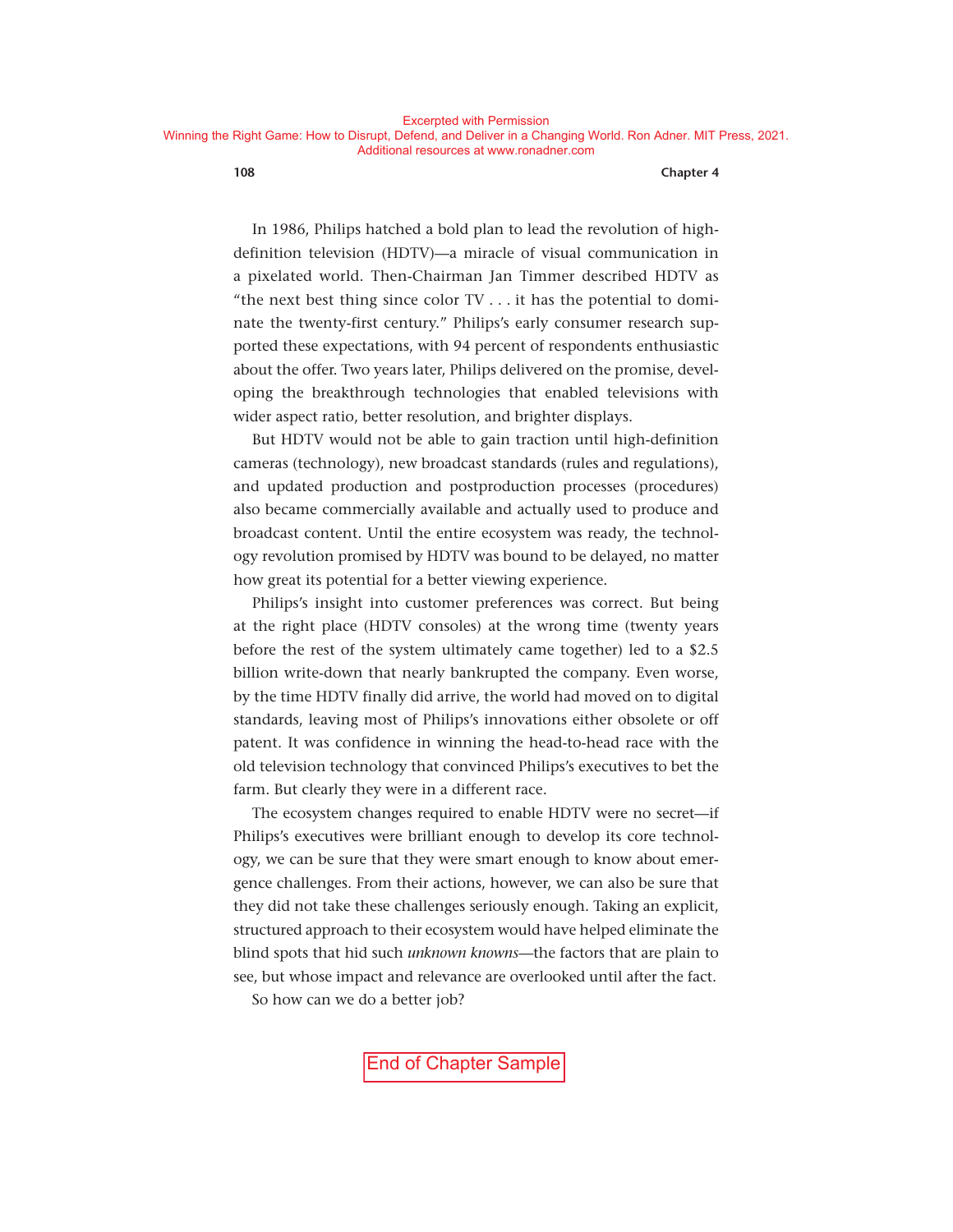# **5 The** *Ego***- System Trap**

He who thinks he leads, but has no followers, is only taking a walk. — John Maxwell

What do you call an ecosystem if you always see your organization as the central actor?

An *ego*- system.

Every child interprets what is happening around them in relation to their own sense of self and want: their world revolves around themselves. An indicator of maturity is when the child is able to expand their worldview to see the situation from the perspective of others. We undergo a profound shift when we recognize that we can be present and, at the same time, not *necessarily* central.

So too in the case of ecosystems. When corporate leaders begin to recognize how important interdependence is to their ability to create value, their default is to see the interactions around them in terms of "their" ecosystem— to interpret the world with themselves at the center. What could be more natural? This is how we end up with labels such as the "Apple ecosystem," the "Google ecosystem," the "insertyour-name-here ecosystem." And the larger and more successful the firm, the stronger this tendency becomes.

But when corporate leaders default to defining their ecosystem around their own firm, they succumb to the ego-system trap. They lock into a perspective that presumes that they are in charge, blind to the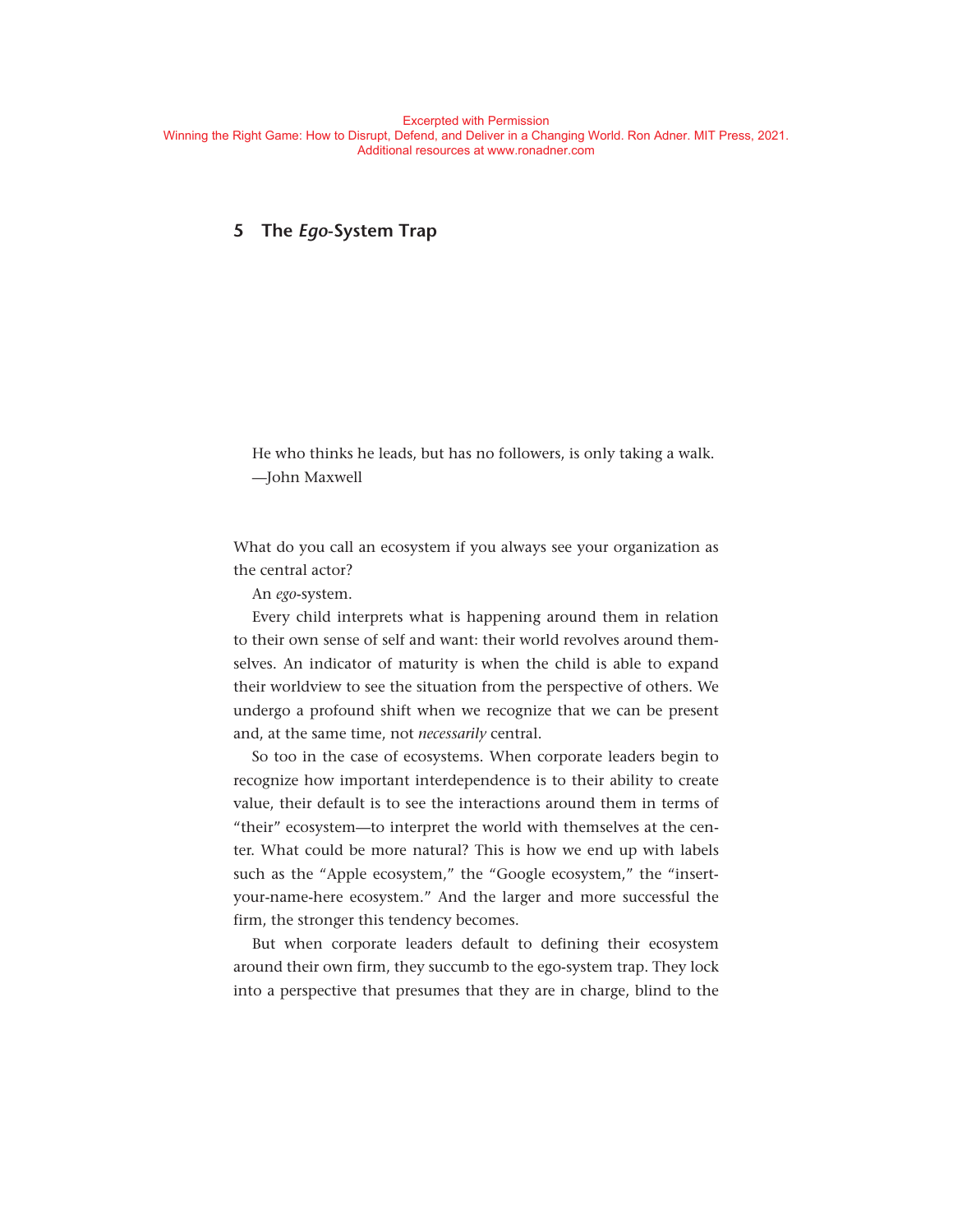possibility that the partners on whom they depend may be having the very same thoughts (figure 5.1).

Within an ecosystem, as within an organization, it helps to have some party in charge of defining the structure of alignment, the timing of the moves, the orchestration of the players, the rules of engagement. But if everyone believes that they are the leader, then no one is the leader, and coordination and effectiveness break down.

How should we approach leadership in ecosystems? Equally important, how should we think productively about the critical— far more common, yet far less strategized— role of followership?

"Follower" is a bad word in the business lexicon, associated with slower time to market, lower margin and market share, inferior innovation, lack



# Who is the ecosystem leader?

#### **Figure 5.1**

The ego-system trap arises when participants assume that their own aspiration to lead will be embraced by the partners on which they depend, not recognizing that those partners may have the very same ambition.

End of Chapter Sample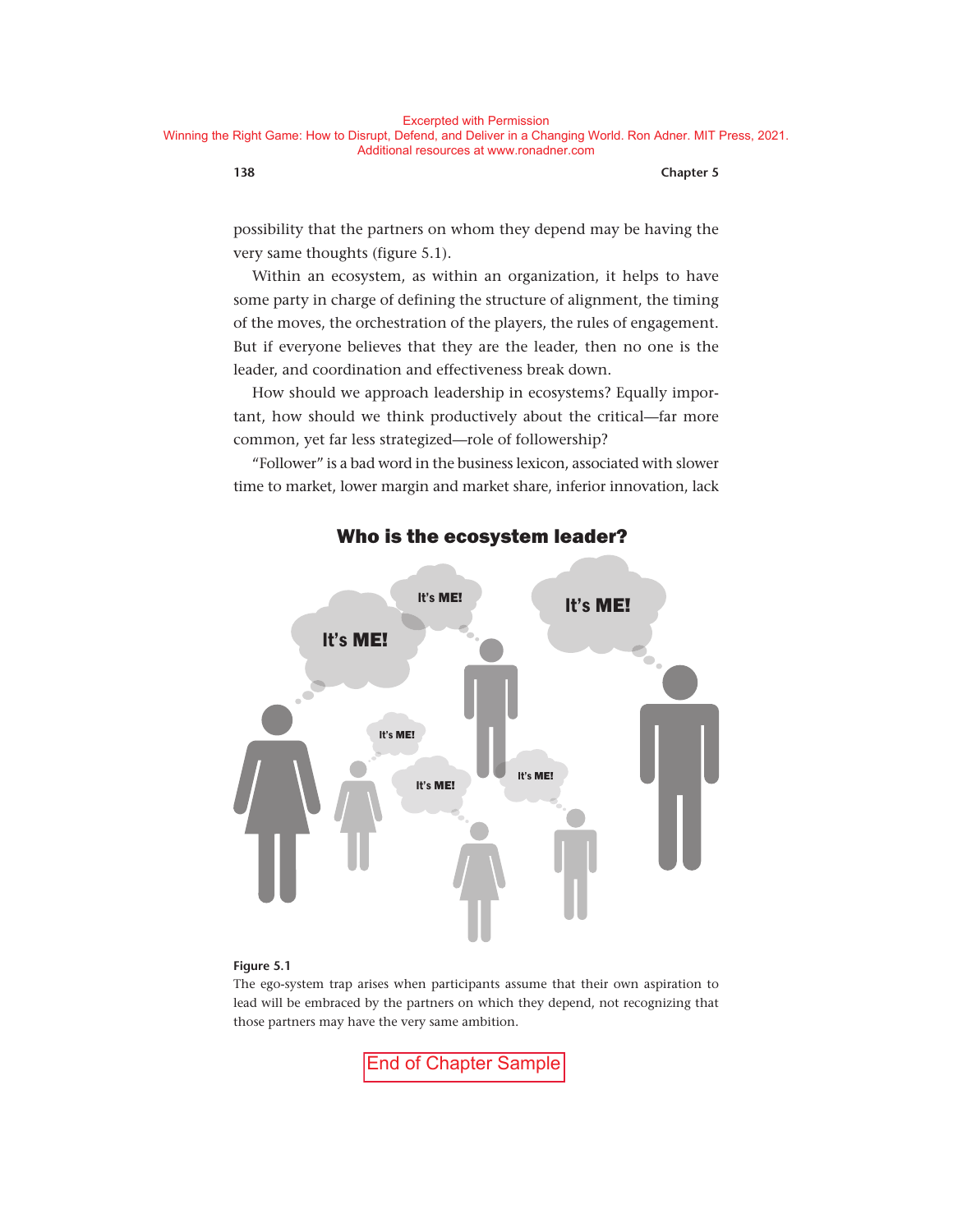# **6 Mindsets Matter: Establishing Leadership Is Different from Exercising Leadership**

Everyone is necessarily the hero of his own life story. — John Barth

Great strategy is a great start, but making anything happen in the end comes down to individuals— the individuals who choose to take on the challenge and opportunity of leadership, and the individuals who choose— or don't choose— to follow.

In real life, strategy and leadership are intertwined. But in corporate planning meetings, as in MBA classrooms, strategy discussions tend to avoid the question of individual leadership. The omission occurs not because strategists do not think individuals matter, but because the advice they give is terribly generic: "get better leaders."

The need for ecosystem strategy to consider leadership principles at the level of the individual is essential precisely because "get *better* leaders" is not always the right advice. Rather, we will see that different ecosystem contexts require *different* types of leadership: a faster runner does not help your swim team; a faster swimmer does not help your track team.

In this chapter, we will examine the tensions between the *execution mindset* required to exercise leadership within a mature ecosystem and the *alignment mindset* required to establish leadership in an emerging ecosystem. Understanding how to manage the fit between these mindsets and your position in the ecosystem cycle matters regardless of whether your purpose is selecting leaders, working under leaders, or developing yourself as a leader.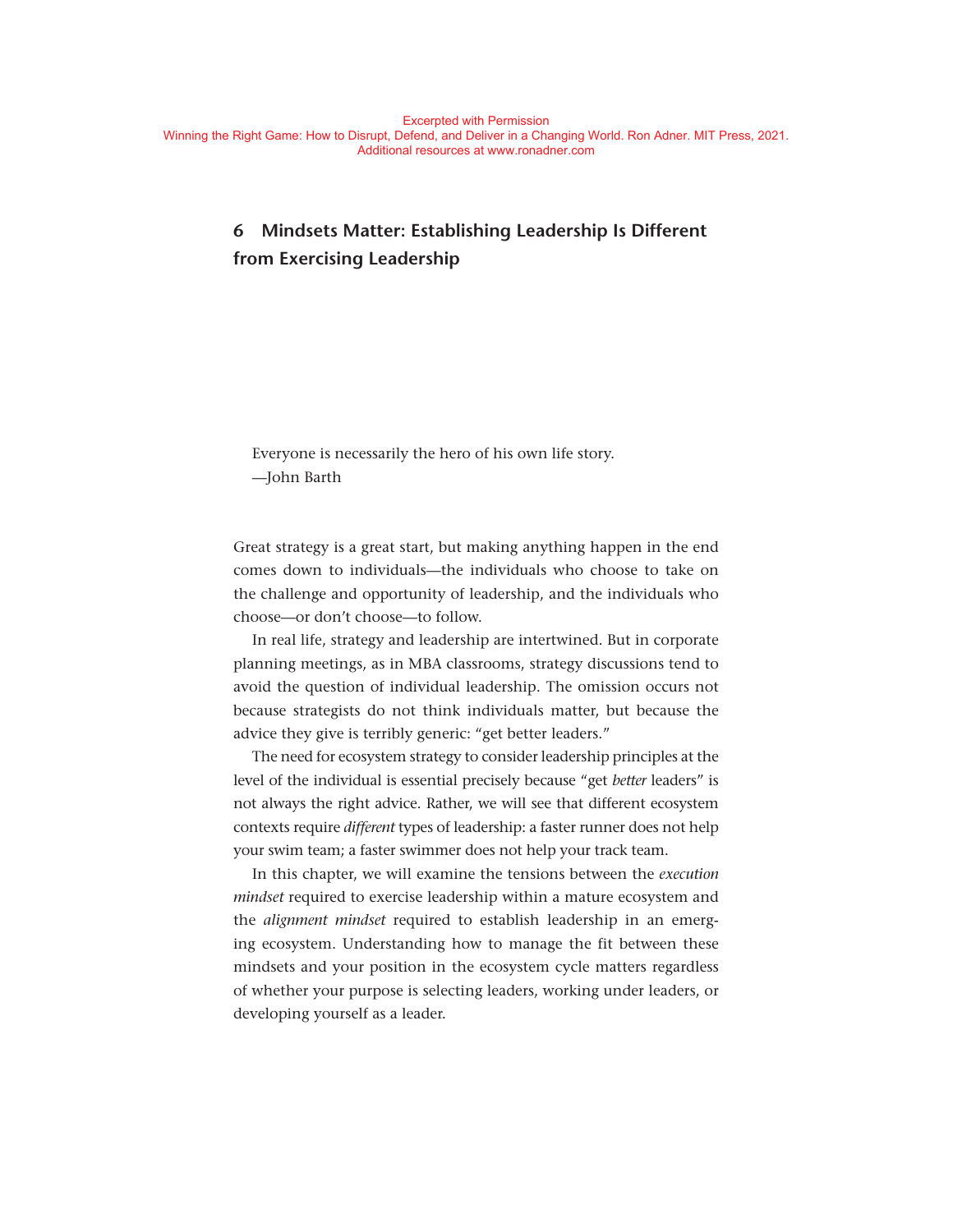Navigating these transitions requires mastering trade-offs at the level of the individual leader, the organization, and the governance board. The evolution of Microsoft's journey under CEOs Steve Ballmer and his successor Satya Nadella offers a clear illustration of why such transitions are so easy to misunderstand, and what we can do to manage them effectively. Toward the end of the chapter, we will explore implications for navigating internal ecosystems and the challenges facing non- CEOs in the organization. We will close by considering what this means for leadership transitions and organizational transformations.

First, however, we must establish the difference in leadership challenges.

#### **Alignment without Authority**

Our models of formal leadership operate within a hierarchy: a reporting structure, an organizational chart, a system with some leader at the top. Even the most embryonic startup has clarity on who is the CEO, and who is not.

Every manager recognizes the challenge of getting things done outside this formal structure, across reporting lines and silos where they do not have direct control. And everyone has been advised to find ways of exercising influence without authority inside their organization. But lurking in the background is the knowledge that somewhere there is a boss, that she *does* have authority, and ultimately you and your counterpart are both answerable to her; you have access to pulling the emergency switch and escalating problems up the chain. You don't like it, the boss won't like it, but it is there if needed—just break the glass and pull the lever.

Alignment in ecosystems is different from alignment within organizations because *no one* has the overriding authority:<sup>1</sup>

- In an organization, if management approves your initiative, your counterpart can't just reject it. In an emerging ecosystem, partners can reject you outright, even in mid-stream, and waylay the entire effort.
- In an organization, if the initiative is not delivered due to a lack of cooperation, everyone looks bad in the same way. In an emerging

End of Chapter Sample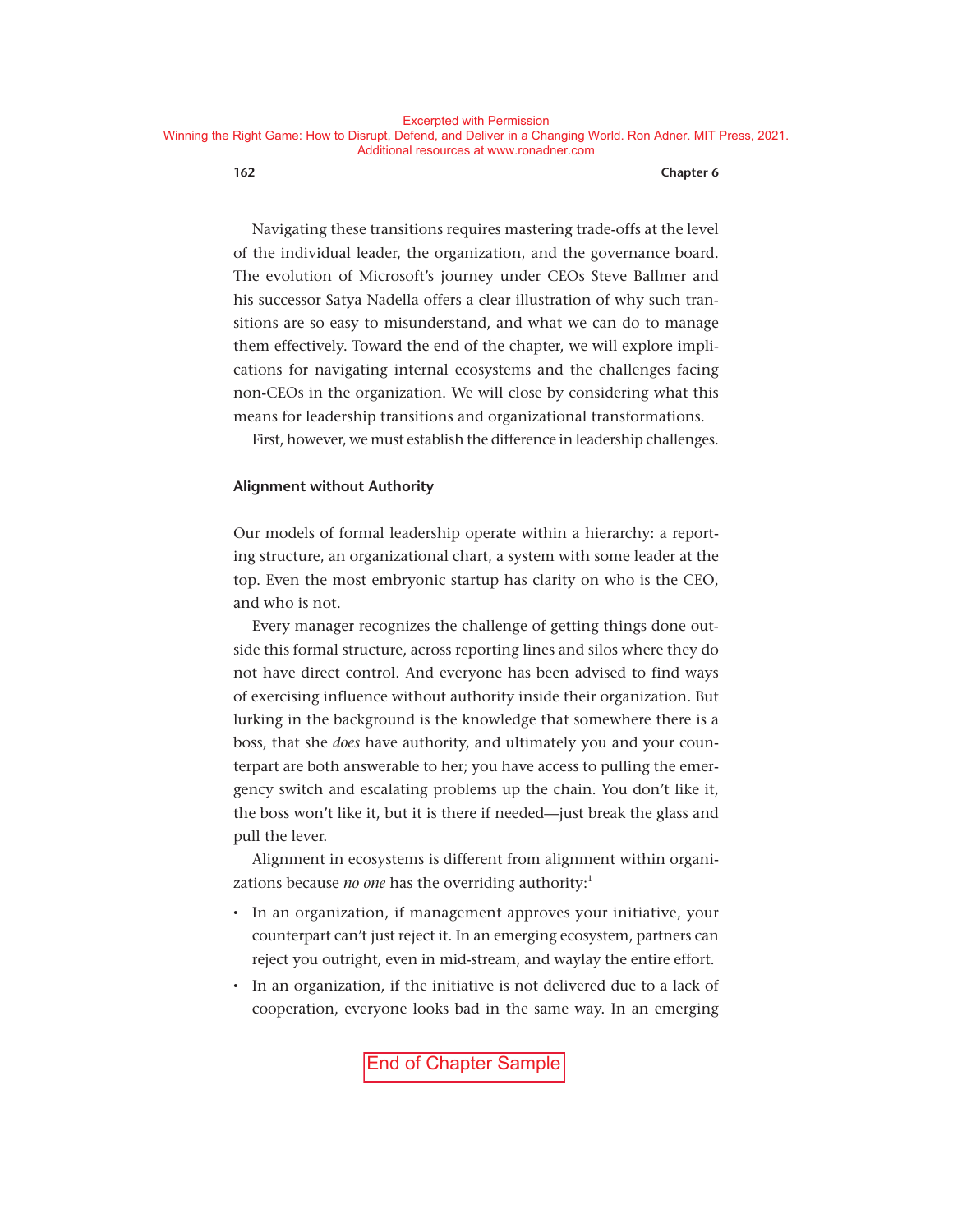# **7 Strategic Clarity Is Collective**

You cannot make sense of things you cannot describe. — Malcom Gladwell

Your people cannot make sense of your strategy if *they* cannot describe it.

— Adner corollary

Given a choice between great strategy and great luck, you should always choose luck. The problem, of course, is that luck is never offered as a choice on the menu. The role of strategy, then, is to reduce how much luck you need for success. Or, conversely, to allow you to make the most out of whatever luck comes your way.

Success in the shift from industries to ecosystems requires a new approach to crafting strategy. For strategy to be effective, however, it must be understood broadly. Where classic disruption upended the competitive order within an industry box, ecosystem disruption breaks the box as value propositions themselves are upended. In this new world, the goal of strategy is not simply to help you win, but to also assure that you are competing to win the right game. A requisite for success is a shared language within the organization so that everyone understands how the game has changed and how winning is defined.

Whether you are driving ecosystem disruption or figuring out how to react to it, crafting robust strategy in a changing game starts with a deep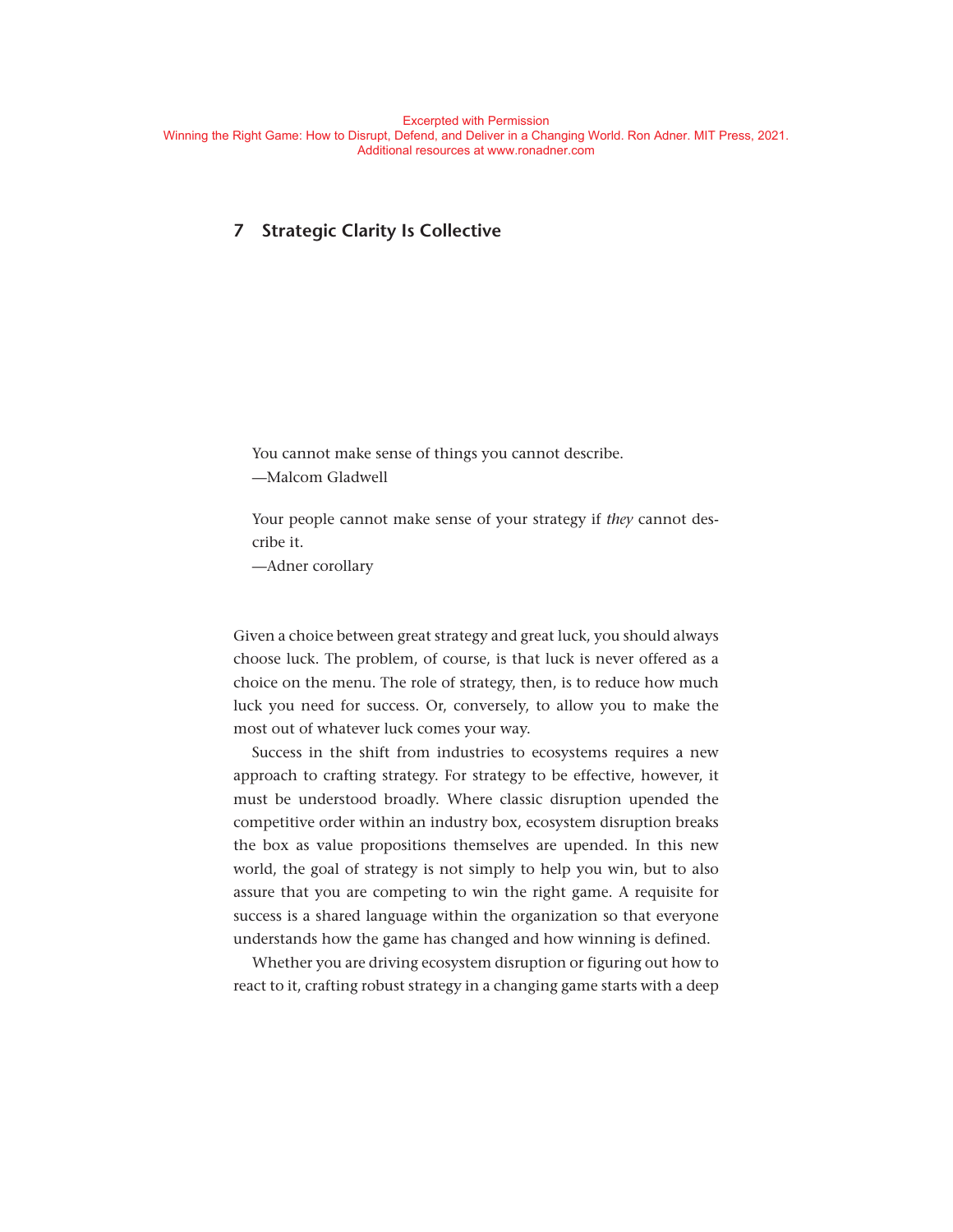understanding of your value architecture. How to surface and employ that understanding will be shaped by your role in the organization.

**If your role is leading a growing venture:** It can be easy to rely on direct contact and the shared intuition that comes with small-team dynamics as substitutes for an explicit articulation of a value architecture, which itself is likely evolving in your mind. Making the implicit explicit, however, will pay dividends in both internal and external coordination because it will help drive clarity about ecosystem construction— what is your MVE? What does staged expansion look like? How should you think about timing and navigating emergence challenges? What is the right way to create a productive position within your ecosystem from which you can further expand?

For successful ventures, one of the biggest hurdles that comes with success is scaling understanding: teams grow, new people come on board . . . if you are not prepared with a language for them, don't be surprised when early coherence turns to cacophony. Having a clear strategic language in place *in advance* of growth is the best way to drive forward during growth.

**If your role is leading an established enterprise:** Incumbency offers the powerful advantages of established market positions, ecosystem relationships, and revenue streams. But as firms and industries mature, the rationale for the core value architecture and ecosystem structure can fade into the background, taken for granted as attention is focused on efficiency and execution. This can create blind spots to outside-the-box threats and opportunities. Start by confronting the core— "What is our value architecture?" How is a given change reverberating across *every* element? What elements and relationships in our current ecosystem should we prioritize for defense? For offense?

Expect this to be a revealing and potentially challenging discussion as your people wrestle with articulating specific elements and relationships that underlie their sense of "why we do what we do the way we do it." To the adage "you cannot manage what you cannot measure," we add the recognition that "you cannot measure what you cannot identify."

End of Chapter Sample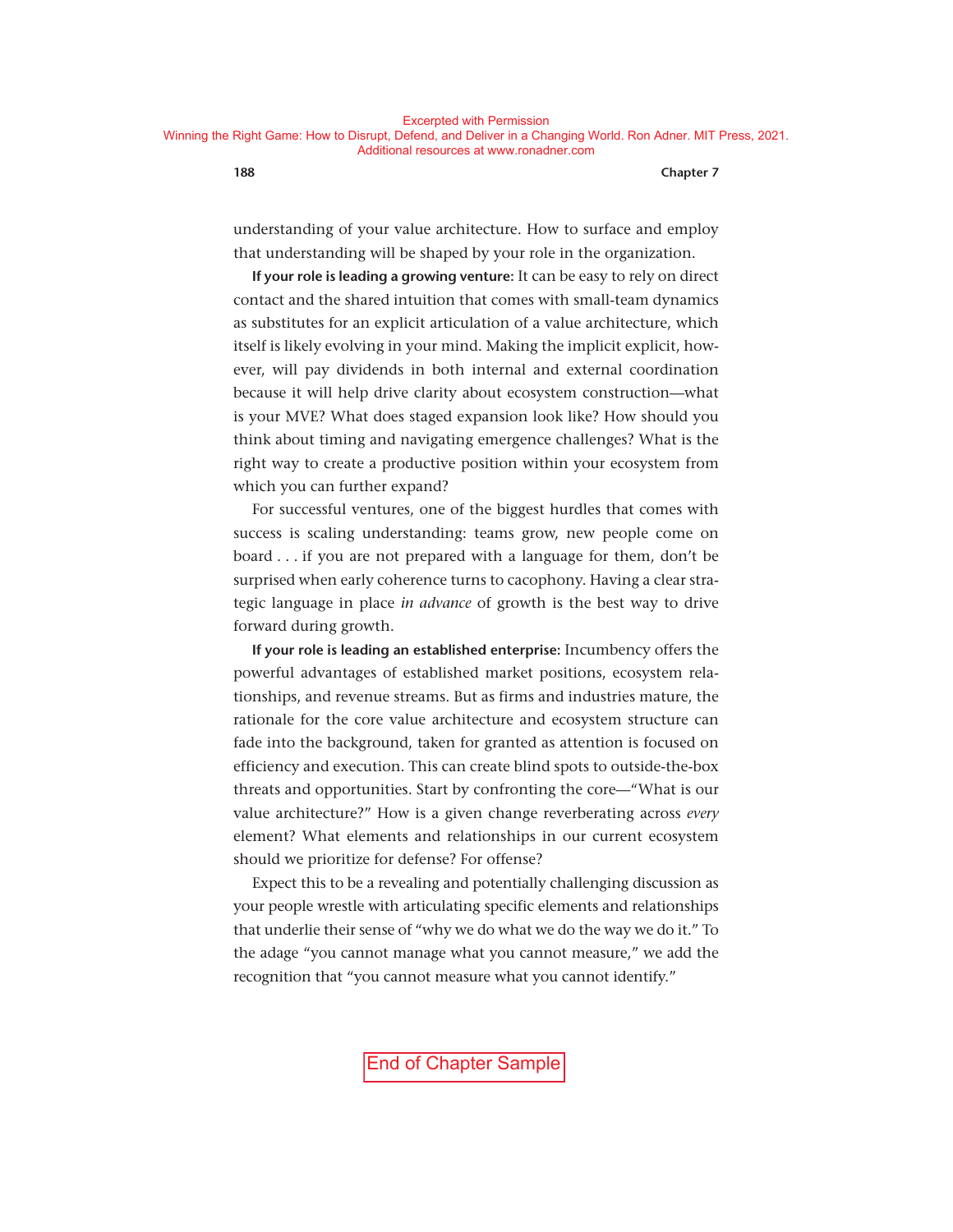#### **Notes**

#### **Chapter 1**

1. In 2008, Porter revisited the Five Forces framework and clarified that in his view, the boundaries of an industry consist of two primary dimensions: scope of products or services, and geographic scope; see Michael E. Porter, "The Five Competitive Forces That Shape Strategy," *Harvard Business Review* 86, no. 1 (2008): 25-40; 38. We can use these as a litmus test—when you feel that these two dimensions are sufficient to define your competition, you can be well served by classic strategy approaches to industry analysis. If not, you are likely in need of an ecosystem approach.

2. I first introduced a version of this definition in Ron Adner, "Ecosystem as Structure: An Actionable Construct for Strategy," *Journal of Management* 43, no. 1 (2017): 39– 58, https:// doi . org / 10 . 1177 / 0149206316678451 (open access). I draw a key distinction between notions of "ecosystem as structure," per the definition here, and "ecosystem as affiliation," where the term is used to discuss *platforms* and *multisided markets*. In "structure" contexts, the focus is on establishing the interactions through which specific partners make distinct and well- defined contributions toward achieving a value proposition. The key concern is alignment, which is the focus of this book. In "affiliation" contexts, the concern is creating an intermediary position between other actors. The focal questions regard access, openness, payment terms, and driving network effects to enable emergent interactions. From this standpoint, platforms and industries are similar in that they both presume some kind of established structure within which interactions take place. This is why, in general, platforms are built only after ecosystem foundations have been established. Structural and affiliative aspects can coexist in a given setting, but they are managed through different strategies. Readers interested in a more detailed discussion of how the ecosystem construct relates to other approaches to interdependence in the strategy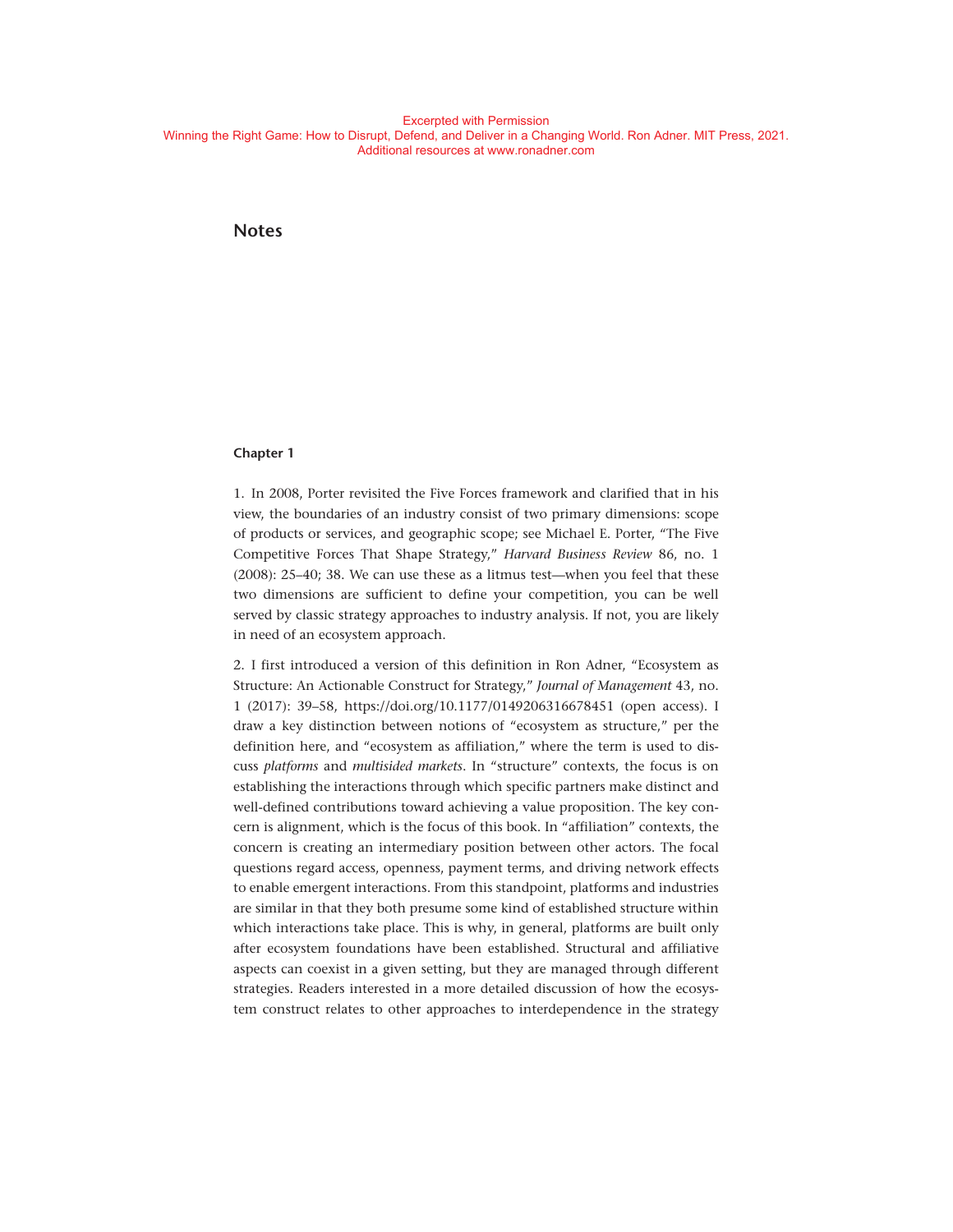**202 Notes**

literature (e.g., business models, supply chains, value chains, platforms, open innovation, value nets) may find "Ecosystem as Structure" of interest. For a thoughtful examination of platform strategy, see Geoffrey G. Parker, Marshall W. Van Alstyne, and Sangeet Paul Choudary, *Platform Revolution: How Networked Markets Are Transforming the Economy and How to Make Them Work for You* (New York: W. W. Norton & Company, 2016).

3. The ecosystem cycle highlights the evolution and devolution of alignment structures. In this regard, it is distinct from life-cycle models of technological choices (e.g., William J. Abernathy and James M. Utterback, "Patterns of Industrial Innovation," *Technology Review* 80, no. 7 [1978]: 40–47; Philip Anderson and Michael L. Tushman, "Technological Discontinuities and Dominant Designs: A Cyclical Model of Technological Change," *Administrative Science Quarterly* 35, no. 4 [1990]: 604–633) and of technological progress (e.g., Richard Foster, *Innovation: The Attacker's Advantage* [New York: Summit Books, 1986]). The ecosystem cycle is concerned with the emergence of routinized patterns of interaction (e.g., Brian Uzzi, "Social Structure and Competition in Interfirm Networks: The Paradox of Embeddedness," *Administrative Science Quarterly* 42, no. 1 [1997]: 35-67; Thomas P. Hughes, *Networks of Power: Electrification in Western Society, 1880– 1930* [Baltimore, MD: Johns Hopkins University Press, 1993]) and with their potential breakdown.

4. The construct of a value architecture introduced here is distinct from prior invocations of the notion of "architecture" in the strategy literature. Contrasting it with existing streams can help clarify the idea.

The value architecture is rooted in the abstract, representational choice of elements of value, rather than in their tangible manifestation through technologies, activities, attributes of functionality, or physical components. It is thus different from the notion of product architecture discussed in Rebecca M. Henderson and Kim B. Clark's landmark article, "Architectural Innovation: The Reconfiguration of Existing Product Technologies and the Failure of Established Firms," Administrative Science Quarterly (1990): 9-30, which focuses on links between physical product components and highlights changes in which components interact: "Architectural innovation is often triggered by a change in a component— perhaps size or some other subsidiary parameter of its design that creates new interactions and new linkages with other components in the established product. The important point is that the core design concept behind each component—and the associated scientific and engineering knowledge remain the same" (12). Even when discussing organizational implications of change— for example, the role of information filters and communication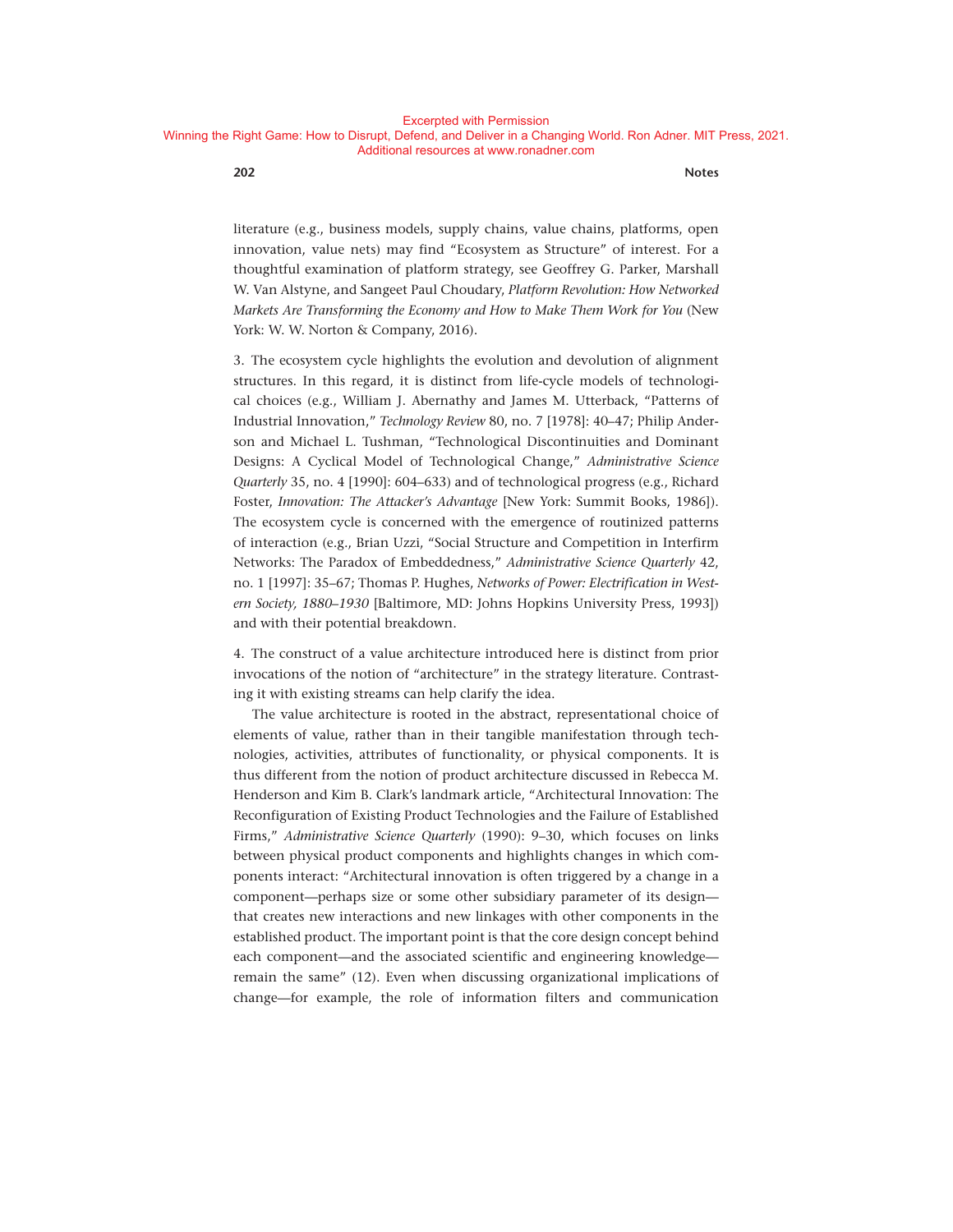#### Excerpted with Permission

#### Winning the Right Game: How to Disrupt, Defend, and Deliver in a Changing World. Ron Adner. MIT Press, 2021. Additional resources at www.ronadner.com

#### **Notes 203**

channels— this literature goes back to the role of the physical technology. This difference between representational choices and physical interfaces similarly distinguishes the approach here from of the modular design literature; see, for example, Carliss Y. Baldwin and Kim B. Clark, *Design Rules: The Power of Modularity*, vol. 1 (Cambridge, MA: MIT Press, 2000); and Karl Ulrich, "The Role of Product Architecture in the Manufacturing Firm," *Research Policy* 24, no. 3  $(1995): 419 - 440.$ 

The idea of the value architecture is also distinct from that of an "industry architecture" (e.g., Michael G. Jacobides, Thorbjørn Knudsen, and Mie Augier, "Benefiting from Innovation: Value Creation, Value Appropriation and the Role of Industry Architectures," *Research Policy* 35, no. 8 [2006]: 1200–1221), which is focused on how the division of labor impacts the division of profits across an industry value chain.

In a different vein, representations of activity systems focus on supply-side activities carried out by a firm to produce a good or a service; for example, see Nicolaj Siggelkow, "Evolution toward Fit," *Administrative Science Quarterly* 47, no. 1 (2002): 125– 159. In contrast, the value elements that compose the value architecture operate at a higher level, which is broader than the activities required for production. What is more, value elements can explicitly incorporate the activities of multiple partner firms that participate in the construction of a given value proposition— they are not tied to the action or identify of any one firm.

Finally, the value elements that are arranged in the architecture are different from attributes that map customer- defined preferences around specific products/services. Moreover, they have an explicit relationship to one another that guides the construction of value: the value architecture is not a disaggregated list of product/service features. This contrasts with the construct of value curves presented in W. Chan Kim and Renée Mauborgne, *Blue Ocean Strategy: How to Create Uncontested Market Space and Make the Competition Irrelevant* (Boston: Harvard Business School Press, 2005). In this regard, the value architecture can be seen as a bridge between the customer-focused attributes of the value curve and the supply-side activities of the value chain.

5. Value is an ever-present notion in strategy discussions. The academic literature delves into the balance of value creation and value capture; the nature and dynamics of value chains; there is even a subfield called "value-based strategy" whose first principles are the notions of added value and willingness to pay (WTP). WTP is the powerful shorthand that allows the value-based strategy literature to focus on the impact of activities on customer value. This approach was critical for establishing complementors as equally critical contributors to firms' outcomes as suppliers and buyers, offering a new lens to consider the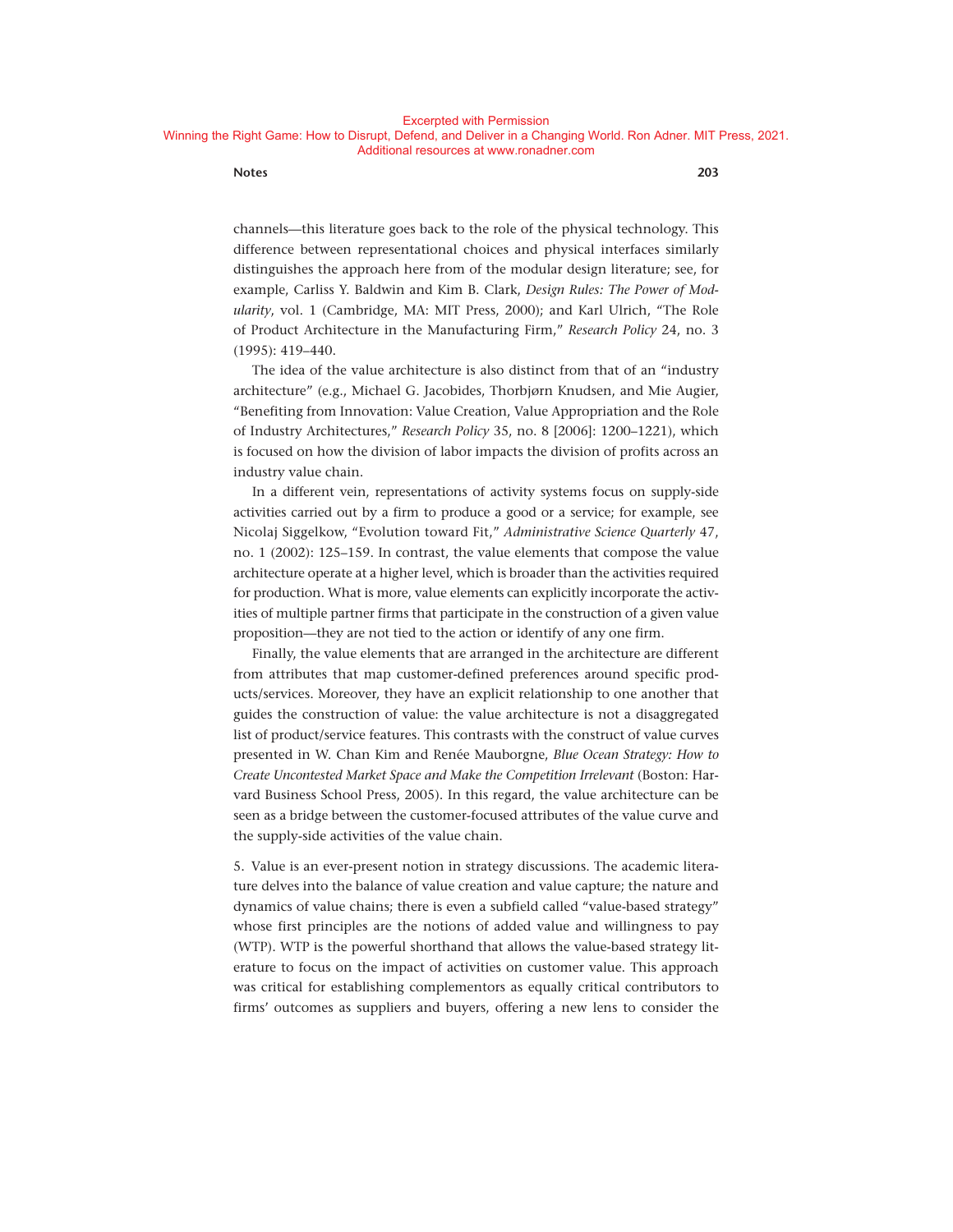**204 Notes**

bounds of value capture. For the foundational roots of value- based strategy, see Adam M. Brandenburger and Barry J. Nalebuff, *Co- opetition* (New York: Currency/Doubleday, 1996) and Adam M Brandenburger and Harborne W. Stuart Jr., "Value‐Based Business Strategy," *Journal of Economics & Management Strategy* 5, no. 1 (1996): 5-24.

But while the notion of value is ever-present, it is also ever-vague. WTP is a powerful abstraction that clarifies individual points on a theoretical demand curve, and how they might be moved around. But in this regard, it is the demandside equivalent of the supply-side "widget." It abstracts away from what actually constitutes value, and in so doing renders invisible critical dynamics, such as the higher- order changes that can overturn the very nature of value creation.

The value architecture construct allows us to connect to the idiosyncratic theory of value creation that firms have at the core of their strategies. It thus allows us to probe a *specific firm's* approach to the underlying drivers of WTP. By incorporating structure among elements, it offers a platform from which to move beyond generic roles such as complementors and coopetitors bargaining over surplus, to considering the specific relationships and tensions that arise in the negotiation of the goal and structure of value creation. These approaches are mutually consistent and mutually enhancing— there are fruitful interactions to explore here.

6. Defining "complementors" as partners whose value creation enhances that of the focal firm means that suppliers should also be included in the analysis. This is an important departure from the traditional approach, and is critical to identifying cross-box threats. The three modes by which complementors can upend focal firms are explored in depth in Ron Adner and Marvin Lieberman. "Disruption through Complements," Strategy Science 6, no. 1 (2021): 91-109, https://pubsonline.informs.org/doi/10.1287/stsc.2021.0125 (open access). The article applies the logic to consider scenarios in the mobility ecosystem.

7. This section draws on Ron Adner, "Many Companies Still Don't Know How to Compete in the Digital Age," *Harvard Business Review*, March 28, 2016, https://hbr.org/2016/03/many-companies-still-dont-know-how-to-compete -in -the-digital-age.

#### **Chapter 3**

1. See S. A. Blank, *The Four Steps to the Epiphany: Successful Strategies for Products That Win* (San Mateo, CA: CafePress . com Publishing, 2005); and Eric Ries, *The Lean Startup* (New York: Crown Business, 2011).